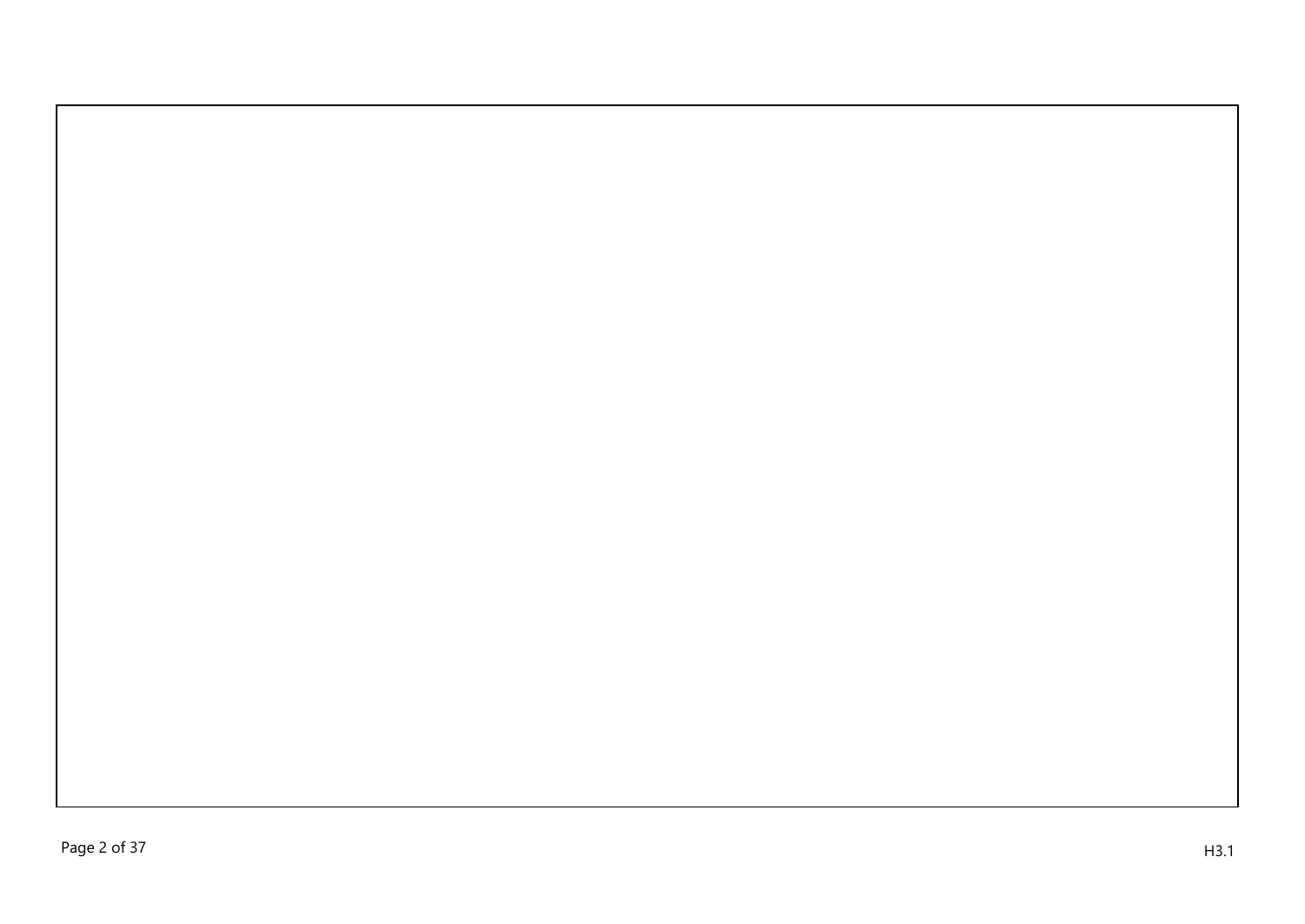| #              | Island       | House Name      | Name                   | Sex         | National ID | ، ه ، بر <u>م</u>                  | ىئرىتر                                            |
|----------------|--------------|-----------------|------------------------|-------------|-------------|------------------------------------|---------------------------------------------------|
| K. Dhiffushi   |              |                 |                        |             |             |                                    |                                                   |
| 1              | K. Dhiffushi | Acancer         | Hassan Mohamed Irushad | M           | A113999     | ۇ ئەھرىسىمىر                       | ر کره دره د د د و د و<br>رکستر ورماوتر از برختونر |
| $\overline{2}$ | K. Dhiffushi | Alhivilage      | Hussain Yasir          | M           | A114151     | ر<br>د نوعوڅۍ                      | برسكور مركسوبر                                    |
| 3              | K. Dhiffushi | Alhivilage      | Adam Akram             | M           | A288949     | ر<br>مرموعوی                       | پره روره<br>مترد منترد                            |
| $\vert 4$      | K. Dhiffushi | Alidhuffaru     | Saudhiyya Saud         | $\mathsf F$ | A068978     | ړ د تره ژ بر                       | سەھەمەر شە<br>سەھەتىر                             |
| 5              | K. Dhiffushi | Alidhuffaru     | Zakhriyya Saud         | $\mathsf F$ | A142081     | پر وره و بر و                      | ى ئىمدە بىر ئەر                                   |
| 6              | K. Dhiffushi | Always Happy    | Ali Jihad              | M           | A141989     | ە و» قرىم                          | ړکو مورڅر                                         |
| 7              | K. Dhiffushi | Anbugasdhoshuge | Ismail Fauzee          | M           | A065440     | ر<br>پرسرچي سوترس                  | وكوفيو ترقم                                       |
| 8              | K. Dhiffushi | Anbugasdhoshuge | Ahmed Fazleen          | M           | A142000     | ر سرچ ر ه پو د پ<br>پرسرچي سنگورس  | پره پر پر په په په                                |
| 9              | K. Dhiffushi | Anbugasdhoshuge | Aishath Fakhriyya      | $\mathsf F$ | A142035     | ر سرچ ر ه پو د پ<br>ترسرچ که سوترس | مەر ئىستوم ئى ئىمدىر                              |
| 10             | K. Dhiffushi | Anbugasdhoshuge | Khadheeja Ibrahim      | F           | A142078     | ر<br>پرسرچي ڪنگرمري                | زَمْرِيعٌ مِنْ مُرْجَرِ                           |
| 11             | K. Dhiffushi | Anbugasdhoshuge | Mohamed Shaugee        | M           | A142193     | ر<br>پرسرچي ڪنگرمري                | و ر ه ر د<br>تر <i>پر پ</i> ر تر<br>ستسكور تو     |
| 12             | K. Dhiffushi | Anbugasdhoshuge | Adam Rifaz             | M           | A289407     | ر<br>پرسرچي ڪوتر پر د              | وره بروځ<br>منرم بروځ                             |
| 13             | K. Dhiffushi | Arutha          | Ali Rasheed            | M           | A049194     | ەر جەر                             | ړې برخونه<br>د س                                  |
| 14             | K. Dhiffushi | Arutha          | Aminath Saara          | F           | A141971     | ر و ر<br>مرمومی                    | أأرمز                                             |
| 15             | K. Dhiffushi | Asaree Villa    | Aminath Reesha         | $\mathsf F$ | A142042     | ە سەمبەء ق                         | أأدوسكم بمستكم                                    |
| 16             | K. Dhiffushi | Asaree Villa    | Shamsunnahar           | F           | A142043     | ە سەمرە ۋ                          | <br> شوۋىسى <i>مەركى</i> رىر                      |
| 17             | K. Dhiffushi | Asaree Villa    | Abdulla Rasheed        | M           | A142044     | ە سەمبەء ق                         | مَدْ هُ قَرْ اللّه تَمْ سَوْ قُرْ                 |
| 18             | K. Dhiffushi | Asaree Villa    | Aishath Haseeda        | F           | A142045     | رئسە پرەرگە                        | ە ئەرسىنى ئەسىرىگە                                |
| 19             | K. Dhiffushi | Asaree Villa    | Ahmed Haseed           | M           | A153042     | ە سەمبەء قر<br>مەسىم               | أرور و برسوتر                                     |
| 20             | K. Dhiffushi | Asaree Villa    | Ali Rishad             | M           | A302299     | رسە يېرە قر                        | كامي المراكبة وكالمر                              |
| 21             | K. Dhiffushi | Audit Villa     | Ahmed Nasheed          | M           | A073245     | م.<br>مربع غوغه                    | أرور و سرجونر                                     |
| 22             | K. Dhiffushi | Audit Villa     | Razeena Solih          | F           | A106093     | وموقوقه                            | ىمىم ئىگە سەھرىر                                  |
| 23             | K. Dhiffushi | Audit Villa     | Adam Saeed             | M           | A106094     | وموقوقه                            | وره ستهدفر                                        |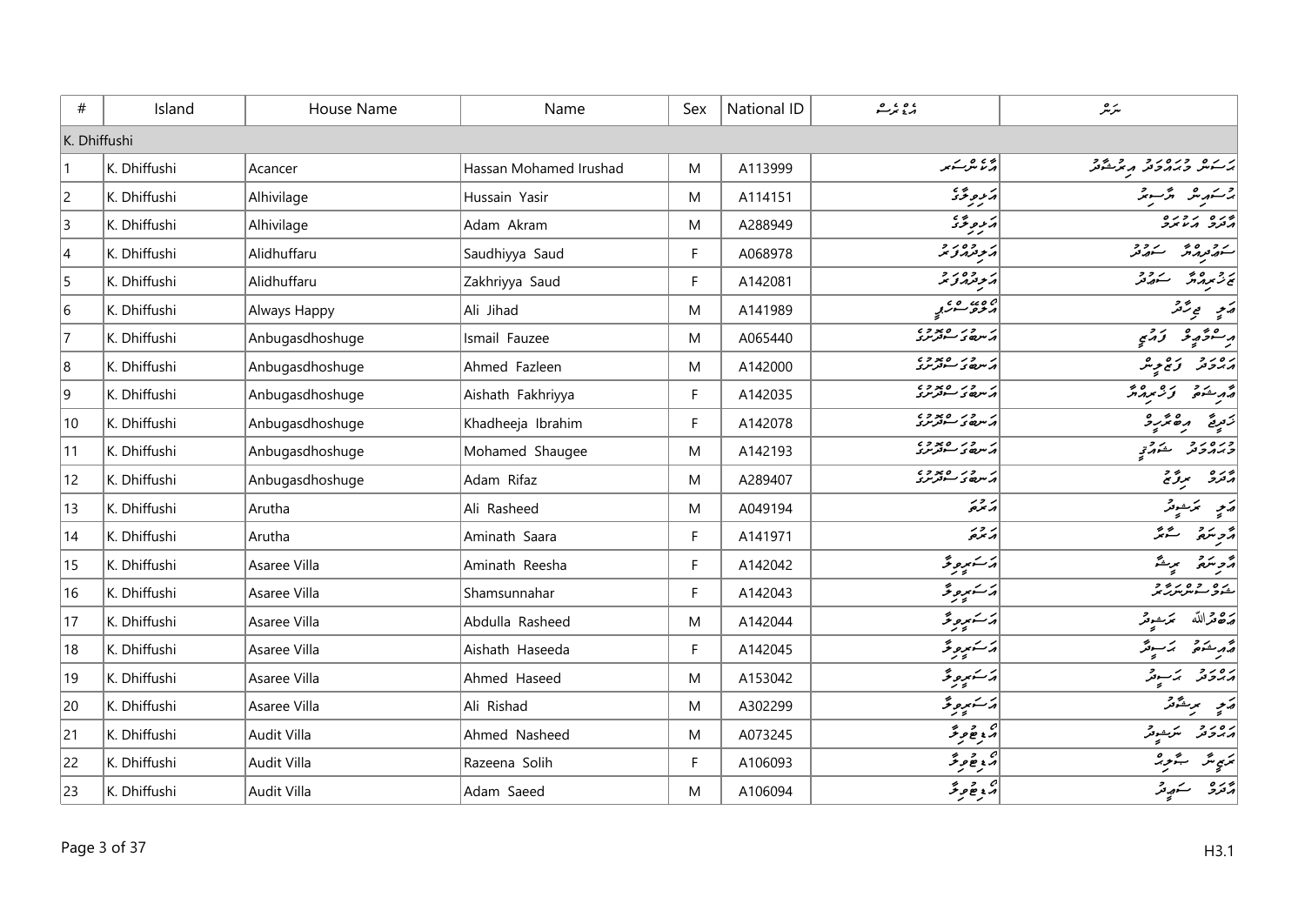| 24 | K. Dhiffushi | <b>Audit Villa</b> | Hussain Nahid        | M  | A141988 | لموجود                                        | ىر سەمەھرى ئىزىرى<br>م                      |
|----|--------------|--------------------|----------------------|----|---------|-----------------------------------------------|---------------------------------------------|
| 25 | K. Dhiffushi | <b>Audit Villa</b> | Fathimath Reena      | F  | A142015 | وموغوقه                                       |                                             |
| 26 | K. Dhiffushi | Audit Villa        | Aishath Ristha       | F  | A142018 | لموجوعه                                       | ه د شود مرسوم<br>د د شوم مرسوم              |
| 27 | K. Dhiffushi | Audit Villa        | Ibrahim Asnad        | M  | A142177 | لموجود                                        | مەھەر ئەسىر                                 |
| 28 | K. Dhiffushi | Audit Villa        | Mohamed Nihan        | M  | A289052 | لموجودة                                       | ورەرو سرگىر                                 |
| 29 | K. Dhiffushi | Baabu'salaam       | Ahmed Haneef         | M  | A140811 | $55 - 255$                                    | دەر د برس                                   |
| 30 | K. Dhiffushi | Baabu'salaam       | Mohamed Kamal        | M  | A289551 | پ <sup>ر و</sup> ه به دی<br><i>ه ه</i> ر سوگر | ورەر دىرە                                   |
| 31 | K. Dhiffushi | Baabu'salaam       | Looth Ahmed Haneef   | M  | A289553 | پروه ريږه<br><i>ه ۱۳۵</i> سنور                | دو ده ده د په کر                            |
| 32 | K. Dhiffushi | Bileiymaage        | Azeeza Hussain       | F  | A081884 | ړ ه و د ،<br>م <i>و</i> و د د                 | مَبِيءَ بِرَسَهِ مِنْ                       |
| 33 | K. Dhiffushi | Bileiymaage        | Fathimath Guraisha   | F  | A113042 | ه ده و د ،<br>موخور د                         | و دو و در شک                                |
| 34 | K. Dhiffushi | Bileiymaage        | Abdul Rahman Ali     | M  | A142087 | ه ده و د ،<br>موخود د                         | גם כם גם כי ה' ב'                           |
| 35 | K. Dhiffushi | Bileiymaage        | Hassan Numaan        | M  | A142088 | ه ۶ ه و ۶<br>حوموز د                          | برىك ئىق ئىق                                |
| 36 | K. Dhiffushi | Binmaage           | Mohamed Haleem       | M  | A142099 | ە ئەرىرى<br>ئ                                 | ورەرو پەرو                                  |
| 37 | K. Dhiffushi | Binmaage           | Hussain Suhail       | M  | A142100 | ە ئەدى<br>مەشرىرى                             | برسكريثر المتركرو                           |
| 38 | K. Dhiffushi | Binmaage           | Fathimath Saleela    | F  | A142167 | ە مەردى<br>م                                  | قرموخو سكويج                                |
| 39 | K. Dhiffushi | Binmaage           | Shiyama Ibrahim      | F  | A142312 | ە ئەرىرى<br>ئ                                 |                                             |
| 40 | K. Dhiffushi | Binmaage           | Ali Visaal           | M  | A302177 | صرحری                                         | أرشح وستمثر                                 |
| 41 | K. Dhiffushi | Binmaage           | Aminath Risala       | F  | A302181 | جو مرچ ۽                                      | ۇ ئەسكە ئەسكە                               |
| 42 | K. Dhiffushi | Binmaage           | Hawwa Rijla          | F. | A302182 | ە ئەرىرى<br>ئ                                 | برەپچ<br>ىرقە تۇ                            |
| 43 | K. Dhiffushi | Bonthi             | Abdul Latheef Ismail | M  | A024970 | القسمبر                                       | גם כפיבת כל השיכתיב                         |
| 44 | K. Dhiffushi | Bonthi             | Fathmath Zaeema      | F  | A142057 | قاشعر                                         |                                             |
| 45 | K. Dhiffushi | Bonthi             | Mariyam Nazeema      | F  | A289547 | اقتصره                                        | ر ه ر ه<br><del>ر</del> بربرگ<br>سَمَعٍ رَّ |
| 46 | K. Dhiffushi | Bonthi             | Aishath Dheena       | F  | A289548 | قاشعر                                         | وگرېشو تړنگر<br>م                           |
| 47 | K. Dhiffushi | Bonthi             | Aminath Ashira       | F  | A344956 | اقتفعج                                        | ترشد تر<br>أرمز                             |
| 48 | K. Dhiffushi | <b>Bonus Villa</b> | Ahmed Naiz           | M  | A132198 | ئەسرىسىمو ئ <sup>ۇ</sup>                      | پروژبر<br>سَّدِي                            |
| 49 | K. Dhiffushi | <b>Bonus Villa</b> | Fathimath Rismee     | F  | A142125 | ە ئىر ش <sub>ەھە</sub> ئە                     | توارد ويراعي                                |
|    |              |                    |                      |    |         |                                               |                                             |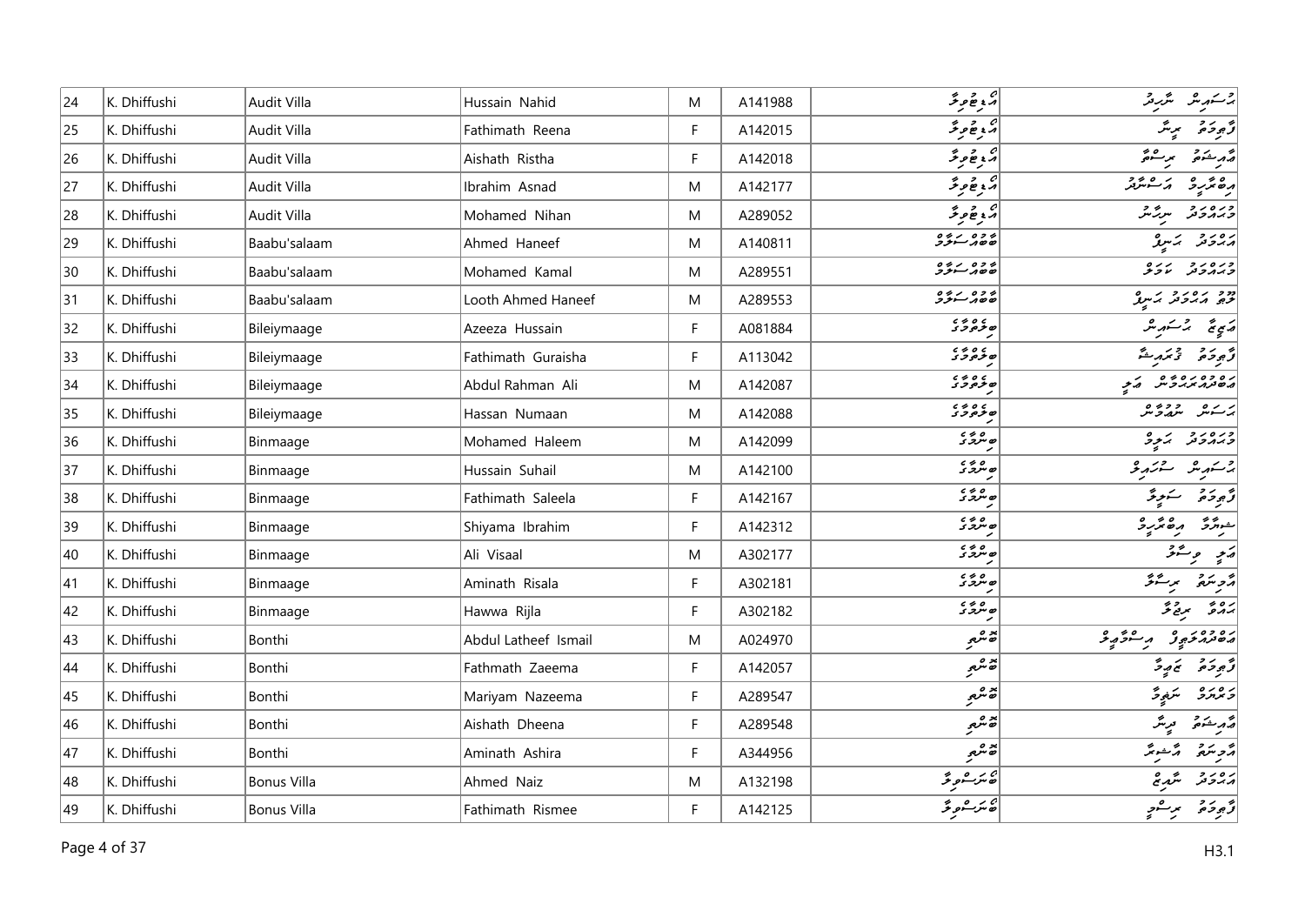| 50 | K. Dhiffushi | Bulbulaage     | Khadheeja               | F         | A142104 | د ه د د »<br>مه نور                         |                                                 |
|----|--------------|----------------|-------------------------|-----------|---------|---------------------------------------------|-------------------------------------------------|
| 51 | K. Dhiffushi | Bulooniyaage   | Ali Baseer              | ${\sf M}$ | A063222 | و دو .<br>ن نو سرد د                        |                                                 |
| 52 | K. Dhiffushi | Bulooniyaage   | Aminath Nazeera         | F         | A142111 | ە دوسرىرى                                   | أأرمني                                          |
| 53 | K. Dhiffushi | Bulooniyaage   | Badurunnisa             | F         | A142225 | و دو .<br>ن نو سرمر <sub>ک</sub>            | ر و وه<br>ت <i>ق</i> ر <i>بر ۸</i> سرت          |
| 54 | K. Dhiffushi | Bulooniyaage   | Mohamed Rasheed         | ${\sf M}$ | A150223 | ەدە پەر                                     | ورەرو كەنبەتر                                   |
| 55 | K. Dhiffushi | Bulooniyaage   | Aishath Vafaa           | F         | A302487 | و دو په دي<br><i>ه نو</i> سرون              | أوار يدو أواقى                                  |
| 56 | K. Dhiffushi | Busthaanuge    | Hassan Zareer           | ${\sf M}$ | A054187 | و ۵۵ و ،<br>حاسوم سر <sub>ک</sub>           | ترسكانكرا الجاميريتى                            |
| 57 | K. Dhiffushi | Busthaanuge    | Mohamed Ulhagu          | ${\sf M}$ | A125849 | ه ۵۵ و ۷<br>ت <i>ه س</i> ره سر <sub>ک</sub> | כנסני כסניב<br><i>כג</i> וכני ול <i>בג</i>      |
| 58 | K. Dhiffushi | Busthaanuge    | Hussain Zareer          | ${\sf M}$ | A142026 | و ۵۵ و ،<br>حاسوم سر <sub>ک</sub>           | يزخير شي يا يا يو يا                            |
| 59 | K. Dhiffushi | Busthaanuge    | Ibrahim Razeen          | M         | A142029 | و ۵۵ و ،<br>ت <i>ق</i> سیو سر <sub>ک</sub>  | ەرھەترىر <sup>ە</sup><br>ىمەسچە يىگە            |
| 60 | K. Dhiffushi | Busthaanuge    | Mariyam Haniyya         | F         | A142262 | و ۵۵ و ،<br>حاسوم سر <sub>ک</sub>           | ر ه ر ه<br><del>و</del> بربرو<br>ر سمه پژ       |
| 61 | K. Dhiffushi | Busthaanuge    | Naseeha                 | F         | A166680 | و ۱۵ پورې<br>پېښتونکو                       | ىئەسەيە<br>ئ                                    |
| 62 | K. Dhiffushi | Carnation      | Abdul Saththaru Ibrahim | ${\sf M}$ | A048305 | رسمبر<br>بر تىرىشە بىر                      | ره وه ره د و<br>پرې <i>ور سره ون</i><br>ەھ تررۇ |
| 63 | K. Dhiffushi | Carnation      | Haseena Ibrahim         | F         | A048383 | ە ئەرىئە بىر<br>ئانترىشە بىر                | ئەسەپىتىر<br>ئە<br>دە ئەرد                      |
| 64 | K. Dhiffushi | Carnation      | Hawwa Shirumeena        | F         | A142106 | ە ئەرىئە بىر<br>ئانترىشە بىر                | ر ه و<br>برد و<br>ے پر تر <sub>کی</sub> پر      |
| 65 | K. Dhiffushi | Carnation      | Ahmed Husham            | ${\sf M}$ | A142197 | ەسىر<br>ئانترىشەنىر                         | ح مش <sup>و</sup> و<br>ر ه ر د<br>م.ر څ مر      |
| 66 | K. Dhiffushi | Carnation      | Mariyam Rubeena         | F         | A142272 | ە ئەرىئە بىر<br>ئانترىشە بىر                | برەپر<br>ر ه ر ه<br><del>ر</del> بربرگ          |
| 67 | K. Dhiffushi | Carnation      | Fathimath Shakira       | F         | A142283 | ە ئەرىئە بىر<br>ئانترىشە بىر                | شەر ئە<br>و په پر د                             |
| 68 | K. Dhiffushi | Chaandhaneege  | Ahmed Waseem            | ${\sf M}$ | A289168 | كۇسىترسرىگە                                 | رەرو رىدۇ                                       |
| 69 | K. Dhiffushi | Chaandhaneege  | Fathmath Shimaala       | F         | A289169 | ڭرىس <i>قرىپى</i> دىگە                      | ژَهِ دَهُ وَ شَرْدَ دَّ                         |
| 70 | K. Dhiffushi | Chaandhaneege  | Mohamed Haseeb          | M         | A289234 | كۇسرىر سرچ                                  | وره رو برسده                                    |
| 71 | K. Dhiffushi | Chabeyleemaage | Hussain Shareef         | ${\sf M}$ | A096389 | رن ده د.<br>کوه پرد د                       | چەسىر شەھىرى                                    |
| 72 | K. Dhiffushi | Chabeyleemaage | Mohamed Jaleel          | ${\sf M}$ | A142155 | رى پەر<br>كۆڭ پەرى                          | ورەر دىم يەر                                    |
| 73 | K. Dhiffushi | Chabeyleemaage | Aminath Shahiya         | F         | A142299 | رن ده د<br>کوه پرد د                        | ستەرىر<br>ا پر در مرد<br>مسلم                   |
| 74 | K. Dhiffushi | Chabeyleemaage | Samiya Zakee            | F         | A142300 | ری پر وی<br>نځانځ تر د                      | ستمریز<br>تجميح                                 |
| 75 | K. Dhiffushi | Chabeyleemaage | Mariyam Zaahiyaa        | F         | A302238 | رن ده د<br>کوه پرد د                        | و وره ځرگه                                      |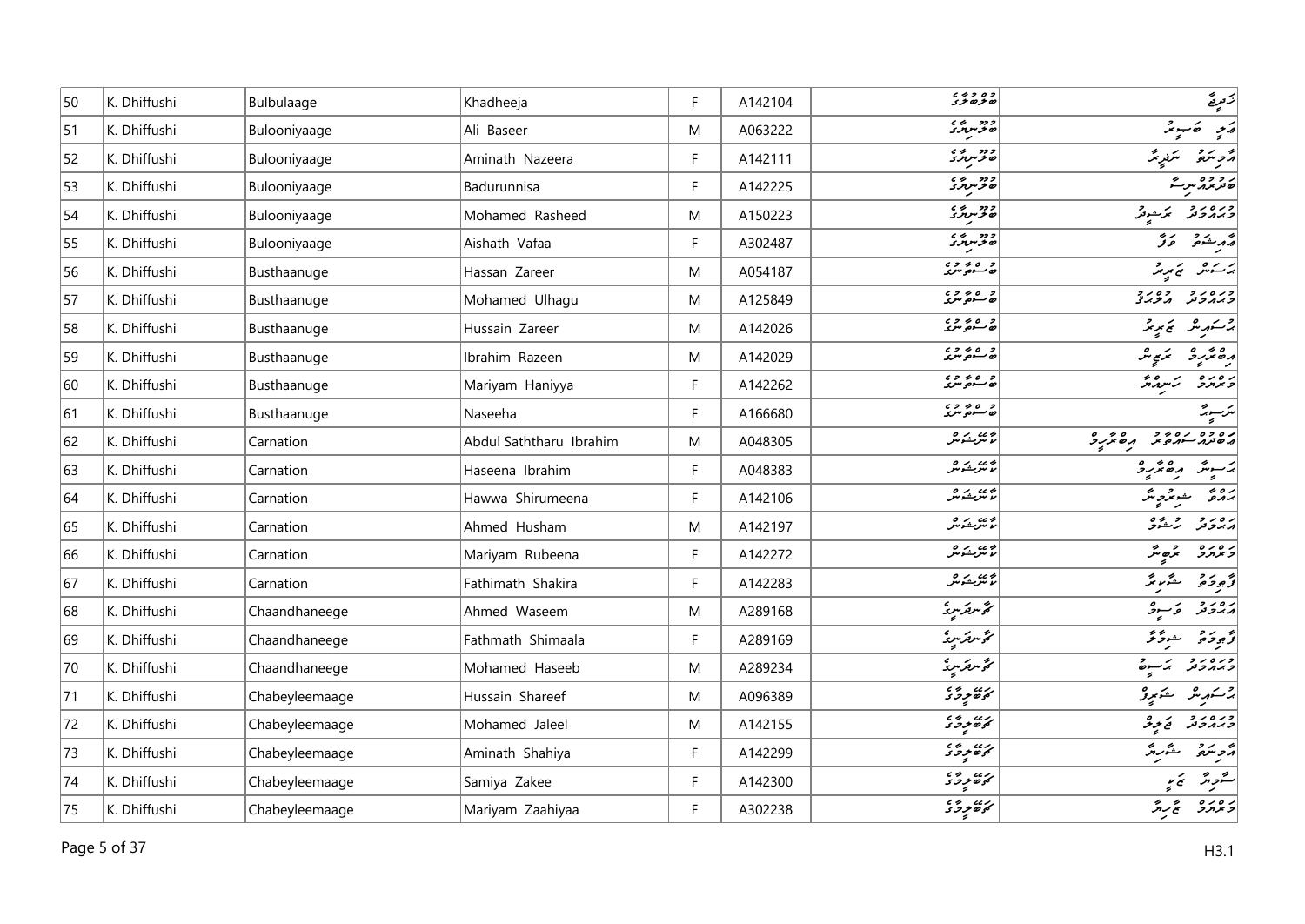| 76  | K. Dhiffushi | Chabeyleemaage     | Aishath Zaaya         | F  | A354718 | رى<br>كۆھنچەترى                                                   |                                          |
|-----|--------------|--------------------|-----------------------|----|---------|-------------------------------------------------------------------|------------------------------------------|
| 77  | K. Dhiffushi | Dhethandimaage     | Hawwa Shamira         | F. | A142010 | ے ر<br>تریخ سرہ تر <sub>ک</sub>                                   | برەپچ<br>ستَدُّو مَرَّ                   |
| 78  | K. Dhiffushi | Dhethandimaage     | Aishath Sama          | F. | A142011 | قرەر سو ۋى                                                        | پ <sup>م</sup> پر ڪوير<br>س<br>سەبىج     |
| 79  | K. Dhiffushi | Dhethandimaage     | <b>Badurun Naseer</b> | M  | A142221 | ە بەر<br><mark>ئەرەك</mark> سوغ ئەر                               | ە دې دە بىر ب                            |
| 80  | K. Dhiffushi | Dhethandimaage     | Aminath Rishma        | F  | A302123 | مرهر سو څر                                                        | أرمز تر<br>ىرىشەگ                        |
| 81  | K. Dhiffushi | Dhethandimaage     | Fathimath Fazuma      | F  | A302125 | ې ئەھەمبىي ئ <sup>ەي</sup>                                        | توسح و<br>و مرد<br>اقرام در م            |
| 82  | K. Dhiffushi | Dhethandimaage     | Hawwa Nahuma          | F  | A302128 | ې ئەھەمبىي ئ <sup>ەي</sup><br>قىر <i>مۇ</i> مبىر ئ <sup>ىرى</sup> | رەپ بەدى                                 |
| 83  | K. Dhiffushi | Dhevelikinaraa     | Aishath Mussavvira    | F. | A155653 | ە ئەۋىرىدىنىڭە<br>مەم                                             | ومرشوم وبناموند                          |
| 84  | K. Dhiffushi | Dheyliyaage        | Ahmed Liraru          | M  | A142082 | ں<br>تروپڑی                                                       | أرەر دىرىگە                              |
| 85  | K. Dhiffushi | Dheyliyaage        | Aishath Minna         | F  | A142110 | ەر<br>ترىپەترى                                                    | ە ئەشكە بىر ئىر                          |
| 86  | K. Dhiffushi | Dheyliyaage        | Aminath Najuma        | F. | A302143 | در در در<br>  قرموبری                                             | أرمز يتزه<br>ىر 3 بى<br>سرچ گ            |
| 87  | K. Dhiffushi | Dhiggaagasdhoshuge | Fathimath Arifa       | F  | A119952 | ه ۶ بر ۲۵ و د د<br>درور د ک                                       | توالج وكالمحمد وتحسير                    |
| 88  | K. Dhiffushi | Dhiggaagasdhoshuge | Hassan Mauroof        | M  | A142278 | ہ بھ بر ۔ ہے یو و ے<br>توہر <sub>کو</sub> کو مسونو <i>ر</i> ی     | يركبش ومتعرو                             |
| 89  | K. Dhiffushi | Dhiggaagasdhoshuge | Ahmed Arif            | M  | A289283 | ہ بھ بر ہے و د<br>توہر <sub>ک</sub> ے کسی تو <i>ہو د</i>          | برەر دېرو                                |
| 90  | K. Dhiffushi | Dhiggaagasdhoshuge | Hawwa Haifa           | F  | A289297 | ہ بھ بر ہے و و تا<br>توہری <sub>ک</sub> ے مسوفرس                  | بروبح<br>تربر بخ                         |
| 91  | K. Dhiffushi | Dhoadhi            | Mariyam Rihulaa       | F  | A301953 | تحرمر                                                             | ىرىرتى<br>ر ه ر ه<br><del>و</del> بربرو  |
| 92  | K. Dhiffushi | Dhunnikage         | Ali Shameem           | M  | A068235 | قرىگرىنزىكى                                                       | أركمني المسكورة                          |
| 93  | K. Dhiffushi | Dhunnikage         | Fathimath Mohamed     | F. | A081666 | و م <sub>رسر</sub> بر ۽<br>مرس                                    | و ر ه ر و<br><i>و پر</i> و تر<br>ۇ بوزىر |
| 94  | K. Dhiffushi | Dhunnikage         | Aminath Jumana        | F  | A302364 | قرىرىدىر                                                          | و ءِ پڙ<br>أرمره                         |
| 95  | K. Dhiffushi | Diamond Villa      | Aminath Sofoora       | F  | A142098 | بأربر مروه<br>حريخر                                               | سەدىپە<br>أرمر برد                       |
| 96  | K. Dhiffushi | Diamond Villa      | Hussain Shah          | M  | A302444 | د بره ه<br>  د برخ مره<br>حرتخر                                   | ے جمیز<br>جر <u>س</u> ے <sub>مر</sub> شر |
| 97  | K. Dhiffushi | Diamond Villa      | Fathimath Madheeha    | F  | A393753 | ، ئەرزىش ھ                                                        | وٌمورَمُ<br>تزىرر                        |
| 98  | K. Dhiffushi | Diamond Villa      | Mariyam Shuhaa        | F  | A407583 | ئەر ئەرە<br>ئ<br>ە ق                                              | ستذيحه<br>ر ه ر ه<br><del>د</del> بربرگ  |
| 99  | K. Dhiffushi | Dizeyn             | Abdulla Nazeer        | M  | A047159 | ۽ تي مثر                                                          | <mark>بر25</mark> مرالله<br>سكغريم       |
| 100 | K. Dhiffushi | Dizeyn             | Aishath Sazeela       | F. | A126277 | و مچ مګر<br>م                                                     | و مر شوه<br>مر                           |
| 101 | K. Dhiffushi | Dizeyn             | Ahmed Nazeel          | M  | A142218 | وتھ مگر<br>مر                                                     | أرور و سكوتر                             |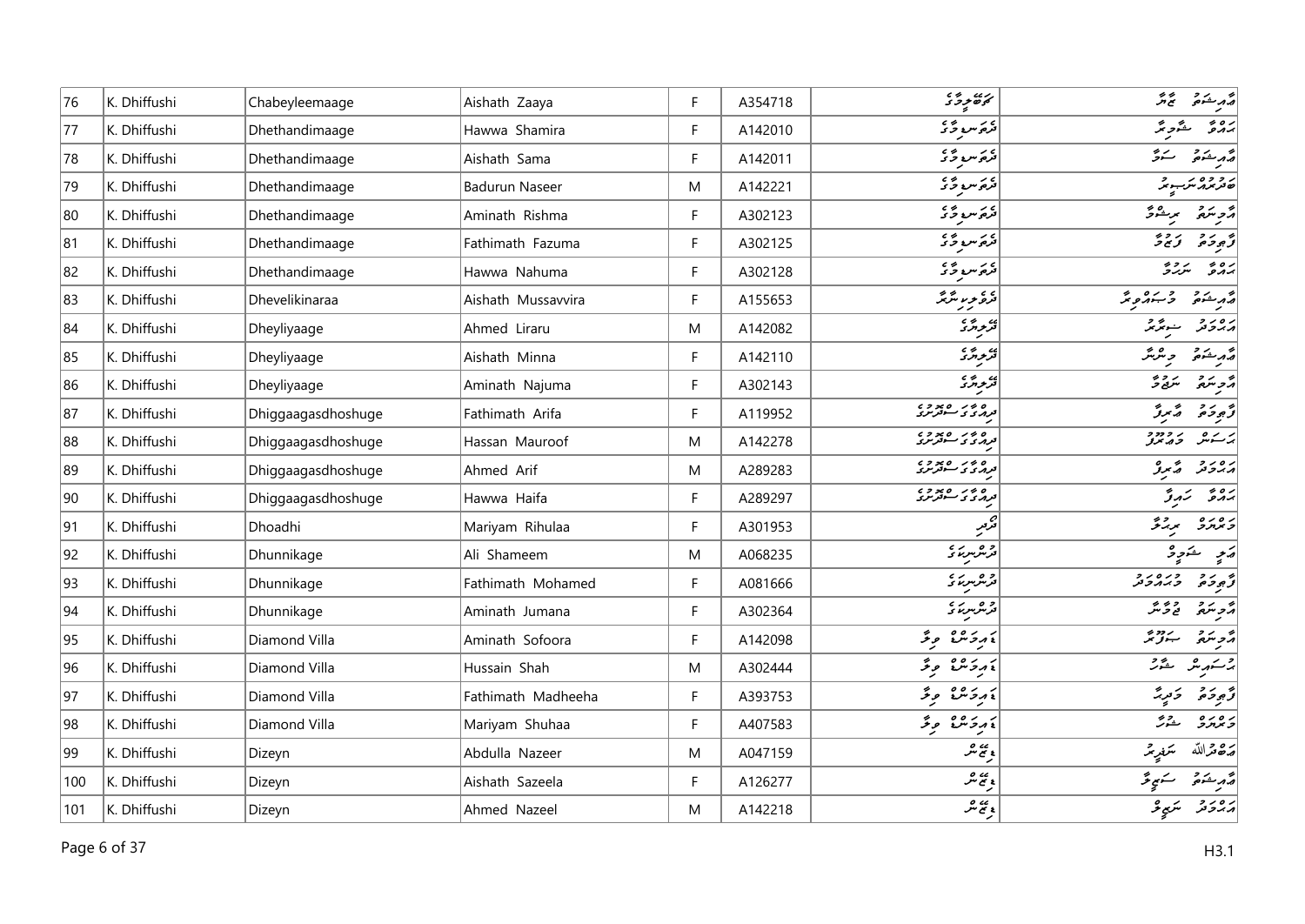| 102 | K. Dhiffushi | Dizeyn               | Fathimath Sajulaa  | F  | A334041 | ۽ تي مثر                                  | $\begin{array}{cc} \begin{array}{ccc} \circ & \circ & \circ & \circ \\ \circ & \circ & \circ & \circ \\ \circ & \circ & \circ & \circ \end{array} \\ \end{array}$ |
|-----|--------------|----------------------|--------------------|----|---------|-------------------------------------------|-------------------------------------------------------------------------------------------------------------------------------------------------------------------|
| 103 | K. Dhiffushi | Dizeyn               | Hussain Shahfaan   | M  | A334042 | و پھ مگر<br>م                             | ىش <i>ەر ۋى</i> ر<br>ج <sub>ە</sub> سىمەسىر                                                                                                                       |
| 104 | K. Dhiffushi | <b>Evening Villa</b> | Ali Niyaz          | M  | A111905 | ىر قەسرىكى <sub>گ</sub> و ئ <sup>ۇ</sup>  | أوسمج سرومني                                                                                                                                                      |
| 105 | K. Dhiffushi | Evening Villa        | Ibrahim Luthfee    | M  | A125788 | ىر قەسرىكرى <sub>تو</sub> ڭر              | وە ئېرىۋ<br>تحجي                                                                                                                                                  |
| 106 | K. Dhiffushi | Evening Villa        | Abdulla Eesa       | M  | A125793 | ە ئ <sup>ە</sup> سەسىمە ئورگە             | ەھەراللە<br>رتہ                                                                                                                                                   |
| 107 | K. Dhiffushi | Evening Villa        | Aminath Latheefa   | F  | A142001 | ىر قەسرىكى <sub>گ</sub> و ئۇ              | أرمز<br>ځږوگر                                                                                                                                                     |
| 108 | K. Dhiffushi | Evening Villa        | Mariyam Areefa     | F  | A142002 | ىر قەسرىكى <sub>گ</sub> و ئۇ              | ر ه ر ه<br><del>د</del> بربرگ<br>ەسىرىق                                                                                                                           |
| 109 | K. Dhiffushi | Ever Blue            | Ibrahim Rasheed    | M  | A142325 | ړ ر د د د<br>د و بره ن                    | ەرھەترىر <sup>ە</sup><br>بخرشدقر                                                                                                                                  |
| 110 | K. Dhiffushi | Ever Blue            | Fathimath Waheedha | F  | A142326 | ג ב בבב<br>גם <del>ג</del> ם <del>ב</del> | وٌجوحَمٌ وَرِمَّرٌ                                                                                                                                                |
| 111 | K. Dhiffushi | Ever Blue            | Mohamed Ikram      | M  | A301937 | ړ ر د د د<br>د و بره تر                   | و ر ه ر د<br>د بر پر تر<br>ەر ئەمۇرى                                                                                                                              |
| 112 | K. Dhiffushi | Evora                | Fathimath Niusha   | F  | A158224 | ى ەي<br>مەھ                               | سرچر کے<br>وٌمودَهُ                                                                                                                                               |
| 113 | K. Dhiffushi | Faransaa             | Ilyas Ahmed        | M  | A142204 | ۇ ئەرمىرىشە                               | ەر دەر<br>ەر ۋە ئە                                                                                                                                                |
| 114 | K. Dhiffushi | Faransaa             | Aishath Sheeza     | F  | A142287 | ۇ ئەيرىر                                  |                                                                                                                                                                   |
| 115 | K. Dhiffushi | Fazaa                | Mohamed Jamshad    | M  | A083322 | ترتج                                      | ورەرو رەيدو<br><i>دىد</i> روىر <mark>ن</mark> ےوىشۇنر                                                                                                             |
| 116 | K. Dhiffushi | Feerozu Vaadhee      | Ibrahim Saeed      | M  | A039810 | ر ه د و و.<br>پ <sub>ه</sub> تریخ قریب    | رە ئەر ئەر ئە                                                                                                                                                     |
| 117 | K. Dhiffushi | Feerozu Vaadhee      | Fathimath Safiya   | F  | A138909 | ر ه د و و.<br>په مربع څ <sup>و</sup> په   | ومودة الشوائر                                                                                                                                                     |
| 118 | K. Dhiffushi | Fehige               | Hafeeza Mohamed    | F  | A082861 | ې<br>توري                                 | برَوٍخَر<br>و ره ر د<br><i>د ب</i> رگرفر                                                                                                                          |
| 119 | K. Dhiffushi | Fehige               | Aminath Naziya     | F. | A112902 | ې<br>توريخ                                | أرمز<br>مثني ثر                                                                                                                                                   |
| 120 | K. Dhiffushi | Fehige               | Ahmed Firag        | M  | A120018 | ې<br>توري                                 | رەرد پەر                                                                                                                                                          |
| 121 | K. Dhiffushi | Fehivilaage          | Abdulla Saeed      | M  | A097111 | ۇروڭۇ                                     | مَە قمەللە سەمەتر                                                                                                                                                 |
| 122 | K. Dhiffushi | Fehivilaage          | Hareera Hussain    | F  | A142096 | ۇروڭۇ                                     | ىكىيەنئە الاسكىرىش                                                                                                                                                |
| 123 | K. Dhiffushi | Fehivilaage          | Aishath Anoosha    | F  | A302261 | ې روڅه <sup>د</sup>                       | و در دوره<br>مرد شومی در مردو                                                                                                                                     |
| 124 | K. Dhiffushi | Fehivilaage          | Ahmed Abshar       | M  | A302263 | ۇروڭۇ                                     | رەرد رەپر                                                                                                                                                         |
| 125 | K. Dhiffushi | Fehivina             | Abdul Gani Ibrahim | M  | A138872 | ۇ <sub>سرحە</sub> بىگە                    | גם בפג ת ביציב                                                                                                                                                    |
| 126 | K. Dhiffushi | Fehivina             | Zameera Easa       | F  | A142237 | ۇر <sub>چە مى</sub> ر                     | تمجي شهر مي                                                                                                                                                       |
| 127 | K. Dhiffushi | Fehivina             | Aishath Aneeza     | F. | A142238 | ۇروپر                                     | ومشاوق وكالمراجح                                                                                                                                                  |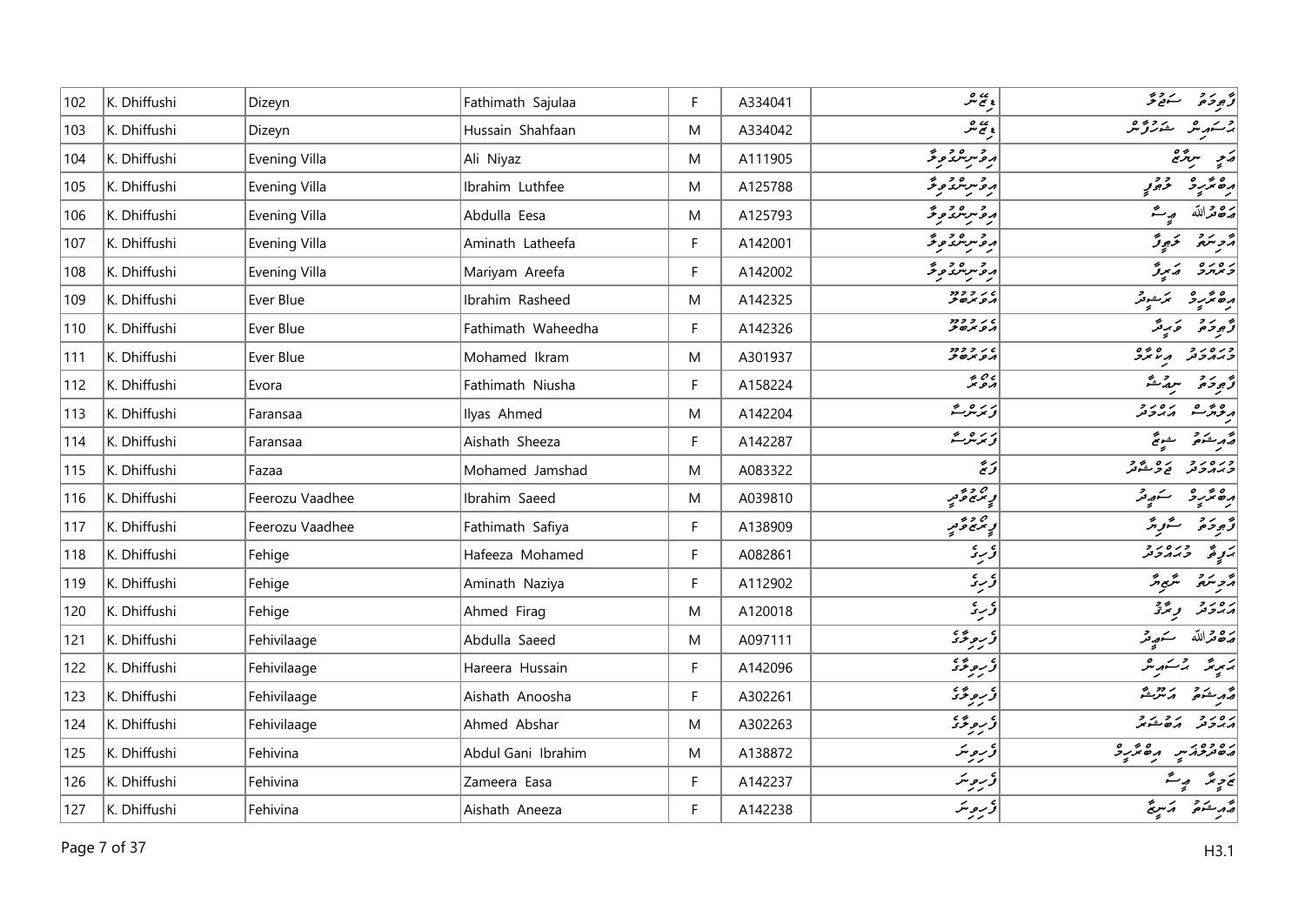| 128 | K. Dhiffushi | Fehivina     | Mariyam Ameeza       | F           | A142239 | ۇروپر<br>مەم                       | ر ه بر ه<br>تر بر بر<br>برَجٍ تَح                                                                                                                                                                                                                                                                                                                                                                                                                                                                                                                                                                                                                |
|-----|--------------|--------------|----------------------|-------------|---------|------------------------------------|--------------------------------------------------------------------------------------------------------------------------------------------------------------------------------------------------------------------------------------------------------------------------------------------------------------------------------------------------------------------------------------------------------------------------------------------------------------------------------------------------------------------------------------------------------------------------------------------------------------------------------------------------|
| 129 | K. Dhiffushi | Fehivina     | Fathimath Azza       | F.          | A142240 | ۇروپر                              | ر ه پر<br>مربر<br>  د څوخه و                                                                                                                                                                                                                                                                                                                                                                                                                                                                                                                                                                                                                     |
| 130 | K. Dhiffushi | Fehivina     | Aminath Aaizaa       | F           | A301974 | ۇروپر                              | أأدبتهم أأربح                                                                                                                                                                                                                                                                                                                                                                                                                                                                                                                                                                                                                                    |
| 131 | K. Dhiffushi | Fehivina     | Mohamed Azzam        | M           | A301976 | ۇروپر                              | و ر ه ر و<br><i>و بر</i> پر <del>و</del> تر<br>こさのノ<br>コビハイ                                                                                                                                                                                                                                                                                                                                                                                                                                                                                                                                                                                      |
| 132 | K. Dhiffushi | Fenfiyaazuge | Fathimath Sithara    | F.          | A142301 | ې هرو پر دې<br>د شرو پر پر         | $\begin{array}{c} \overbrace{\phantom{\alpha}}^{2}\overbrace{\phantom{\alpha}}^{2} & \overbrace{\phantom{\alpha}}^{2} & \overbrace{\phantom{\alpha}}^{2} & \overbrace{\phantom{\alpha}}^{2} & \overbrace{\phantom{\alpha}}^{2} & \overbrace{\phantom{\alpha}}^{2} & \overbrace{\phantom{\alpha}}^{2} & \overbrace{\phantom{\alpha}}^{2} & \overbrace{\phantom{\alpha}}^{2} & \overbrace{\phantom{\alpha}}^{2} & \overbrace{\phantom{\alpha}}^{2} & \overbrace{\phantom{\alpha}}^{2} & \overbrace{\phantom{\alpha}}^{2} & \overbrace{\phantom{\alpha}}^{2} & \overbrace{\phantom{\alpha}}^{2} & \overbrace{\phantom{\$<br>نځ ج 5 ج<br>اگر جو 5 جو |
| 133 | K. Dhiffushi | Fenfiyaazuge | Ahmed Jaisham        | M           | A142341 | ې هرو پر دې<br>ز سرو پر پر د       | أرور ويرشره                                                                                                                                                                                                                                                                                                                                                                                                                                                                                                                                                                                                                                      |
| 134 | K. Dhiffushi | Fenfiyaazuge | Fathimath Fazla      | F           | A142342 | ۇ شرېر ترى                         | توجوخو تركافر                                                                                                                                                                                                                                                                                                                                                                                                                                                                                                                                                                                                                                    |
| 135 | K. Dhiffushi | Fenfiyaazuge | Ali Jamharu          | M           | A142344 | ې شر <sub>و</sub> پېړۍ ته          | $2236 - 26$                                                                                                                                                                                                                                                                                                                                                                                                                                                                                                                                                                                                                                      |
| 136 | K. Dhiffushi | Filikurige   | Fathimath Anisa      | F           | A056531 | و پر رہ<br>بربر مربر               | قرموقر قرمرت                                                                                                                                                                                                                                                                                                                                                                                                                                                                                                                                                                                                                                     |
| 137 | K. Dhiffushi | Filikurige   | Aneesa Hussain       | F           | A067639 | د پرې برې<br>بربر بر               | أمسرت بركستهر مر                                                                                                                                                                                                                                                                                                                                                                                                                                                                                                                                                                                                                                 |
| 138 | K. Dhiffushi | Filikurige   | Mohamed Faheem       | M           | A102514 | و پر رہ<br>ربر مر                  | و ر ه ر د<br>تر بر بر تر<br>تزرو                                                                                                                                                                                                                                                                                                                                                                                                                                                                                                                                                                                                                 |
| 139 | K. Dhiffushi | Filikurige   | Ahmed Anees          | M           | A142012 | و پرې <sup>د</sup> ېدنې<br>سر      | أرەر ئەرب                                                                                                                                                                                                                                                                                                                                                                                                                                                                                                                                                                                                                                        |
| 140 | K. Dhiffushi | Filikurige   | Aminath Inasa        | F           | A142119 | و پر رہ<br>بربر میں                | أأردستمو أرتثر                                                                                                                                                                                                                                                                                                                                                                                                                                                                                                                                                                                                                                   |
| 141 | K. Dhiffushi | Filikurige   | Ibrahim Anis         | M           | A142165 | و پر رہ<br>بربر میں<br>بربر        | ە ئەسرىسە<br>ەر ھەترىر <i>ۋ</i>                                                                                                                                                                                                                                                                                                                                                                                                                                                                                                                                                                                                                  |
| 142 | K. Dhiffushi | Filikurige   | Maryam Agisa         | F           | A142174 | و پرې <sup>د</sup> برد<br>بربر     | ر ه ر ه<br><del>و</del> بربرو<br>رمجي تەپتىگە                                                                                                                                                                                                                                                                                                                                                                                                                                                                                                                                                                                                    |
| 143 | K. Dhiffushi | Filikurige   | Hawwa Adhisha        | $\mathsf F$ | A142265 | و پرې <sup>د</sup> ېدنې<br>سر      | رە ئەرىش                                                                                                                                                                                                                                                                                                                                                                                                                                                                                                                                                                                                                                         |
| 144 | K. Dhiffushi | Filikurige   | Aishath Aroosha      | F           | A301914 | و پرې <sup>5</sup> بر <sup>ي</sup> | ه د شو و دود د                                                                                                                                                                                                                                                                                                                                                                                                                                                                                                                                                                                                                                   |
| 145 | K. Dhiffushi | Filikurige   | Hussain Areesh       | M           | A301915 | و پرې <sub>مبری</sub><br>بربر م    | يزحكم مراقب المتحرجة                                                                                                                                                                                                                                                                                                                                                                                                                                                                                                                                                                                                                             |
| 146 | K. Dhiffushi | Filikurige   | Abdullah Inas        | M           | A301917 | و چه تا برد<br>بر بر               | رە دالله مەشر                                                                                                                                                                                                                                                                                                                                                                                                                                                                                                                                                                                                                                    |
| 147 | K. Dhiffushi | Filikurige   | Hassan Unaish Faheem | M           | A334107 | و پر رہ<br>ربر مرد                 | يُرَسَمْ مُرْسَمْرِكْ وَرِدْ                                                                                                                                                                                                                                                                                                                                                                                                                                                                                                                                                                                                                     |
| 148 | K. Dhiffushi | Fini Roalhi  | Aishath Naseera      | F           | A099429 | وسرچمو                             | و اير شور سرب در شور در مرکز به در مرکز در استان در سرکز در استان در استان در استان در استان در استان در استان<br>مرکز در استان در استان در استان در استان در استان در استان در استان در استان در استان در استان در استان در است                                                                                                                                                                                                                                                                                                                                                                                                                 |
| 149 | K. Dhiffushi | Fini Roalhi  | Khadheeja Yoosuf     | F           | A131801 | وسرچمو                             | ر <sub>َ موقع</sub> مرگور وي<br>موقع مرگور                                                                                                                                                                                                                                                                                                                                                                                                                                                                                                                                                                                                       |
| 150 | K. Dhiffushi | Fini Roalhi  | Aminath Farah        | F           | A302547 | وببرچو                             | أزويتهم توتديره                                                                                                                                                                                                                                                                                                                                                                                                                                                                                                                                                                                                                                  |
| 151 | K. Dhiffushi | Fini Roalhi  | Ahmed Mimrah         | M           | A365455 | وسرچمو                             | גםגב בכתב                                                                                                                                                                                                                                                                                                                                                                                                                                                                                                                                                                                                                                        |
| 152 | K. Dhiffushi | Finifenmaage | Khadeeja Hussain     | F.          | A120359 | وسروعوته                           | تزمريق الرستمريش                                                                                                                                                                                                                                                                                                                                                                                                                                                                                                                                                                                                                                 |
| 153 | K. Dhiffushi | Finifenmaage | Aishath Suiza        | F           | A142152 | ى <sub>ر س</sub> وڭرىگە ئ          | وكرمشكم فسنرمج                                                                                                                                                                                                                                                                                                                                                                                                                                                                                                                                                                                                                                   |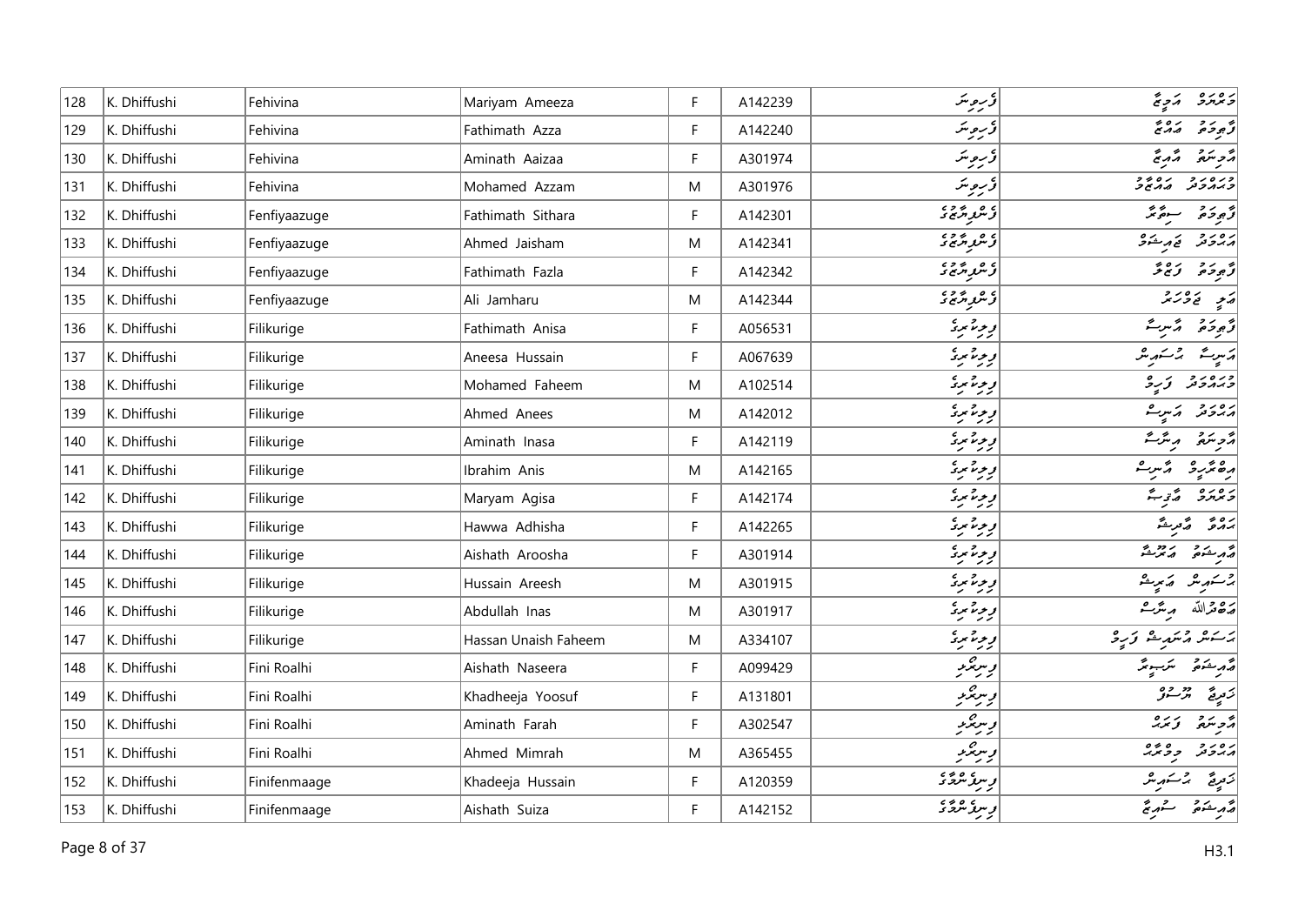| 154 | K. Dhiffushi | Finifenmaage | Fathimath Zulaikha            | F  | A142153 | <i>و</i> سرۇ مەدىجە ئە         | أزُّودَة للمحمر                                                                                                                                                                                                                     |
|-----|--------------|--------------|-------------------------------|----|---------|--------------------------------|-------------------------------------------------------------------------------------------------------------------------------------------------------------------------------------------------------------------------------------|
| 155 | K. Dhiffushi | Finifenmaage | Abdulla Hafeez                | M  | A142222 | وسرڈ شرچ کی                    | برە داللە بروپۇ                                                                                                                                                                                                                     |
| 156 | K. Dhiffushi | Finihiyaage  | Nashid Fikry                  | M  | A063501 |                                | س <i>رگشونر و با پر</i>                                                                                                                                                                                                             |
| 157 | K. Dhiffushi | Finihiyaage  | Sofiyya Mohamed               | F  | A128662 | او مدر پروژه<br><u>گرس</u>     | ה כל כנסנב                                                                                                                                                                                                                          |
| 158 | K. Dhiffushi | Finihiyaage  | Nashida Fikuree               | F  | A142314 | و سربر پژی<br>بر سربر          | شهده و پ <sup>و</sup> مبر                                                                                                                                                                                                           |
| 159 | K. Dhiffushi | Finihiyaage  | Dheena Abdulla Didi           | F  | A289183 | او سور پرچ<br><u>اس پر</u>     | مریٹر بر <i>ے قر</i> اللّہ مرمر                                                                                                                                                                                                     |
| 160 | K. Dhiffushi | Finihiyaage  | Aishath Thasneem Abdulla Didi | F  | A289192 | او سربر پر ہے<br>او سربر پر پر | ومرشوم وكسره وكالاللهيع                                                                                                                                                                                                             |
| 161 | K. Dhiffushi | Finivaage    | Aminath Mizuna                | F  | A295553 | وسرهمی                         | ה בית בין בית היות בין היותר בין היותר בין היותר בין היותר בין היותר בין היותר בין היותר בין היותר בין היותר ב<br>הודעיות היותר בין היותר היותר בין היותר בין היותר בין היותר בין היותר בין היותר בין היותר בין היותר בין היותר<br> |
| 162 | K. Dhiffushi | Finivaage    | Lubana Hussain Riyazu         | F  | A345852 | اوسونچ<br>په                   |                                                                                                                                                                                                                                     |
| 163 | K. Dhiffushi | Free Park    | Fathimath Saleema             | F. | A026324 | ە بېرىۋىر بە                   | أراوحو المستحفية                                                                                                                                                                                                                    |
| 164 | K. Dhiffushi | Free Park    | Aishath Shahuda               | F. | A120780 | ۇ بېرتۇ بىرىئە                 | أقهر مشترة المستشر والمحمد                                                                                                                                                                                                          |
| 165 | K. Dhiffushi | Free Park    | Mohamed Sodiq                 | M  | A131842 | ژېږ ژُبرر ه<br>                | ورەر دېم پەرچ                                                                                                                                                                                                                       |
| 166 | K. Dhiffushi | Free Park    | Mariyam Shaheena              | F  | A142064 | و بروژ بررا<br>افران           | رەرە شەرش                                                                                                                                                                                                                           |
| 167 | K. Dhiffushi | Free Park    | Ali Shaheen                   | M  | A155973 | ە بېرىۋىر ئە                   | أركمني المتقرب شر                                                                                                                                                                                                                   |
| 168 | K. Dhiffushi | Free Park    | Shaikha Ismail Rasheed        | F  | A301998 | ژىرۇ برر                       | شەرد رەۋر ئەيدى                                                                                                                                                                                                                     |
| 169 | K. Dhiffushi | Fushifaru    | Ahmed Mujuthaba               | M  | A142014 | ۇىردىم                         | נ סנים - כבנים<br>הגבע - כבים כים                                                                                                                                                                                                   |
| 170 | K. Dhiffushi | Fushifaru    | Aminath Naseema               | F. | A142071 | ۇىرۇ ئە                        | أأزجر متكر مترسورة                                                                                                                                                                                                                  |
| 171 | K. Dhiffushi | Fushifaru    | Hussain Ashraf                | M  | A142205 | ۇىرۇ ئە                        | بركستهر شرك برده وره                                                                                                                                                                                                                |
| 172 | K. Dhiffushi | Fushifaru    | Mariyam Shahula               | F. | A142294 | ژىرۇ ئر                        | رەرە شەەپ<br><i>جىن</i> ەر شەرىخ                                                                                                                                                                                                    |
| 173 | K. Dhiffushi | Fushifaru    | Ibrahim Anil                  | M  | A302575 | ژىرۇ ئە                        | مەھترىرى كەبىرى                                                                                                                                                                                                                     |
| 174 | K. Dhiffushi | Fushifaru    | Fathimath Milna               | F  | A302577 | ۇىرۇ ئە                        | ومجودة وقتر                                                                                                                                                                                                                         |
| 175 | K. Dhiffushi | Fushifaru    | Maavin Munthasir              | M  | A302578 | ۇ ئىرىگە                       | وموسى ومريد                                                                                                                                                                                                                         |
| 176 | K. Dhiffushi | Fushifaru    | Aminath Ifasha                | F  | A334102 | ۇ ئىرىگە                       | أأرجا المرتوسة                                                                                                                                                                                                                      |
| 177 | K. Dhiffushi | Gahaa        | Mohamed Irfan                 | M  | A141996 | ترجح                           | ورەرو ھىرگىر                                                                                                                                                                                                                        |
| 178 | K. Dhiffushi | Gahaa        | Ahmed Azmeen                  | M  | A141997 | ىرچ                            | גפלב גם בית                                                                                                                                                                                                                         |
| 179 | K. Dhiffushi | Gahaa        | Aminath Shiuna                | F  | A142268 | ىرچ                            | أروسكم بمستركش                                                                                                                                                                                                                      |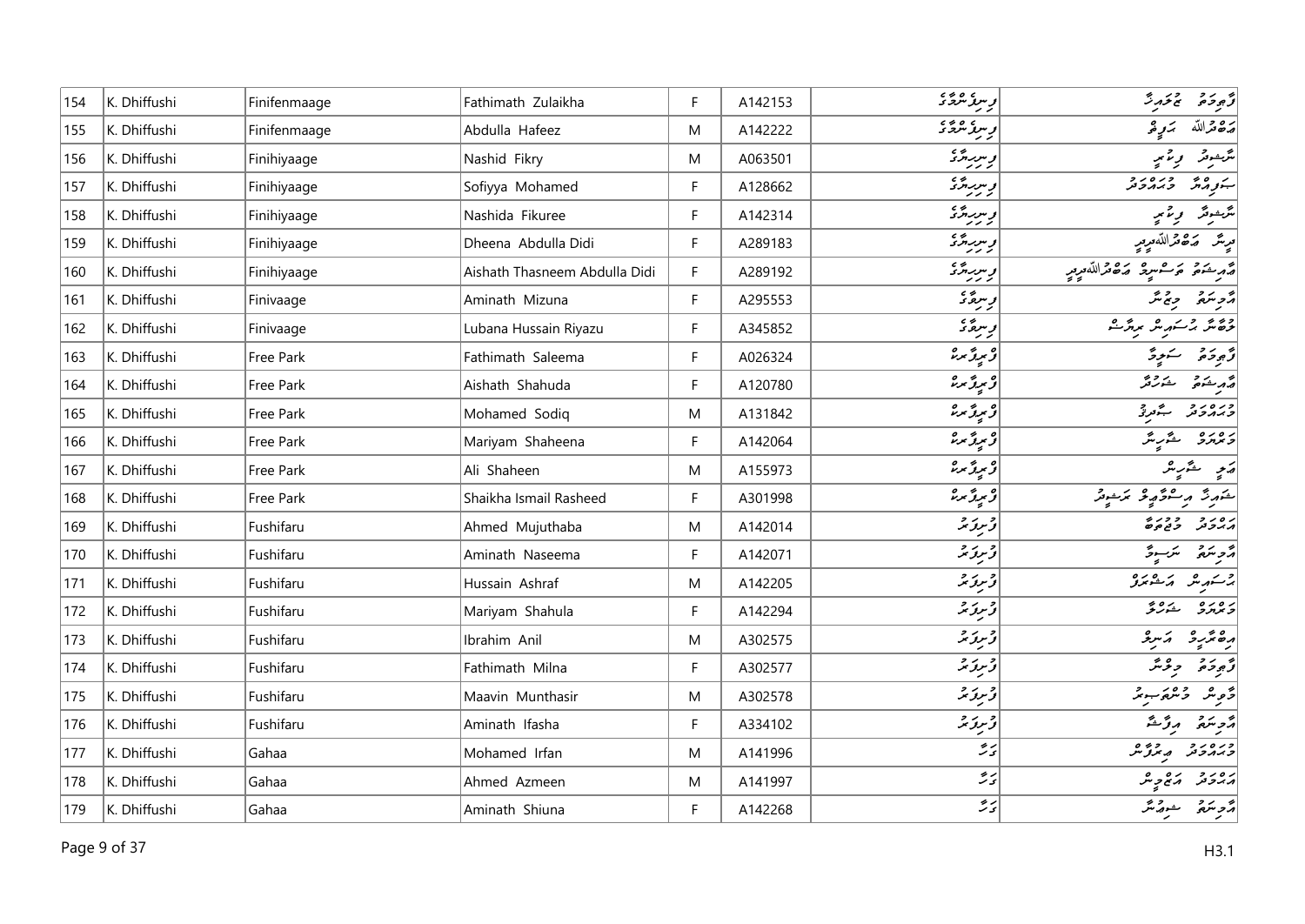| 180 | K. Dhiffushi | Galgaasge        | Hussain Rabeeu            | M           | A082129 | ر ه و م ه ،<br>د نور سور                                  | ג הוניה תופול                                               |
|-----|--------------|------------------|---------------------------|-------------|---------|-----------------------------------------------------------|-------------------------------------------------------------|
| 181 | K. Dhiffushi | Galgaasge        | Hafusa Ahmed              | F           | A288957 | ر ه بر ه ،<br>د نرگ                                       | برو پژ<br>برور و                                            |
| 182 | K. Dhiffushi | Galgaasge        | Aishath Hidhaaya          | F           | A334101 | ر ه و مره و و<br>د مرگ <sup>5</sup>                       | وكرمشكم بالمراكز                                            |
| 183 | K. Dhiffushi | Gulbakaage       | Hussain Riyaz             | M           | A080345 | وه ر پر پر<br><b>ی نژ</b> ه تو تو                         | برحشر شهر سر پر شر                                          |
| 184 | K. Dhiffushi | Gulbakaage       | Ahmed Faiz                | M           | A120977 | وه ر د و<br>  د نوځونو د                                  | بر ه بر د<br>م <i>ر</i> بر <del>و</del> ر<br>تۇ مەسم        |
| 185 | K. Dhiffushi | Gulbakaage       | Aishath Shifa             | F           | A142017 | د و ړ د  ،<br>د نره نړ                                    |                                                             |
| 186 | K. Dhiffushi | Gulbakaage       | Mohamed Anil              | M           | A289606 | وه رپو ء<br>  د نوځ ته د                                  | כנסנכ ג'ינב                                                 |
| 187 | K. Dhiffushi | Gulbakaage       | Fathmath Shihana          | F           | A289610 | و ه ر پر پر<br>د <del>تر</del> ن مر                       | أَوْجِعَةُ شَرِيْتُرُ                                       |
| 188 | K. Dhiffushi | Gulbakaage       | Shaihan Faiz              | M           | A289618 | وه رپو ء<br>  د څر <i>ه ن</i> و د                         | ىشەر <i>بە</i> تەر<br>ترٌ مر ح                              |
| 189 | K. Dhiffushi | Guleynooranmaage | Surayya Saleem            | F           | A142023 | وړ، دور ه په ،<br>د نوسرپوسرچ د                           | ج پر ۵ پر<br>فو <del>ب</del> رمر بر<br>سەرد                 |
| 190 | K. Dhiffushi | Guleynooranmaage | Fathmath Shawiyya         | F           | A142025 | وړ، دور ه پو ،<br>د <del>نو</del> سرپوسر <del>ن</del> و د | شەھ ەرىژ<br>وٌجوحه                                          |
| 191 | K. Dhiffushi | Guleynooranmaage | Adam Sameer               | M           | A142337 | وړ، دور ه پو ،<br>د <del>نو</del> سرپوسر <del>ن</del> و د | ەر ئەر<br>سەر پر                                            |
| 192 | K. Dhiffushi | Guleynooranmaage | Hawwa Shimaya             | $\mathsf F$ | A289672 | وړ، دور ه په ،<br>د <del>ن</del> رسرپرسر <del>و</del> د   | برە پىر<br>شەۋىژ                                            |
| 193 | K. Dhiffushi | Haali            | Abdulla Hameed            | M           | A141985 | رصمير                                                     | وكافرالله<br>برَحٍ قر                                       |
| 194 | K. Dhiffushi | Haali            | Aishath Nasheeda          | F           | A141987 | رٌمبرِ                                                    | لأمر شكوته الكربشوقر                                        |
| 195 | K. Dhiffushi | Hakeemee Binaa   | Abdul Hakeem Abdul Raheem | M           | A026898 | ر<br>په د حو میگر                                         | נסכסג' פ"מ בסבר מגים.<br>הסבר <i>בה</i> על הסבר <i>הר</i> ב |
| 196 | K. Dhiffushi | Halavelige       | Aminath Raziyya           | F           | A026323 | ر ره د ه                                                  | أأروسكم بمساهد                                              |
| 197 | K. Dhiffushi | Halavelige       | Mariyam Adam              | F           | A142020 | ئەنزەڭرى                                                  | ر ه ر ه<br>د بربرگ<br>پور ہ<br>مرکز                         |
| 198 | K. Dhiffushi | Halavelige       | Abdul Shakoor             | M           | A142092 | ئەنزۇمۇر                                                  | ر ٥ ۶ ٥ ٥ ٠ م <del>٥ ٠</del><br>پرڪ تر ۾ شونو <i>بر</i>     |
| 199 | K. Dhiffushi | Halavelige       | Ahmed Azleef              | M           | A142122 | ر ر ،<br>رکوه و د                                         | د ۱۵ د ۱۵ د و                                               |
| 200 | K. Dhiffushi | Halavelige       | Fathmath Hafiyya          | F           | A142137 | ر ر ،<br>ر د د د                                          | وحياته بمرمد                                                |
| 201 | K. Dhiffushi | Halavelige       | Ali Shareef               | M           | A142176 | ر ري<br>ر توڅ مونو                                        | أەيم سەيدۇ                                                  |
| 202 | K. Dhiffushi | Halavelige       | Mariyam Wafiyya           | F           | A142292 | <br> رئزۂ مرد                                             | במתכ פֿנָמת                                                 |
| 203 | K. Dhiffushi | Halavelige       | Aishath Sharafiyya        | F           | A153244 | ترىخ ويح                                                  | مەرشىق شىرومەر                                              |
| 204 | K. Dhiffushi | Halavelige       | Mohamed Aman              | M           | A350574 | ئەنزۇمۇر                                                  | כנסנכ גנם                                                   |
| 205 | K. Dhiffushi | Halavelige       | Hussain Shawin            | M           | A407246 | ئەنزۇمۇ ئ                                                 | برسكىرىكر المشويكر                                          |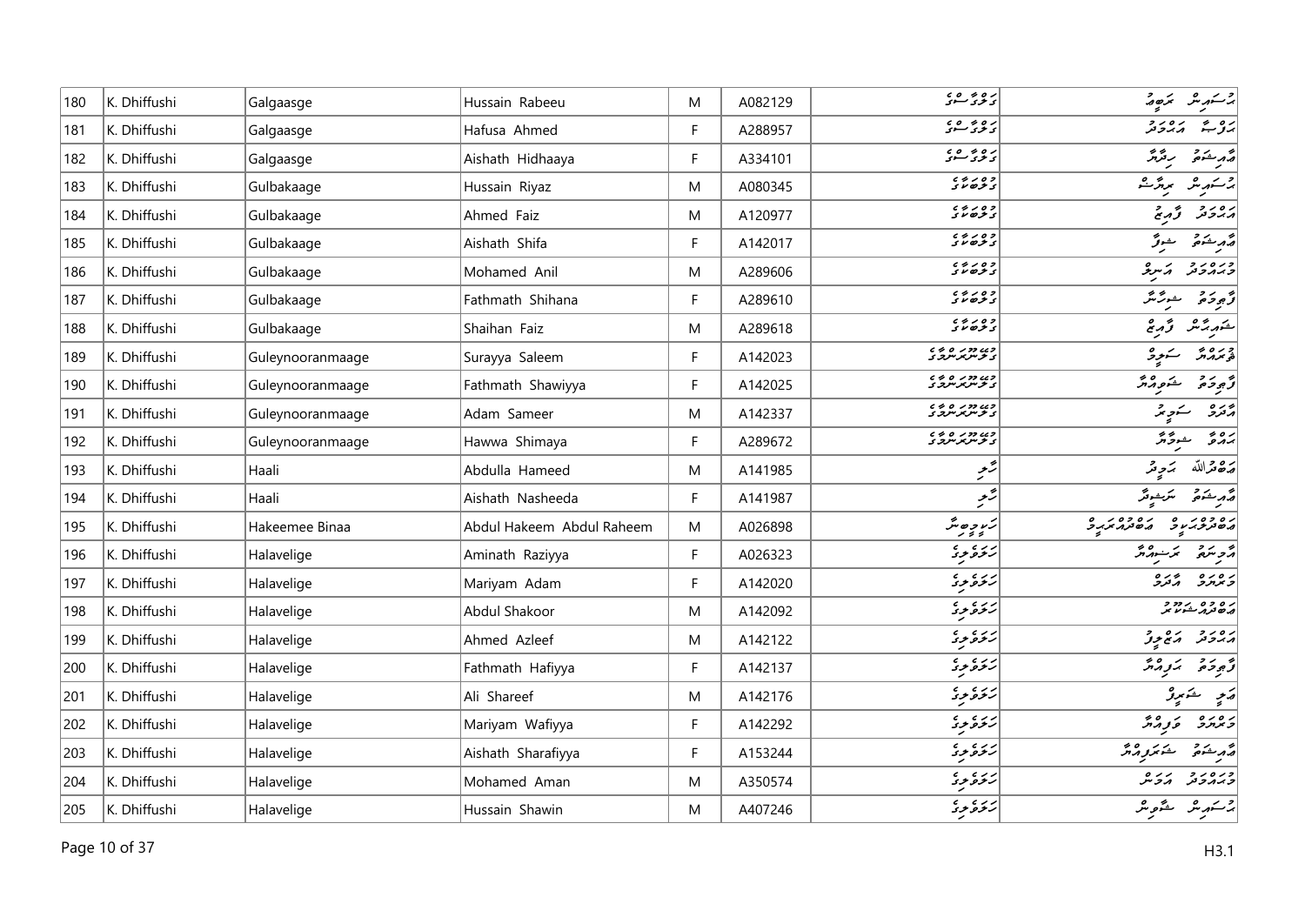| 206 | K. Dhiffushi | Handhuvareege | Hussain Mohamed      | M           | A140758 | ئەسە <i>تى كى</i> رى                         |                                                 |
|-----|--------------|---------------|----------------------|-------------|---------|----------------------------------------------|-------------------------------------------------|
| 207 | K. Dhiffushi | Handhuvareege | Hussain Zuhair       | M           | A142175 | -<br> سرچرې سرچر                             | جەسكىرىكى ئەجرىرىگە                             |
| 208 | K. Dhiffushi | Handhuvareege | Ali Zuhair           | M           | A142187 | -<br> سرچرې سرچ                              | أوسمح متكرمة                                    |
| 209 | K. Dhiffushi | Handhuvareege | Ahmed Zuhair         | M           | A142208 | ئەسە <i>تى كى</i> رى                         | رەرو ور                                         |
| 210 | K. Dhiffushi | Handhuvareege | Aminath Zunaira      | F           | A142295 | ئەسە <i>تى ئە</i> رى                         | أأوسكم ومتمرش                                   |
| 211 | K. Dhiffushi | Handhuvareege | Mariyam Zuhaira      | F           | A142302 | ر سرچر <sub>محر</sub> ي                      | ويوره ورمد                                      |
| 212 | K. Dhiffushi | Handhuvareege | Aminath Shaheera     | F           | A302266 | ئەسە <i>تى كى</i> رى                         | مەر ئىكىما ئىكە ئېرىتى                          |
| 213 | K. Dhiffushi | Handhuvareege | Aishath Sahira       | F           | A302267 | ر سرچرې پېر <sup>ي</sup>                     | ە بەيدە ئەرىتى<br>مەرىسىدە ئىرىتى               |
| 214 | K. Dhiffushi | Handhuvareege | Ahmed Shavin         | M           | A302274 | ر سرچر <sub>سر</sub> م<br>سرچر <i>ی پ</i> ری | بر ه بر و<br>م.بر <del>و</del> مر<br>ستگەھ مىگر |
| 215 | K. Dhiffushi | Handhuvareege | Ali Aahil            | M           | A334104 | ئەس <i>قرىر م</i> ېرىگە                      | ە ئەربى                                         |
| 216 | K. Dhiffushi | Hazaarumaage  | Ali Siyaan           | M           | A142247 | ر ۶ و ۶ ي<br>ر بح بور د                      | ړې سورتند                                       |
| 217 | K. Dhiffushi | Heenaamaage   | Fathimath Rasha      | F           | A143913 | ر پژوي<br>په مرد د                           | توجوحوا المراكبة                                |
| 218 | K. Dhiffushi | Heenaamaage   | Mariyam Ramsha       | F           | A365449 | ر پڙھ ي<br>پيدا                              | ر ه ر ه<br>تر بر بر<br>بروشه                    |
| 219 | K. Dhiffushi | Helebelige    | Mariyam Habeeba      | $\mathsf F$ | A026387 | ه ، ، ، ،<br>روه <sub>فر</sub> د             | ره ره بره څ                                     |
| 220 | K. Dhiffushi | Helebelige    | Khathim Abdul Rahman | M           | A142217 | ی ی ی ی<br>رنو <i>ه و</i> ی                  | ره وه ره د ه<br>پره تربر تر تر<br>رٌه و         |
| 221 | K. Dhiffushi | Helebelige    | Ahmed Fazeel         | M           | A142298 | ئ ئ ئ ج ئ                                    | ەرە ئەزىنى                                      |
| 222 | K. Dhiffushi | Hirikulhage   | Aminath Fazeema      | F           | A142107 | ار بر ده د د ،<br>پر را د بر د د             | أزجر شرد<br>توَ فوِ وَ                          |
| 223 | K. Dhiffushi | Hirikulhage   | Aishath Mufeeda      | F           | A142282 | ر بر ره در پ<br>رسمه در نوی                  | اړم کر ده.<br>افراد کشونو                       |
| 224 | K. Dhiffushi | Hirikulhage   | Mohamed Zihan        | M           | A407584 | لربر وه د ع<br>مربر ملائزی                   | و ره ر و<br>د بر د تر تر                        |
| 225 | K. Dhiffushi | Hirundhumaage | Aboobakru Zakariyya  | M           | A028069 | ار پر سرچينې                                 | LOUTE SIDE                                      |
| 226 | K. Dhiffushi | Hirundhumaage | Mohamed Azmeen       | M           | A142103 | ر پر سرچ دي.<br>م                            | כנים נים נים בית                                |
| 227 | K. Dhiffushi | Hirundhumaage | Aminath Azma         | F           | A142267 | ر بر سرور د<br>ر بر سرفر د                   | أترجم المنوفر                                   |
| 228 | K. Dhiffushi | Hirundhumaage | Aishath Shiruma      | F           | A289725 | ر پر سرپر دی.<br>بر پر سرپر دی               | و د شور شونرو<br>د د سونرو                      |
| 229 | K. Dhiffushi | Hithilaage    | Ali Mansoor          | M           | A079696 | ر و ژَء<br>ر د                               |                                                 |
| 230 | K. Dhiffushi | Hithilaage    | Fathimath Latha      | F           | A141963 | رەپچە<br>رى                                  | وً بوديم ويم                                    |
| 231 | K. Dhiffushi | Hiyaavahi     | Mohamed Zaid         | M           | A141994 | رېژوَر                                       | כנסנכ הנב                                       |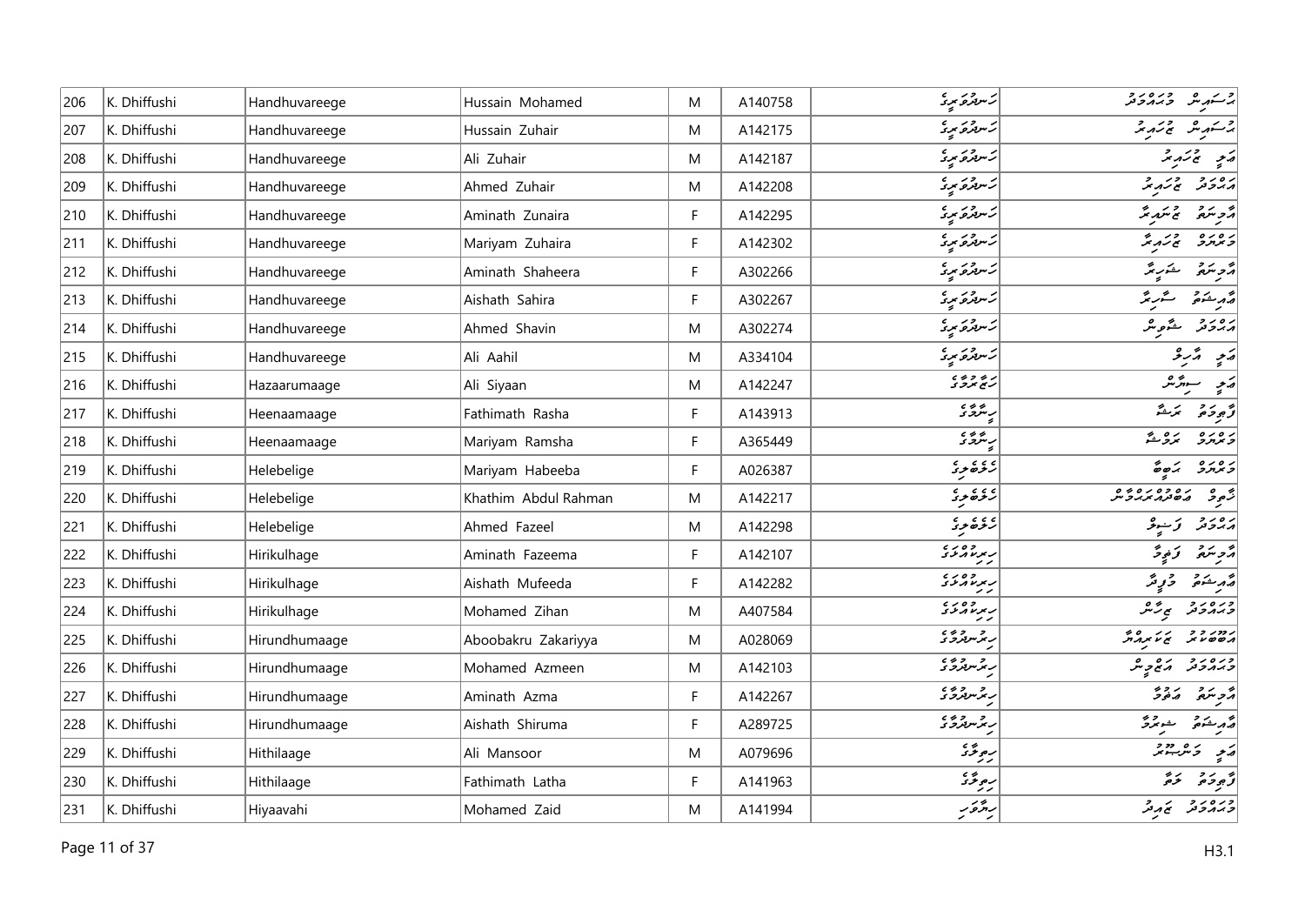| 232 | K. Dhiffushi | Hiyaleege     | Adam Naseer          | M         | A126605 | رېزىي <sup>ى</sup>                             | پر ده<br>پر تر ژ<br>ىئرسېدىر                             |
|-----|--------------|---------------|----------------------|-----------|---------|------------------------------------------------|----------------------------------------------------------|
| 233 | K. Dhiffushi | Hiyaleege     | Mariyam Hafiza       | F         | A142046 | رېزى <sub>ۋى</sub>                             | ر ه ر ه<br><del>و</del> بربرو<br>بَرَّمَوهُ              |
| 234 | K. Dhiffushi | Hiyaleege     | Hawwa Zahira         | F         | A142051 | رېزونه<br>ر                                    | برەپچ<br>ىئەرىتىر                                        |
| 235 | K. Dhiffushi | Hiyaleege     | Fathimath Simaza     | F         | A302195 | رېزونه<br>ر                                    | و مرد<br>ترجوح<br>سەدىج                                  |
| 236 | K. Dhiffushi | Hudhuvilaage  | Ibrahim Inaz         | M         | A141974 | ر و د و و د<br>راند مرکز د                     | ەر ھەئرىر <sup>ە</sup><br>ەرىتى                          |
| 237 | K. Dhiffushi | Hudhuvilaage  | Hassan Shifaz        | M         | A142130 | د د<br>رند <sub>ی څ</sub> ر                    | ئەسەئى <sup>س</sup><br>ے وگر م                           |
| 238 | K. Dhiffushi | Hudhuvilaage  | Adam Salim           | ${\sf M}$ | A142196 | د د د په<br>رتر <sub>و څر</sub>                | په ره<br>درگرو<br>سەٌ ود                                 |
| 239 | K. Dhiffushi | Hudhuvilaage  | Abdulla Mueed        | ${\sf M}$ | A302542 | د د په ،<br>رتره ژد                            | برە قراللە<br>تر مرتر                                    |
| 240 | K. Dhiffushi | Hulhanguge    | Mariyam Zubaida      | F         | A035371 | و ر د د ه<br>رنگ سرند و                        | سم دیگر<br>می خواہد مگر<br>ر ه ر ه<br><del>ر</del> بربرگ |
| 241 | K. Dhiffushi | Hulhanguge    | Fathmath Virudha     | F         | A142309 | و ر د د ه<br>رنگ سرند و                        | ء برتر<br>ۇ بوز ە                                        |
| 242 | K. Dhiffushi | Hulhanguge    | Hawwa Zaida          | F         | A302474 | و پر دی<br>رنگ سر <sub>ک</sub> ی               | رە ئەرتگە                                                |
| 243 | K. Dhiffushi | Hulhanguge    | Hussain Adheel       | ${\sf M}$ | A302475 | و پر سر و »<br>رنگ سرند ی                      | جر ڪمر شهر ان کامونو پر                                  |
| 244 | K. Dhiffushi | Hulhanguge    | Aishath Lamha        | F         | A302477 | ح پر سرچ پر<br>مرکز سر <u>ی</u> ر <sub>ک</sub> | وكرمشتي ووور                                             |
| 245 | K. Dhiffushi | Hulhanguge    | Hassan Adhil         | M         | A365453 | و پر سر و <sup>ي</sup>                         | ىرىكىش ھەمرى                                             |
| 246 | K. Dhiffushi | Huvandhumaage | Umar Rasheed         | M         | A077428 | و ر په و ده و<br>رنو سربرو و                   | ەر ئەسىر                                                 |
| 247 | K. Dhiffushi | Huvandhumaage | Aishath Abdul Rahman | F         | A142244 | و ر په و ده و<br>رنو سربرو و                   | ر ه وه ر ه د ه<br>پره تربر تر بر<br>ر<br>در ۲ سنومی      |
| 248 | K. Dhiffushi | Irumatheege   | Adam Misbah          | ${\sf M}$ | A142195 | وبردحو                                         | وسقص<br>پھر ہ<br>مرکز                                    |
| 249 | K. Dhiffushi | Irumatheege   | Ibrahim Solah        | M         | A142209 | ېر بر دې<br>بر بر دې                           | ە ھەترىر <sup>ە</sup><br>ىبە ئۇر                         |
| 250 | K. Dhiffushi | Irumatheege   | Ali Afrah            | M         | A152815 | وبردوء                                         | أيمو أيده والمحمد                                        |
| 251 | K. Dhiffushi | Irumatheege   | Shamsunnisa          | F         | A162771 | <br>  پر ټرنې پو ځ                             | شەۋىسە ئەسرىسە                                           |
| 252 | K. Dhiffushi | Irumatheege 1 | Aminath Haula        | F         | A142114 | وبرځ موځه                                      | بردعى<br>أرمز                                            |
| 253 | K. Dhiffushi | Janbumaage    | Adam Naseem          | ${\sf M}$ | A045815 | ر ه د و »<br>نح سره تر د                       | په ره<br>د ترو<br>ىئرسىرى                                |
| 254 | K. Dhiffushi | Janbumaage    | Ahmed Fazeem         | ${\sf M}$ | A142006 | ر ه د و و<br>تع سر <del>ه</del> و د            | بر 2 بر 12<br>مربر <del>5</del> مر<br>ترىپى ۋ            |
| 255 | K. Dhiffushi | Janbumaage    | Faheema Moosa Fulhu  | F         | A142037 | ر ه د و و<br>نح سرچ تر د                       | دو په وو<br>تر ر <sup>ی</sup> تر<br>و                    |
| 256 | K. Dhiffushi | Janbumaage    | Hawwa Nihama         | F         | A142038 | ر ه د و و<br>نح سرچ تر د                       | برەپچ<br>سرچمځ                                           |
| 257 | K. Dhiffushi | Janbumaage    | Khadeeja Shihama     | F         | A142058 | ر ه د و و ،<br>د سره تر د                      | رَسِيعٌ سُمِرَّةٌ                                        |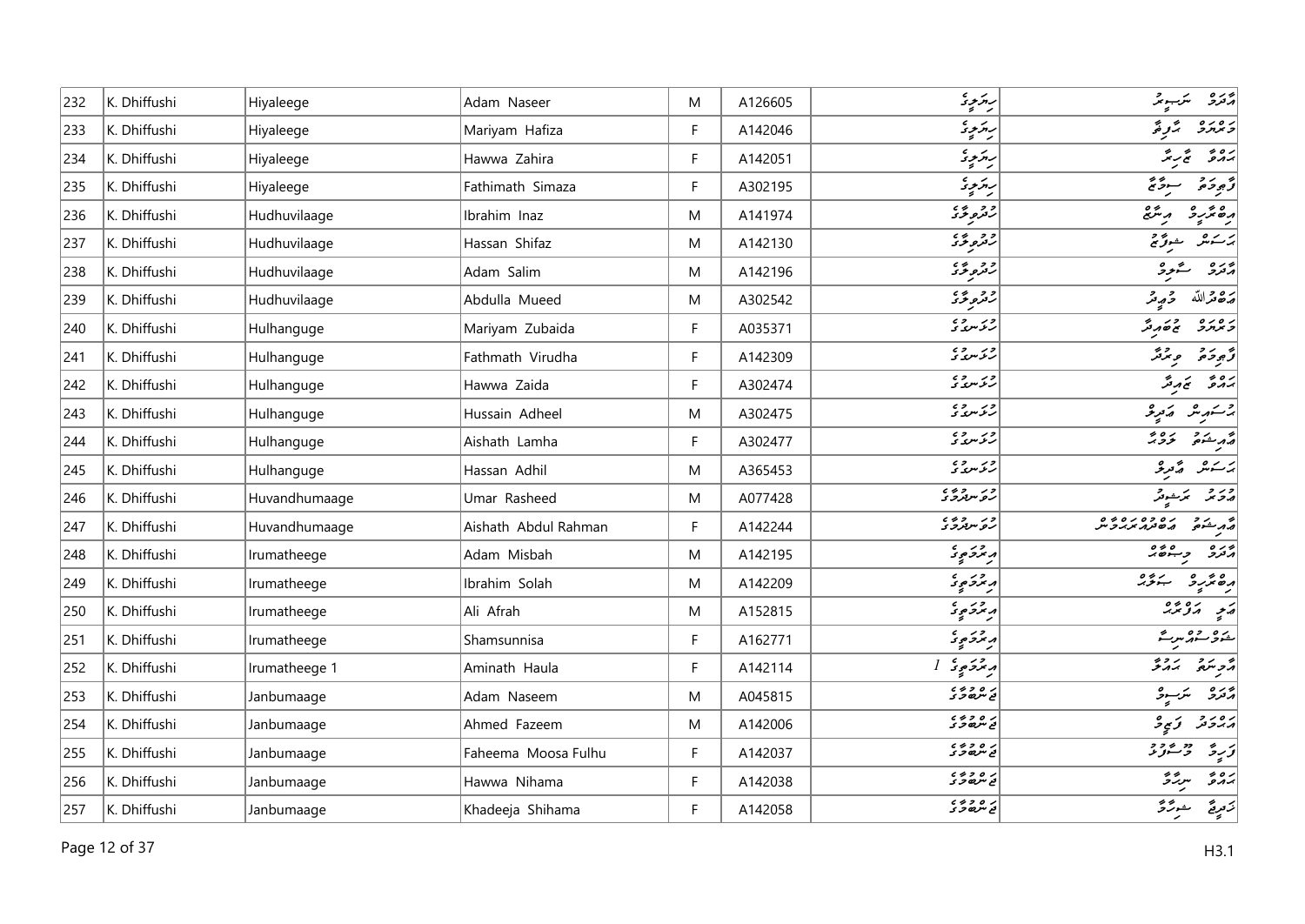| 258 | K. Dhiffushi | Janbumaage          | Aishath Nizama      | F. | A142102 | ر ه د د »<br>د سره تر د                            | سرة ژ<br>ا پر مرکز شده<br>ا                |
|-----|--------------|---------------------|---------------------|----|---------|----------------------------------------------------|--------------------------------------------|
| 259 | K. Dhiffushi | Janbumaage          | Mohamed Zafar       | M  | A142257 | ر ه د و و ،<br>تع سرچ تر ی                         | و ره ر و<br><i>و بر د</i> 5 تر<br>ۇ ئەر جە |
| 260 | K. Dhiffushi | Janburoalumaage     | Abdulla Hameed      | M  | A026322 | ر روح و د ،<br>نے سرد تر تر ی                      | رەمەللە<br>برَحٍة قر                       |
| 261 | K. Dhiffushi | Janburoalumaage     | Fathimath Inaya     | F. | A067923 | ر ده ده د<br>د سره برود د                          | ەرشىز<br>ۇ بۇ جۇ ئ                         |
| 262 | K. Dhiffushi | Janburoalumaage     | Muhsina Yoosuf      | F  | A141976 | ر روح و د ء<br>تع سره مرمور د                      | دد وه<br>در سو<br>3 يەسەمىگە               |
| 263 | K. Dhiffushi | Janburoalumaage     | Aminath Shuzuna     | F  | A141977 | ر روح و ده و<br>تع سرحه مرمومو د                   | ړ څر سره<br>شەتچە ئىگر                     |
| 264 | K. Dhiffushi | Janburoalumaage     | Mohamed Husam       | M  | A141979 | ر ده ده د<br>د سره برو د د                         | و ر ه ر د<br>تر پر ژ تر<br>برْسْتَرْو      |
| 265 | K. Dhiffushi | Janburoalumaage     | Ahmed Huzam         | M  | A289371 | ر روم و د ء<br>تع سرح پر برگ                       | ەرەر<br>ر ج و                              |
| 266 | K. Dhiffushi | Jaufaanuruhdhoshuge | Ali Shameem         | M  | A053364 | ر و ده و و ه پر و ،<br>بے هرفی سرپورتوسری          | ړَ په شَوَدُ                               |
| 267 | K. Dhiffushi | Jaufaanuruhdhoshuge | Abdulla Shaniz      | M  | A098166 | ر و ده و و ه پر و ،<br>بی بر تو سربور توسری        | برە تراللە<br>ڪُ سرچ                       |
| 268 | K. Dhiffushi | Jaufaanuruhdhoshuge | Fathimath Afeefa    | F  | A142016 |                                                    | وٌمِ وَوَ وَ اللَّهِ وَ                    |
| 269 | K. Dhiffushi | Jaufaanuruhdhoshuge | Mohamed Maseeh      | M  | A142215 | ر و بر و و ه پر و ء<br>بح پر تو سربور توسری        | و ر ه ر د<br>تر بر تر تر<br>ىز سەرتر       |
| 270 | K. Dhiffushi | Jaufaanuruhdhoshuge | Ahmed Shameem       | M  | A142241 | پر و بر و و ه پر و ء<br>  بے پر تو سر پورتو توسری  | رەر دۇر                                    |
| 271 | K. Dhiffushi | Jaufaanuruhdhoshuge | Mohamed Shameem     | M  | A291073 | ر و بر و و ه بر و ،<br>بے در تی سربور توسری        | ورەرو شەرۋ                                 |
| 272 | K. Dhiffushi | Jaufaanuruhdhoshuge | Aishath Nashath     | F  | A291075 | ر و ده و و ه پر و ،<br><u>د</u> مرتو سربور توسر    | أقرم شوة المريح و                          |
| 273 | K. Dhiffushi | Jaufaanuruhdhoshuge | Zayaan Shaniz       | M  | A291078 | ر و ده و و ه پر و ،<br>بے پر تو سربوری توسری       | ىر ئۇس سەھىرى بول                          |
| 274 | K. Dhiffushi | Jaufaanuruhdhoshuge | Layan Ali Shameem   | F  | A334083 | ر و د و و ه پر و ،<br>بے پر تو سربور توسر          | ترتر تريا الشريرة                          |
| 275 | K. Dhiffushi | Javaahirumaage      | Aishath Shaheema    | F  | A141993 | پر څر پر چري                                       | پ <sup>و</sup> پر شکھی<br>ر شەرىچ          |
| 276 | K. Dhiffushi | Javaahirumaage      | Khadheeja Zakariyya | F  | A142062 | ر و برو و ،<br>نح قر برو د                         | تكريج أتماسم وأواثر                        |
| 277 | K. Dhiffushi | Javaahirumaage      | Mohamed Nasih       | M  | A142158 | پر څر بر څر ی                                      | و ر ه ر و<br>و پر ډر تر<br>ىئرىبىدىر       |
| 278 | K. Dhiffushi | Javaahirumaage      | Fathmath Naeema     | F  | A142170 | ریم رحمہ ی<br>  ہے جگہ مرکز ی                      | ۋە ئەڭ ئىمدۇ                               |
| 279 | K. Dhiffushi | Javaahirumaage      | Hussain Nazid       | M  | A142178 | پر ځېږي د ده دي<br>  پنج ځو کړيد ک                 | سٌري تر<br>جر <u>س</u> ے مدر سر            |
| 280 | K. Dhiffushi | Javaahirumaage      | Adam Mohamed        | M  | A142214 | ر پر وی ،<br>بے <i>و ر</i> برو <sub>ک</sub>        | و رە ر د<br>تر پروتر<br>پەرە<br>مەنىرى     |
| 281 | K. Dhiffushi | Javaahirumaage      | Mariyam Naseema     | F  | A289564 | ر پر پر پر پر<br>نے ترکر پر پر پ                   | ر ه ر ه<br><del>ر</del> بربرگ<br>سرسىر     |
| 282 | K. Dhiffushi | Kaanigasdhoshuge    | Aishath Layal       | F  | A289243 | رم سری سوچوری<br>مگ <b>سری س</b> تو <i>تر پو</i> ی | ر<br>دگرار شکوهی<br>ئەدىر                  |
| 283 | K. Dhiffushi | Kandhugasdhoshuge   | Ibrahim Waheed      | M  | A114726 | ر در در ۲۵ وی<br>را سرفری سنگورمری                 | رە ئرىر ئىرىر                              |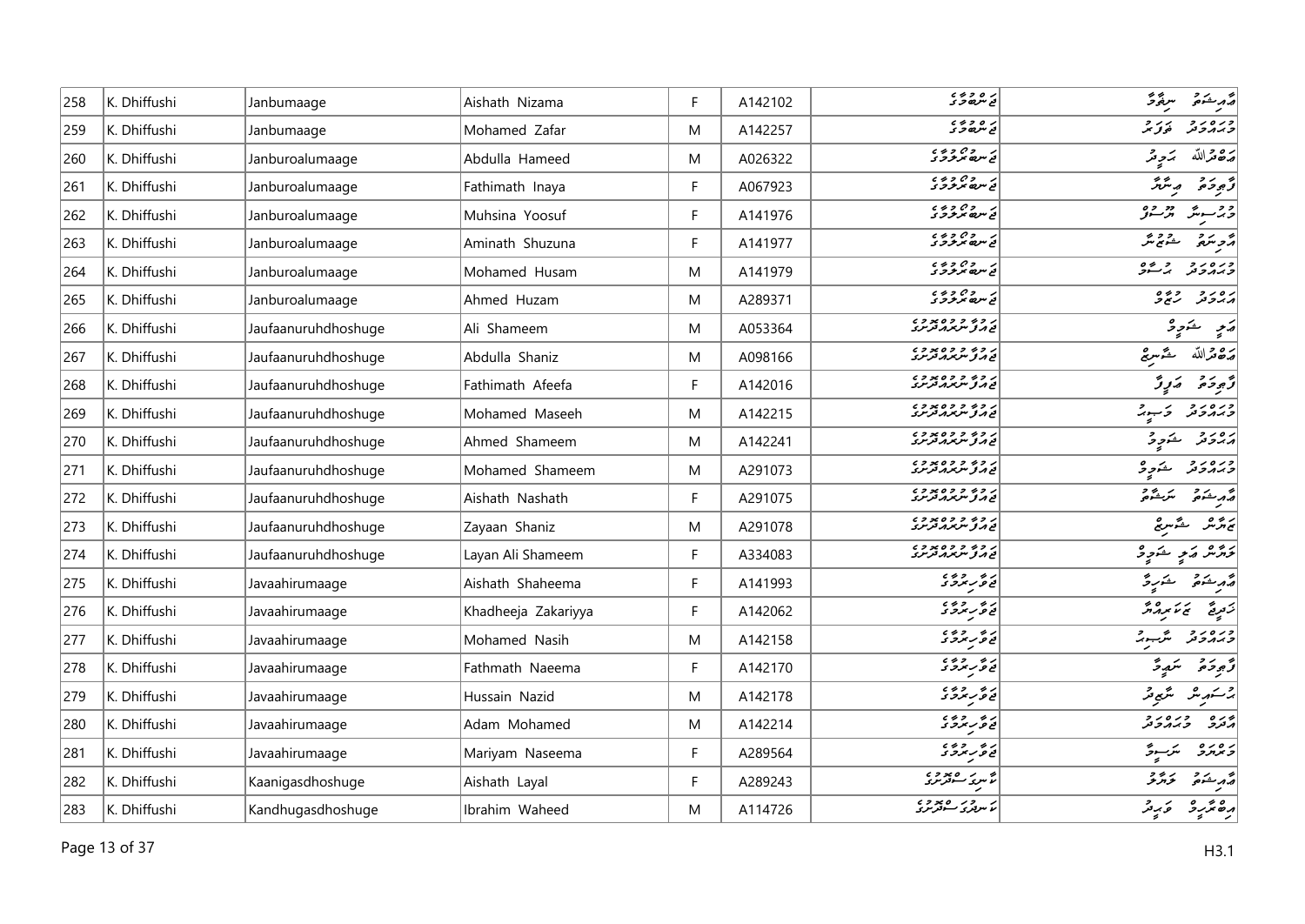| 284 | K. Dhiffushi | Kandhugasdhoshuge | Mohamed Junadh    | M           | A142027 | پر دوبر ۱۵ پوو د<br>  پا سرفری سوفرمزی                     | وره رو و ورو<br><i>وبرورون</i> و ف <i>ي سر</i> گر         |
|-----|--------------|-------------------|-------------------|-------------|---------|------------------------------------------------------------|-----------------------------------------------------------|
| 285 | K. Dhiffushi | Kandhugasdhoshuge | Aishath Amsoodha  | F           | A142072 | ر سر <i>ور</i> شود د ،<br>ما سرفری سنگورمری                | ه در ده دوم<br>مگر شوم در در                              |
| 286 | K. Dhiffushi | Kandhugasdhoshuge | Fazna Anwar       | F           | A142229 | ر سرور گروه و د<br>ما سرفری سنگورمری                       | زەش ئەشھىر                                                |
| 287 | K. Dhiffushi | Kandhugasdhoshuge | Mariyam Jaidha    | F           | A302149 | ر سر <i>ور</i> شود د د .<br>ما سر <del>ب</del> ری شونترنری | رەرە يەر                                                  |
| 288 | K. Dhiffushi | Kaneerumaage      | Abdul Muhusin     | M           | A081545 | پاسپردی<br> -                                              | ره وه وه<br>په <i>ه تر تر چر</i> سوس                      |
| 289 | K. Dhiffushi | Kaneerumaage      | Abdulla Masood    | M           | A142113 | ر سرچوي<br>موهر دي                                         | رە داللە ئەمەد                                            |
| 290 | K. Dhiffushi | Karankaage        | Aminath Asifa     | F           | A141981 | ر ر ه و ،<br>ما <del>ب</del> رمبر <i>دا</i> د              | أزويته أرمبوز                                             |
| 291 | K. Dhiffushi | Karankaage        | Ismail Shareef    | M           | A142277 | ر ره ۶۵<br>ما بر مرما د                                    | رەشۇرچە ھەرۇ                                              |
| 292 | K. Dhiffushi | Kassanfaru        | Mareena Hussain   | F           | A038535 | پره په عربر د                                              | كە ئېرىگە ئەسكىرىكر                                       |
| 293 | K. Dhiffushi | Kassanfaru        | Ahmed Yoosuf      | M           | A038537 | رە بەھ بەر<br>مەمگەنگرىم                                   | נ סיני - מי קים<br>הגב הת-ית                              |
| 294 | K. Dhiffushi | Kassanfaru        | Aishath Shuzana   | F           | A141992 | رە بەھ بەر<br>مەمگەنگرىم                                   | شەمج ئىگر<br>ا پر مرکب تر در میتواند.<br>اور مرکب میتواند |
| 295 | K. Dhiffushi | Kassanfaru        | Ali Fayaz         | M           | A142060 | رە بەھ بر د                                                | ەيە دېرى                                                  |
| 296 | K. Dhiffushi | Kassanfaru        | Aminath Sabana    | F           | A142116 | رە بەھ بەر<br>مەمگەنگرىم                                   | ړُ پر پر ځانگر                                            |
| 297 | K. Dhiffushi | Kassanfaru        | Fathimath Suhana  | $\mathsf F$ | A142140 | ره په عرو                                                  | ۇ بۇر ئەرەپىر                                             |
| 298 | K. Dhiffushi | Kassanfaru        | Hussain Ayaaz     | M           | A302562 | رە ئەسەئىد <i>ى</i> ر                                      | جر شهر شهر مرکز م                                         |
| 299 | K. Dhiffushi | Kibimaage         | Ahmed Aslam       | M           | A120525 | ده د د<br>پان د د<br>--                                    | ړه رو پر ۱۵۷۵                                             |
| 300 | K. Dhiffushi | Kibimaage         | Aminath Leela     | F           | A142343 | ده و د<br>رخ                                               | أزوينهم ويؤ                                               |
| 301 | K. Dhiffushi | Kudhimaage        | Mohamed Naeem     | M           | A131791 | ا توریخ می<br>ما توریخ می                                  | ورەرو شھرى                                                |
| 302 | K. Dhiffushi | Kudhimaage        | Ibrahim Zaheem    | M           | A141072 | و مرگزی<br>ما مرگزی                                        | أرە ئۆر ئىس ئى                                            |
| 303 | K. Dhiffushi | Kudhimaage        | Fathmath Humaidha | F           | A141083 | توریح ی                                                    | وتجوحتي برحاري                                            |
| 304 | K. Dhiffushi | Kudhimaage        | Aminath Shirudha  | F           | A141084 | توریح د<br>  ما مورگ <sup>ی</sup> د                        | ړې سره شو سره کړ                                          |
| 305 | K. Dhiffushi | Kudhimaage        | Mariyam Shahudha  | F           | A142230 | و مرگزی<br>ما مرگزی                                        | رەرە شەدىر<br>ۋىمەدو شەرىر                                |
| 306 | K. Dhiffushi | Kudhimaage        | Ahmed Zaeem       | M           | A142323 | ر ورځ د<br>م                                               | پروتر ہے ہو                                               |
| 307 | K. Dhiffushi | Kudhimaage        | Ali Nazleem       | M           | A142336 | ر و پرځ<br>ما مرچ                                          | أرجح المتكافح والحراثة                                    |
| 308 | K. Dhiffushi | Kudhimaage        | Hussain Najumee   | M           | A289590 | د پورځ ی<br>  ما مورځ ی                                    |                                                           |
| 309 | K. Dhiffushi | Kudhimaage        | Hassan Isham      | M           | A289591 | د مرچ ی<br>  ما مرچ ی                                      | يركسكر الراشوق                                            |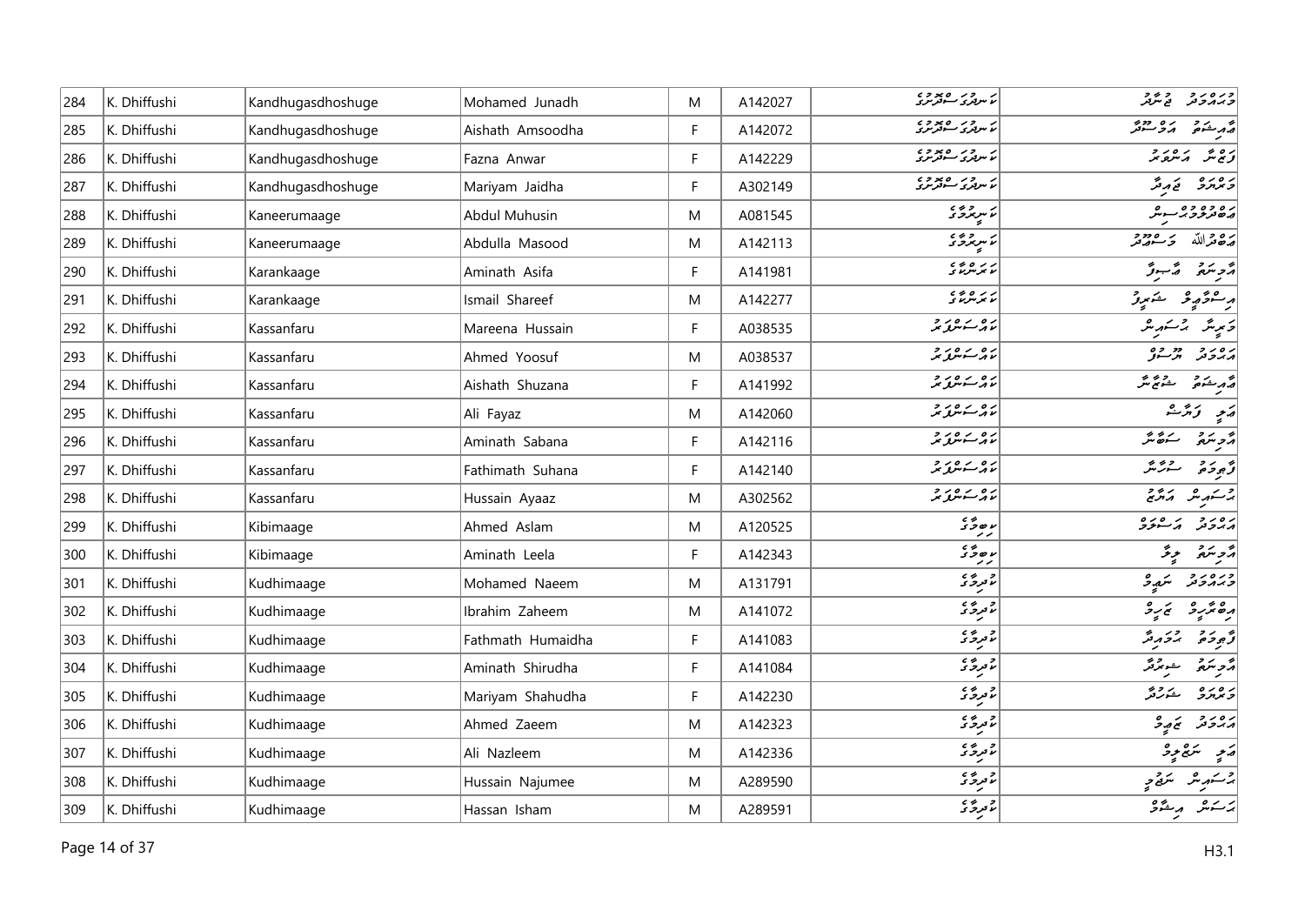| 310 | K. Dhiffushi | Kudhimaage   | Aminath Nashaya     | F         | A289595 | و د د د<br>ما مرد د            | سكرڪوگر<br>أثر حريثهمج                        |
|-----|--------------|--------------|---------------------|-----------|---------|--------------------------------|-----------------------------------------------|
| 311 | K. Dhiffushi | Kurikeelage  | Waheed Abdul Rahman | M         | A102757 | ئەبرىيە ئەي<br>                | ره وه ره ده م<br>پره تربر تر تر تر<br>حەر قر  |
| 312 | K. Dhiffushi | Kurikeelage  | Ameena Ayyoob       | F         | A126219 | تړیر پر دی<br>  سربر پوځو      | مۇچىتر<br>ג ם בבם<br>ג הג <del>ת</del>        |
| 313 | K. Dhiffushi | Kurikeelage  | Fathimath Shahida   | F         | A142052 | ة برر بر د ؟<br> ----          | و مرد<br>ترجو حرم<br>ىشتىرىتىر                |
| 314 | K. Dhiffushi | Kurikeelage  | Aminath Sharmeela   | F         | A142189 | تړبر پرې<br>  سربر برې         | أرمز<br>ىش <i>ە تۈ</i> چە ئ                   |
| 315 | K. Dhiffushi | Kurikeelage  | Mariyam Shahma      | F         | A142190 | د برروي<br>سربر مړي            | ر ه ر ه<br><del>و</del> بربرو<br>ے ترقر       |
| 316 | K. Dhiffushi | Kurikeelage  | Ahmed Rasheed       | ${\sf M}$ | A142206 | د برړيږي<br>سرچ                | برەر ئەرئىدىر                                 |
| 317 | K. Dhiffushi | Kurikeelage  | Hawwa Sazuma        | F         | A302587 | ر<br>با مربو مرد<br>مسرو       | رەپە سەدى                                     |
| 318 | K. Dhiffushi | Lady Moon    | Ismail Sameer       | ${\sf M}$ | A038946 | ،، وو ه<br>محرو حر             | رەشۇرچە سەرچە                                 |
| 319 | K. Dhiffushi | Lady Moon    | Hussain Nooh        | M         | A142150 | الخوجية                        | د که شهر مین میندانید.<br>مرگزار مین          |
| 320 | K. Dhiffushi | Lady Moon    | Aminath Azmeela     | F         | A142316 | ،، دو مر<br>محرو شر            | وحريتهم والمحاج فر                            |
| 321 | K. Dhiffushi | Lady Moon    | Aishath Sazmeela    | F         | A142317 | انو وده.<br>افروچین            |                                               |
| 322 | K. Dhiffushi | Lady Moon    | Faheema Ali         | F         | A142318 | الخوج وحمر                     |                                               |
| 323 | K. Dhiffushi | Lady Moon    | Fathimath Shaheela  | F         | A302418 | ي ود ه<br>محرو حس              | ومجموحهم<br>ے کر تخ                           |
| 324 | K. Dhiffushi | Lady Moon    | Aminath Saaidha     | F         | A331614 | په دومر<br>  مربح مر           | ړ پر په شورتگر                                |
| 325 | K. Dhiffushi | Lavender     | Aishath Samiyya     | F         | A142095 | ىر ، ە ، ئىر                   | ۇرمۇق سەرەر                                   |
| 326 | K. Dhiffushi | Lavender     | Abdhulla Hafeez     | ${\sf M}$ | A142164 | ر ، ە »<br>خرە بىرىگا ئىر      | برە داللە بروپۇ                               |
| 327 | K. Dhiffushi | Lavender     | Mariyam Shaziya     | F         | A289716 | ىر ، ە ە بىر<br>خرە ئىرىگا ئىر | ر ه ر ه<br><del>و</del> بوبرو<br>مشكم تحر ترك |
| 328 | K. Dhiffushi | Light Garden | Mariyam Khaleela    | F         | A142235 | أقهر هومج محدثة مثر            | ر ه ر ه<br><del>د</del> بربرگ<br>زَوِرَّ      |
| 329 | K. Dhiffushi | Light Garden | Ibrahim Nazim       | M         | A142329 | خەرج ئەسرى ھ                   | سَّمْجِرْ<br>ە ھەترىر <sup>ە</sup>            |
| 330 | K. Dhiffushi | Light Garden | Aishath Suman       | F         | A302256 | ائەرەقچىدى<br>_                | و مر شو د<br>مر<br>ستۇنىر                     |
| 331 | K. Dhiffushi | Light Garden | Fathimath Maleeha   | F         | A302476 | أخرم ويحمدنا                   | وموجع وتحيية                                  |
| 332 | K. Dhiffushi | Loona        | Fathimath Ramziyya  | F         | A065056 | چونئر                          | ىرۋ يې پر تر<br>و مر د<br>افزاد مر            |
| 333 | K. Dhiffushi | Loona        | Ahmed Nazim         | ${\sf M}$ | A142028 | تزيتر                          | بره بر و<br>مرکز فر<br>سگفجر ثر               |
| 334 | K. Dhiffushi | Love Nest    | Sameer Abdulla      | M         | A038704 | ىر دې پەرە                     | ەھەتراللە<br>سەرىتى                           |
| 335 | K. Dhiffushi | Love Nest    | Mohamed Shifan      | ${\sf M}$ | A142161 | ىر دې پەرە ھ                   | وره رو ده وه<br><i>د ب</i> رونر شوگر          |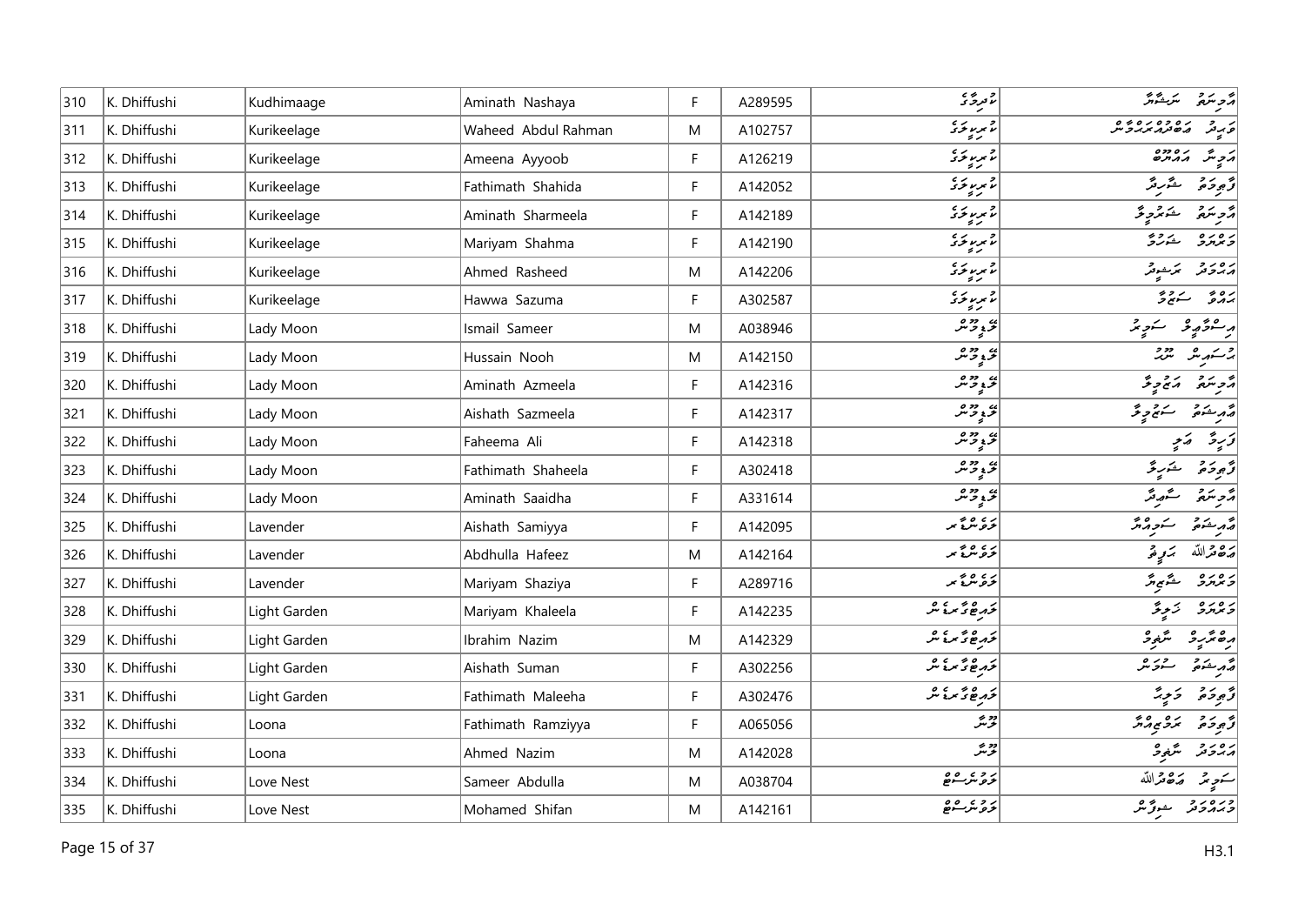| 336 | K. Dhiffushi | Love Nest   | Ibrahim Sinah          | M         | A142198 | ىر دې دە ھ                                                 | سەتلەر<br>سەتلەر<br>ەرھەترىر <sup>ى</sup> |
|-----|--------------|-------------|------------------------|-----------|---------|------------------------------------------------------------|-------------------------------------------|
| 337 | K. Dhiffushi | Love Nest   | Ahmed Sinan            | M         | A142349 | ىر دې دە ھ                                                 | پروژبر<br>سەمدَّرىتر                      |
| 338 | K. Dhiffushi | Love Nest   | Mariyam Saeeda         | F         | A301961 | ىر 3 يەر 2 ھ                                               | ر ه بر ه<br><del>د</del> بربرد<br>سەمەقر  |
| 339 | K. Dhiffushi | Love Nest   | Hassan Sifaah          | M         | A301963 | ىر دې پەرە ھ                                               | سەۋ بر<br>برسەشر                          |
| 340 | K. Dhiffushi | Love Nest   | Hussain Visaah         | M         | A301965 | ىز دې پەرە ھ                                               | ج ڪمريڪر او په چ                          |
| 341 | K. Dhiffushi | Love Nest   | Ali Dhimaah            | M         | A301969 | ىر 3 يىر 2 ي                                               | ړې د دي.                                  |
| 342 | K. Dhiffushi | Love Nest   | Fathimath Shaiqa       | F         | A330618 | ىر دې دە ھ                                                 | و مرد<br>ترموح م<br>مشمرتخ                |
| 343 | K. Dhiffushi | Lovely Gard | Ibrahim Sajid          | ${\sf M}$ | A065528 | ر د په د<br>نوه نړۍ ن                                      | ە ھەترىرى<br>رەھىرىرى<br>سنگھ قر          |
| 344 | K. Dhiffushi | Lovely Gard | <b>Abdul Nasir</b>     | M         | A067525 | ئۇغۇچە ئە                                                  | ره وه پر<br>پره تر پر سرج تر              |
| 345 | K. Dhiffushi | Lovely Gard | Ahmed Majid            | M         | A095730 | ر د په د<br>نوه نړۍ ن                                      | پروژ<br>رٌ مع قر                          |
| 346 | K. Dhiffushi | Lovely Gard | Abdulla Ziyad          | M         | A106183 | د د په د<br>  د ه د د د                                    | رەتراللە ب <sub>ى</sub> رتر               |
| 347 | K. Dhiffushi | Lovely Gard | Aminath Suneethaa      | F         | A119915 | د د په د<br>  د ه د د د                                    | ستسبقي<br>أرمز                            |
| 348 | K. Dhiffushi | Lovely Gard | Aishath Anjuna         | F         | A302170 | ئۇ ئۇ ئۇ ئۇ ق                                              | و<br>مگر شوی گر سرچ س                     |
| 349 | K. Dhiffushi | Lovely Gard | Fathmath Nishanee      | F         | A302173 | ر د پر د<br>نرونږ ،                                        | رتمودة سيشبر                              |
| 350 | K. Dhiffushi | Lovely Gard | Mohamed Saaid          | M         | A354583 | ر د پر د<br>نور پور د                                      | ورەر د شەر                                |
| 351 | K. Dhiffushi | Lovely Gard | Hawwa Ajuna            | F         | A354940 | ر د په د<br>نور نور د                                      | برەپە بەق ش                               |
| 352 | K. Dhiffushi | Maahaa      | Fareeda Abdul Rahman   | F         | A050511 | $\overset{\circ}{\mathcal{I}}\overset{\circ}{\mathcal{I}}$ | كريد ده ده ده ده م                        |
| 353 | K. Dhiffushi | Maahaa      | Abdulla Fuad           | M         | A092073 | $\overset{\circ}{\mathcal{I}}\overset{\circ}{\mathcal{I}}$ | رەتراللە ۋەتر                             |
| 354 | K. Dhiffushi | Maahaa      | Abdulla Imad           | M         | A099427 | $\overset{\circ}{\mathcal{I}}\overset{\circ}{\mathcal{I}}$ | ەھىراللە<br>پر پی تو<br>پر بی تور         |
| 355 | K. Dhiffushi | Maahaa      | Ibrahim Naushad        | M         | A142274 | $\overset{\circ}{\mathcal{I}}\overset{\circ}{\mathcal{I}}$ | سرد شو د<br>ەرھ ئ <sup>ۆ</sup> ر ۋ        |
| 356 | K. Dhiffushi | Maahaa      | Mohamed Faseeh         | M         | A302546 | $\overset{\circ}{\mathcal{I}}\overset{\circ}{\mathcal{I}}$ | ويهودنه وسير                              |
| 357 | K. Dhiffushi | Maahaa      | Mohamed Farish         | M         | A341407 | $\mathcal{I}^*_{\mathcal{I}}$                              | ورەرو ۇىرىش                               |
| 358 | K. Dhiffushi | Maajehige   | Nahdiyya Ibrahim Fulhu | F         | A126559 | ې ئې په دي.<br>مخينې مر                                    | يرجعه مدارج والمحمد والمحمد               |
| 359 | K. Dhiffushi | Maajehige   | Abdulla Muaz           | M         | A142194 | ه و د د کا<br>مرگ مرگ                                      | ەھىراللە<br>و ده م<br>د هر م              |
| 360 | K. Dhiffushi | Maajehige   | Fathimath Naila        | F         | A142245 | ل دي.<br>  قري سر د                                        | ا تۇ جۇ جۇ ج<br>ىئىر ئى                   |
| 361 | K. Dhiffushi | Maajehige   | Aminath Muna           | F         | A142284 | ی ی می<br>ترقع مر <sup>ی</sup>                             | ړ وسره د شر                               |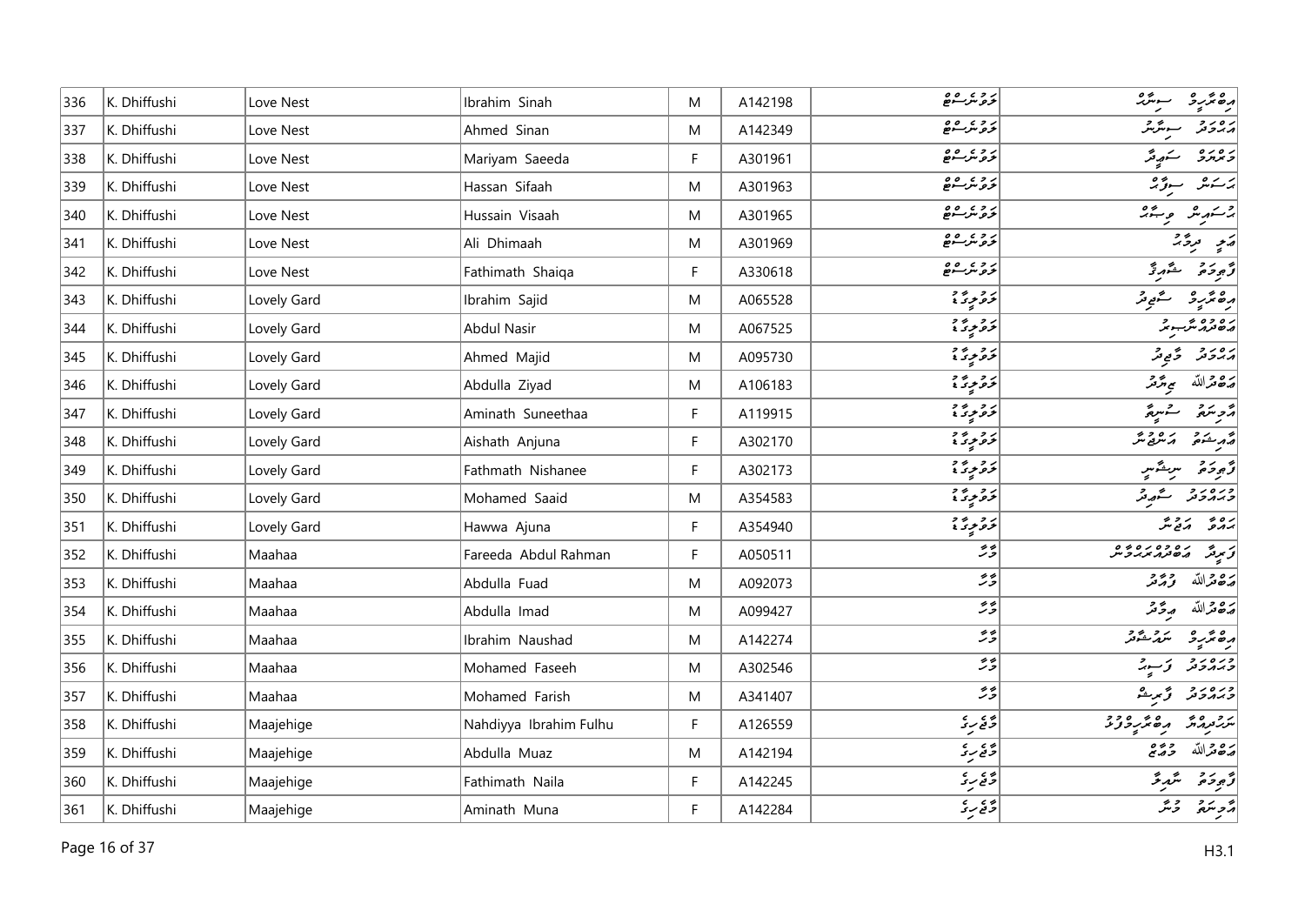| 362 | K. Dhiffushi | Maajehige           | Mohamed Muneez       | M           | A142285 | ه و ه<br>د قع مرد                                         | ورورور وسرح                                          |
|-----|--------------|---------------------|----------------------|-------------|---------|-----------------------------------------------------------|------------------------------------------------------|
| 363 | K. Dhiffushi | Maajehige           | Muneer Moosa Fulhu   | M           | A142286 | ی ء<br>ترقع سر تر                                         | وسرپر وسور                                           |
| 364 | K. Dhiffushi | Maajehige           | Aishath Siuza        | F           | A301921 | ه ده دره<br>ترقع مرد                                      | وكرمشكو سورمج                                        |
| 365 | K. Dhiffushi | Maajehige           | Aminath Saushan      | F           | A301931 | ه په ري<br>د کنج مرد                                      | سەر ئەيەنىگە<br>پ <sup>ر</sup> جە ئىبر               |
| 366 | K. Dhiffushi | Maathila            | Abdul Raheem Hussain | M           | A064619 | و څمو ځه<br>ر                                             | קסיקה <i>בקב</i> יה הרוברית יית                      |
| 367 | K. Dhiffushi | Maathila            | Fauziyya Hussain     | $\mathsf F$ | A064620 | قرموخر                                                    | زرمي مهر بر شهر شر                                   |
| 368 | K. Dhiffushi | Maathila            | Abdulla Mahir        | M           | A064645 | ۇ <sub>م</sub> وخە                                        | ەھىراللە<br>تر ريز                                   |
| 369 | K. Dhiffushi | Maathila            | Adam Sazeel          | M           | A142162 | ۇ <sub>م</sub> وخە                                        | سەپچ<br>پر رہ<br>دگرو                                |
| 370 | K. Dhiffushi | Maathila            | Ibrahim Shakeel      | M           | A142207 | ۇ <sub>م</sub> وخە                                        | ەر ھەترىر <i>ۋ</i><br>ے کمبر بحر<br>مق               |
| 371 | K. Dhiffushi | Maathila            | Mohamed Shaleel      | M           | A142275 | قرموخر                                                    | و ره ر و<br><i>و پر</i> پر تر<br>شكوي                |
| 372 | K. Dhiffushi | Maathila            | Fathmath Fauza       | F           | A142297 | ۇ <sub>م</sub> وخە                                        | وٌ و د و د و و                                       |
| 373 | K. Dhiffushi | Maathila            | Mohamed Mausoom      | M           | A142306 | ۇ <sub>م</sub> وخە                                        | ىر دە دە<br>و ر ه ر د<br>تر پر ژ تر                  |
| 374 | K. Dhiffushi | Maathila            | Ahmed Shakeeb        | M           | A142328 | و څمو ځه<br>ر                                             | رەرد شەرە                                            |
| 375 | K. Dhiffushi | Maathila            | Fathimath Muzuna     | $\mathsf F$ | A302464 | ۇ <sub>م</sub> وخە                                        | توموخو ووغر                                          |
| 376 | K. Dhiffushi | Maathila            | Fathimath Mauwa      | F           | A302465 | ۇ <sub>م</sub> وخە                                        | ر و د<br>ترمر<br>و مرد د                             |
| 377 | K. Dhiffushi | Maathila            | Najwa Mahiru         | $\mathsf F$ | A361117 | رصم                                                       | سره و پخ<br>ۇرىز                                     |
| 378 | K. Dhiffushi | Maathila            | Shaha Mahiru         | F           | A365452 | ځېږمخه                                                    | $\frac{2}{3}$ $\frac{2}{3}$                          |
| 379 | K. Dhiffushi | Madhoshigasdhoshuge | Aishath Sharmeela    | F           | A289229 | ر پو ر ر ص پو و ر<br>  تر تعریب سوتعریبی                  | ۇرىشى شىرىپ                                          |
| 380 | K. Dhiffushi | Madhoshimaage       | Mohamed Mueen        | M           | A142200 | ئەقترىردىگە ئە                                            | ورەرو وړیږ                                           |
| 381 | K. Dhiffushi | Madhoshimaage       | Hussain Saruvaan     | M           | A302433 | ئەقترىرىچ ئى                                              | د سکه شور در در در محمد به سر<br>بر سکهر شور سکرو می |
| 382 | K. Dhiffushi | Madhoshimaage       | Hassan Sofvaanu      | M           | A302434 | ر پو <sub>رځ</sub> په<br>د ترمرد د                        | برىك بۇۋىر                                           |
| 383 | K. Dhiffushi | Madhoshimaage       | Aminath Ayaa         | $\mathsf F$ | A302436 | ر پو <sub>رځ</sub> ي<br>و ترمړنو <sub>ک</sub>             | הכיתם היה                                            |
| 384 | K. Dhiffushi | Madhoshimaage       | Hussain Shamoon      | M           | A302437 | ر پو <sub>رځ</sub> ي<br>و تر <sub>مر</sub> و <sub>ک</sub> | جر شهر شرور وروما                                    |
| 385 | K. Dhiffushi | Malas               | Ahmed Lisam          | M           | A119918 | ئە ئەر <u>م</u>                                           | رەرو پەر                                             |
| 386 | K. Dhiffushi | Malas               | Ali Jinah            | M           | A289691 | ىز ئە                                                     | أرشح مح يترثر                                        |
| 387 | K. Dhiffushi | Malas               | Mariyam Suman        | F           | A289694 | ىز ئە                                                     | ويوجره<br>سەنى بىر                                   |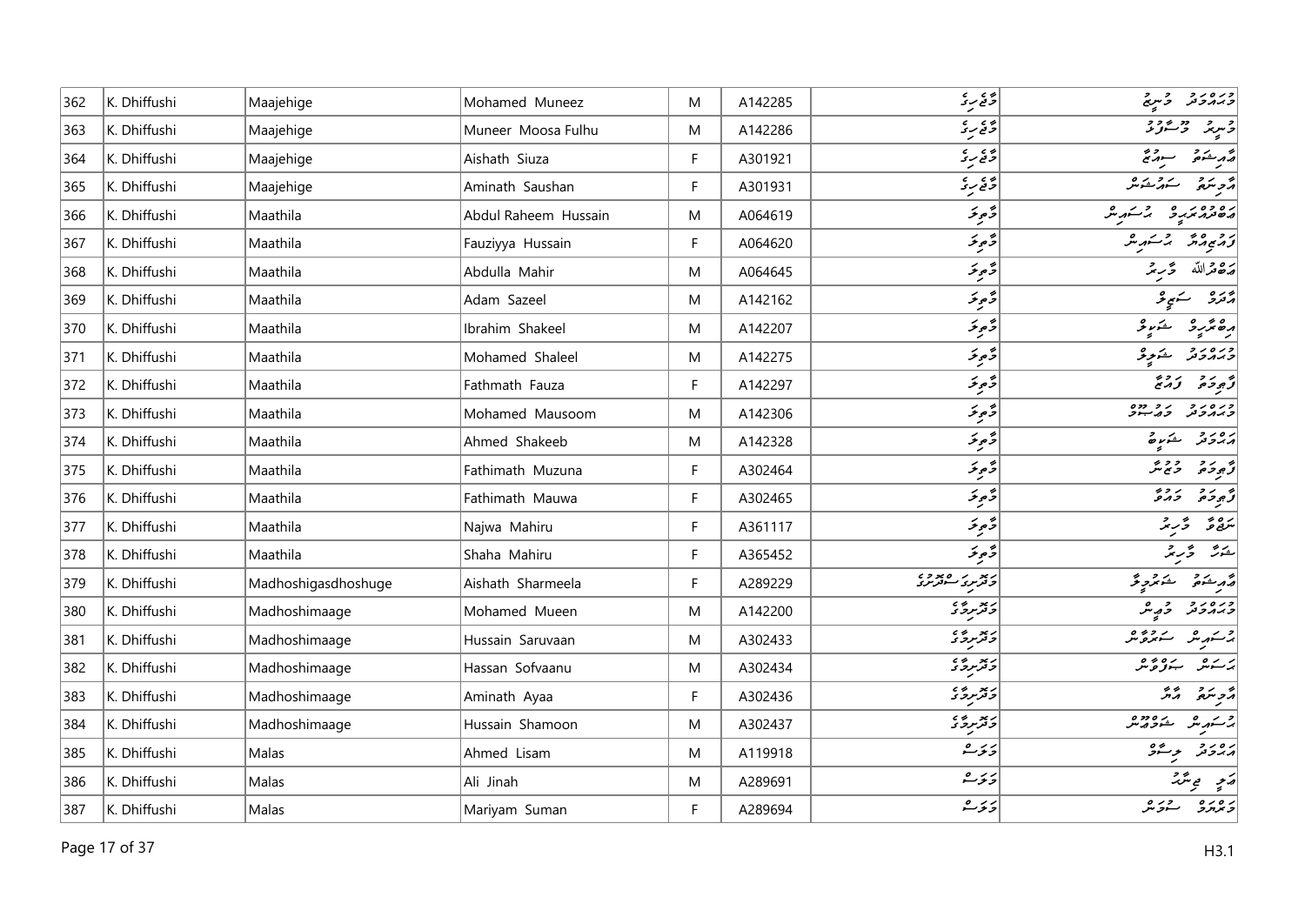| 388 | K. Dhiffushi | Manzaru Villa | Abdul Samad                | M  | A035728 | ىر ھەير <i>ھەي</i> گە                       | ر ٥ ۶ و ۵ ر ر و<br>پره ترور سوتر تر                        |
|-----|--------------|---------------|----------------------------|----|---------|---------------------------------------------|------------------------------------------------------------|
| 389 | K. Dhiffushi | Manzaru Villa | Ahmed Nadeem               | M  | A138860 | ئە ھەير بەرگە                               | پروتر سرمرو                                                |
| 390 | K. Dhiffushi | Manzaru Villa | Aminath Kamla              | F. | A142066 | ىر مەير ج <sub>ى</sub> رىدۇ.<br>مەسىم ئىرمو | أأزويتهم بادون                                             |
| 391 | K. Dhiffushi | Manzaru Villa | Mariyam Suza               | F  | A142067 | ىر ەير ب <sub>ە</sub> ر ئە                  | و وره<br>ستهج                                              |
| 392 | K. Dhiffushi | Manzaru Villa | Hussain Fahmee             | Μ  | A142157 | ىر ھ <sub>ى</sub> ر بر بەرگە                | يزحكم وترجي                                                |
| 393 | K. Dhiffushi | Manzaru Villa | Aishath Uliya              | F  | A302013 | ۇ ئىرى ترەپە ئە                             | أقرم شكوح المرحور                                          |
| 394 | K. Dhiffushi | Manzil        | Mohamed Mueed              | M  | A289653 | ۇ ئىرىمۇ                                    | כנים ניבי ב                                                |
| 395 | K. Dhiffushi | Mariyaadhu    | Aishath Fareesha           | F  | A099428 | ئە بىر پر گرى<br>م                          | أقهر خنوش وكالمرحثة                                        |
| 396 | K. Dhiffushi | Mariyaadhu    | Mohamed Iyaan Abdul Raheem | M  | A347798 | ئە بىرە ئەر                                 | כנסגב גמית הסבחתה.<br>כמהכת המית הסבחתה                    |
| 397 | K. Dhiffushi | Minvaru       | Mohamed Rashad             | M  | A039822 | احبشقه                                      | ورەر و پرشگر                                               |
| 398 | K. Dhiffushi | Minvaru       | Shaziyya Mohamed Rashaad   | F  | A301980 | احر مقدمة                                   | ك فرمان وره د د د د و د کار د د                            |
| 399 | K. Dhiffushi | Miraazu       | Mohamed Mukhthaar          | M  | A007175 | حربمرج                                      | כנסנכ ככבב<br>כגמכת כנסיג                                  |
| 400 | K. Dhiffushi | Miraazu       | Abdul Sattar Ibrahim       | M  | A120483 | حريثرة                                      | גם כם גם גם גם גם                                          |
| 401 | K. Dhiffushi | Miraazu       | Nafeesa                    | F  | A126471 | ىر ئەر<br>مەنىرىنى                          | ىئىر ئە                                                    |
| 402 | K. Dhiffushi | Miraazu       | Liviniya Abdul Sattar      | F  | A142173 | حربمجمج                                     | ر ٥ ۶ ٥ ٥ ٥ ٠ ٥ ٠<br>پره توپر سوپره پر<br>موءِ سردگر<br>ري |
| 403 | K. Dhiffushi | Miraazu       | Mariyam Leeza              | F  | A142192 | حريمهم                                      | ر ه ر ه<br><del>ر</del> بربر و<br>سنويج                    |
| 404 | K. Dhiffushi | Miraazu       | Ibrahim Nahyn              | M  | A142242 | حربمجمج                                     | ىتزىرىتىر<br>ە ھەترىر ۋ                                    |
| 405 | K. Dhiffushi | Miraazu       | Aminath Jeeza              | F. | A142313 | حريمج                                       | أثربر مرد<br>فج تج                                         |
| 406 | K. Dhiffushi | Miraazu       | Ahmed Jilwaz               | M  | A302493 | حربمجمج                                     | ره رو ده وه و                                              |
| 407 | K. Dhiffushi | Miraazu       | Naail Mohamed Mukhutar     | Μ  | A355764 | احرنتينج                                    | شری دره در دود د                                           |
| 408 | K. Dhiffushi | Miraazu       | Aishath Laiza              | F  | A365454 | حربمجمج                                     | أقهر مشكاتهم المحرمانج                                     |
| 409 | K. Dhiffushi | Mirusmaage    | Abdul Samad Abdulla        | Μ  | A028068 | د بر ۱۳۵۵                                   | ره وه بربر و بره و الله                                    |
| 410 | K. Dhiffushi | Mirusmaage    | Aishath Sadha              | F  | A289161 | د برگوري<br>د برگوري                        | أقهر شوقر الشقر                                            |
| 411 | K. Dhiffushi | Moon Light    | Ahmed Ramzee               | Μ  | A141998 | دی عرضه ه                                   | د ۱۵ د مره پر                                              |
| 412 | K. Dhiffushi | Moon Light    | Mariyam Majida             | F  | A142138 | ومشرقه وهج                                  | رەرە ئەر                                                   |
| 413 | K. Dhiffushi | Moon Light    | Ali Rifau                  | M  | A302362 | ومشرقه وهج                                  | ړې بروگ                                                    |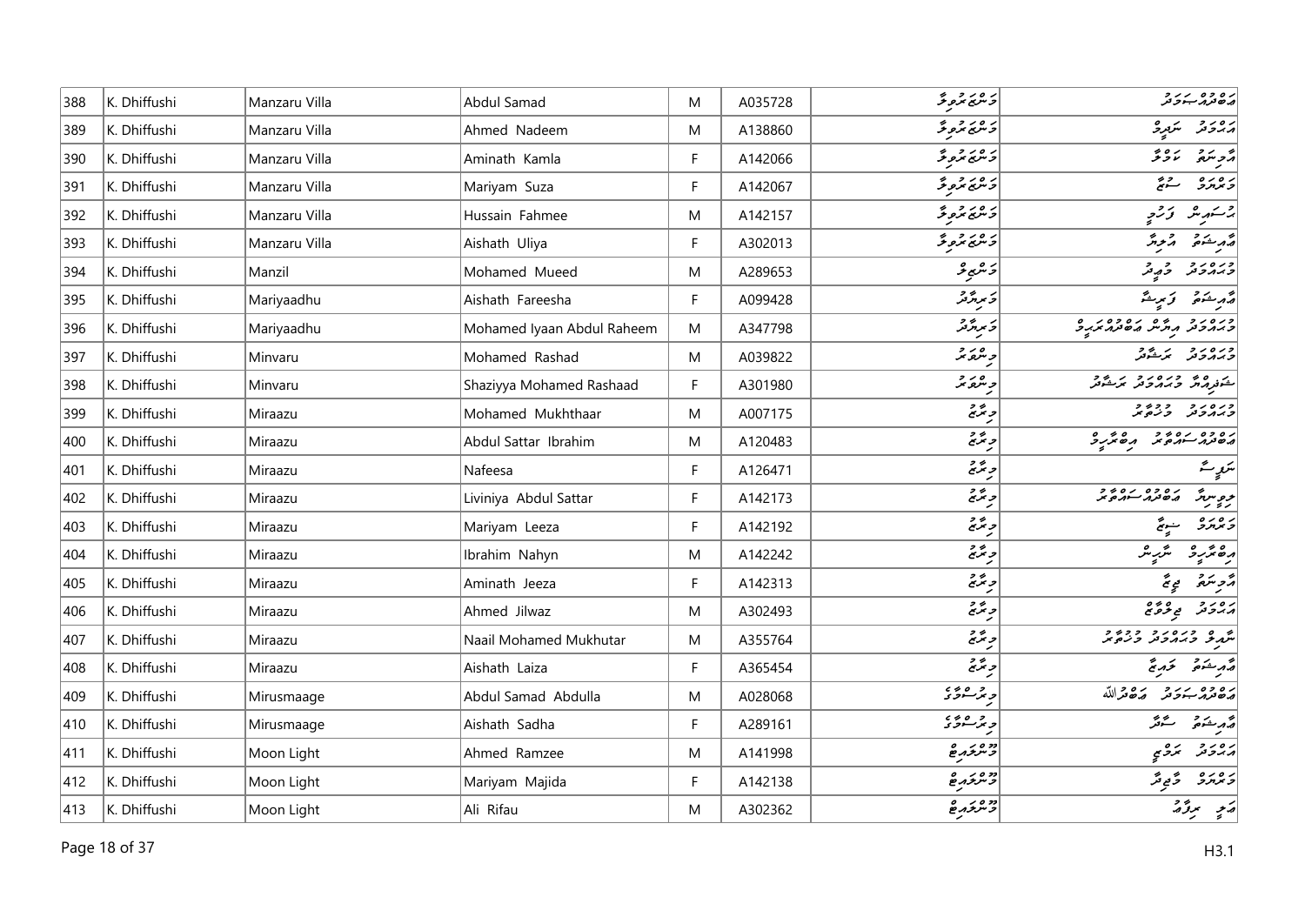| 414 | K. Dhiffushi | Moosal            | Moosa Rasheed        | M         | A142050 | دد سه و                         | ارسم المرسور<br>المراسم المرسور                                                                                                                                                     |
|-----|--------------|-------------------|----------------------|-----------|---------|---------------------------------|-------------------------------------------------------------------------------------------------------------------------------------------------------------------------------------|
| 415 | K. Dhiffushi | Moosal            | Fathimath Saleela    | F         | A142055 | در مەھ                          | دېږوخته ځېښته                                                                                                                                                                       |
| 416 | K. Dhiffushi | Moosal            | Ahmed Jailam Rasheed | M         | A357930 | دديد ع                          | גפנד בתוכל תוכני                                                                                                                                                                    |
| 417 | K. Dhiffushi | Moosal            | Fainan Rasheed       | M         | A357943 | دديد ع                          | ترىرىترىش ئىزىدىر                                                                                                                                                                   |
| 418 | K. Dhiffushi | Murangamaage      | Mohamed Ameen        | M         | A141965 | و رکنده د کار<br>د ترس رو د     | ورەرو كەچىگ                                                                                                                                                                         |
| 419 | K. Dhiffushi | Murangamaage      | Mariyam Ramiza       | F         | A141966 | د بر بر د و ،<br>تر بر بیر تر د | ر ه ر ه<br><del>ر</del> بربرگ<br>ترًى تم                                                                                                                                            |
| 420 | K. Dhiffushi | Murangamaage      | Fathmath Riyaza      | F         | A141969 | د در بر د و ،<br>تر تر سر کر د  | ىرىرىگە<br>ۇ بوخ <sub>ى</sub>                                                                                                                                                       |
| 421 | K. Dhiffushi | Murangamaage      | Hassan Samir         | ${\sf M}$ | A141970 | و بر سر پر پر<br>تر تر تر تر تر | ىر سەھرە سەھرىر                                                                                                                                                                     |
| 422 | K. Dhiffushi | Murangamaage      | Moomina Abdulla      | F         | A142033 | د در بر د و ،<br>تر تر سر کر د  | وقرح متر وكافدالله                                                                                                                                                                  |
| 423 | K. Dhiffushi | Murangamaage      | Aminath Muhusina     | F         | A262586 | د بر بر د و ،<br>تر بر بیر تر د | أأدج المرد والمحاسبة                                                                                                                                                                |
| 424 | K. Dhiffushi | Murangamaage      | Hussain Amiru        | M         | A289213 | و ر<br>د برس ژ ژ د              | يز سكر مثر الأحرار                                                                                                                                                                  |
| 425 | K. Dhiffushi | Murangamaage      | Ali Jabiru           | ${\sf M}$ | A289215 | و د بر د و ،<br>و برس و د د     | $\begin{array}{cc} \begin{array}{cc} 2 & 0 & \end{array} & \begin{array}{cc} 2 & \end{array} & \begin{array}{cc} 2 & \end{array} & \begin{array}{cc} 2 & \end{array} & \end{array}$ |
| 426 | K. Dhiffushi | Murushidha Manzil | Aminath Murshida     | F         | A113903 | 3 ټرمونژ ډکريږي                 | أرمز<br>و تر شدنگر                                                                                                                                                                  |
| 427 | K. Dhiffushi | Murushidha Manzil | Mariyam Juvaidha     | F         | A302158 | 3 ټرمونژ ډ شرح و                | ر ه ر ه<br><del>ر</del> بربرگ<br>و ن پر<br>مح حرکر                                                                                                                                  |
| 428 | K. Dhiffushi | Narugisge         | Aishath Shirmeena    | F         | A142169 | يترتزيه سفوتح                   | ۇ مەشكەمى<br>مەم<br>ے پر تر پر مگر<br>م                                                                                                                                             |
| 429 | K. Dhiffushi | Narugisge         | Fathimath Shirani    | F         | A142310 | ىئر <i>پرېمبر ت</i> همى<br>سر   | ۇ بوڭ ھوترس                                                                                                                                                                         |
| 430 | K. Dhiffushi | Narugisge         | Rasheedha Ibrahim    | F         | A142331 | ىئر <i>پرېمو س</i> ىمى          | رە ئۈرۈ<br>ىر ھەدىگە<br>ئى                                                                                                                                                          |
| 431 | K. Dhiffushi | Narugisge         | Mariyam Shiruhana    | F         | A142332 | يرچرېشو                         | ر ه بر ه<br><del>د</del> بربر و<br>ے پر بر<br>مشو <i>بحر بگ</i> ر                                                                                                                   |
| 432 | K. Dhiffushi | Narugisge         | Umar Waheed          | ${\sf M}$ | A142333 | يرچرېر شو                       | ەر ئەر ئەر ئە                                                                                                                                                                       |
| 433 | K. Dhiffushi | Narugisge         | Mohamed Shuhad       | M         | A142335 | يرچرې شوی                       | ے جمعر حر<br>و ر ه ر و<br>و پر پر و تر                                                                                                                                              |
| 434 | K. Dhiffushi | Narugisge         | Aminath Shereena     | F         | A302361 | ىئە <i>پىرى سى</i> رى           | ۇ ئەسكە ھەممەنگە                                                                                                                                                                    |
| 435 | K. Dhiffushi | Neel Orchid       | Hassan Zahir         | M         | A142259 | ببروژمره                        | برسك مجربته                                                                                                                                                                         |
| 436 | K. Dhiffushi | Neel Orchid       | Aishath Nazira       | F         | A142288 | ببروژمره                        | پھر مشرح<br>ا<br>متزهر تئر                                                                                                                                                          |
| 437 | K. Dhiffushi | Neel Orchid       | Mariyam Nizulee      | F         | A302565 |                                 | ويوبره<br>سرچ پو                                                                                                                                                                    |
| 438 | K. Dhiffushi | Neel Villa        | Ibrahim Ramiz        | M         | A026386 | سروگر و گ                       | دەنزېږ<br>بترىر چ                                                                                                                                                                   |
| 439 | K. Dhiffushi | Nexus             | Ahmed Imran          | M         | A142320 | ی میں کے گے<br>میرینا کے ک      | رەرد مەممىر                                                                                                                                                                         |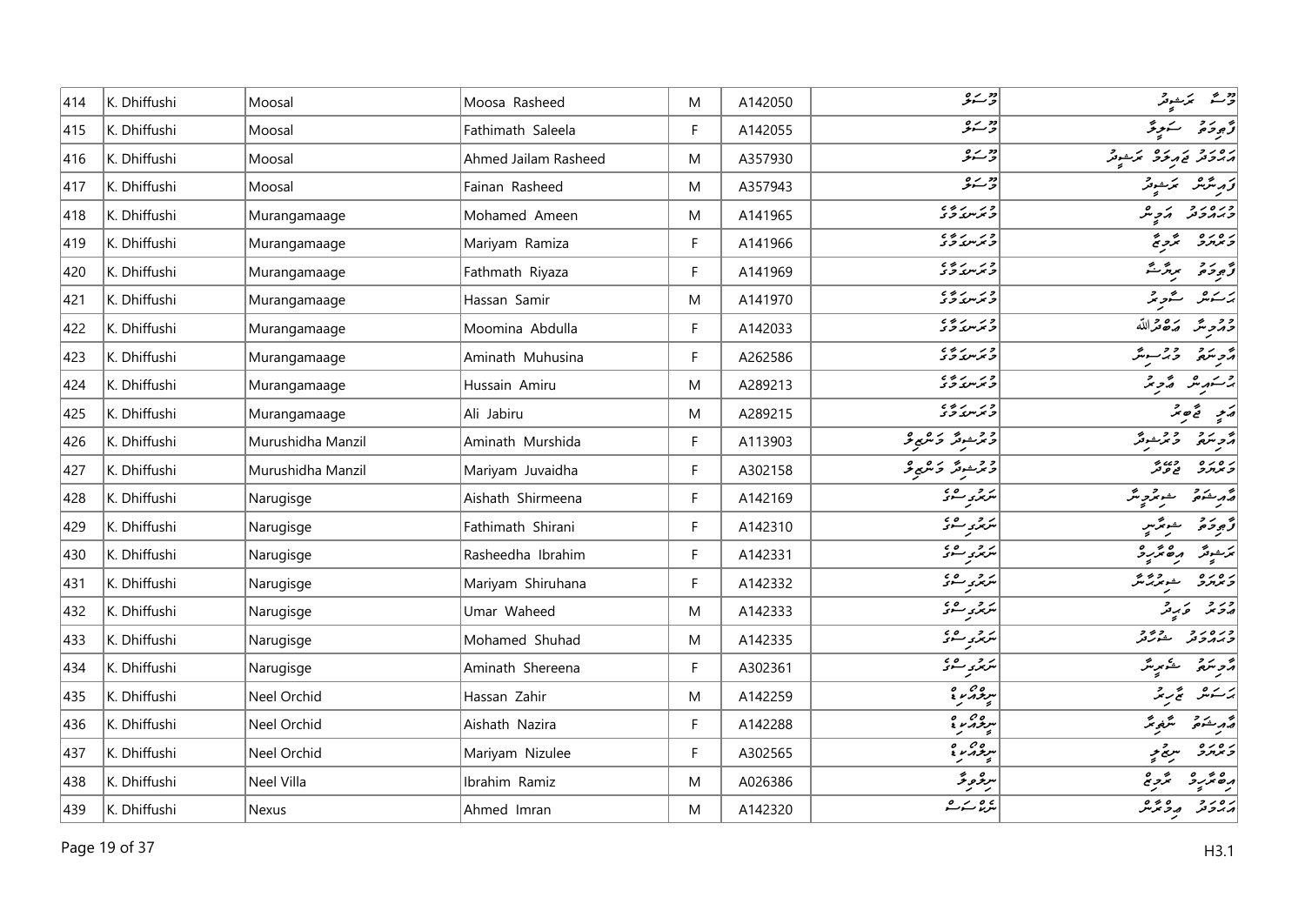| 440 | K. Dhiffushi | Niaru           | Mohamed Niyaz         | M  | A130563 | سرير                                   | سرپر تر<br>و ر ه ر و<br>تر <i>پر ټ</i> ر       |
|-----|--------------|-----------------|-----------------------|----|---------|----------------------------------------|------------------------------------------------|
| 441 | K. Dhiffushi | Niaru           | Aishath Afsana        | F. | A302136 | سدىمە                                  | لەر شەھرە بەر ئەيتر                            |
| 442 | K. Dhiffushi | Niaru           | Ahmed Nishan          | M  | A302138 | سدنتر                                  | رەرو سىشەر                                     |
| 443 | K. Dhiffushi | Niaru           | Hawwa Nafuha Niyaz    | F. | A354359 | سدنر                                   | روء سرور سردو                                  |
| 444 | K. Dhiffushi | Nirili          | Aishath Lubuna Rafiu  | F. | A289009 | سربر و                                 | و در ده ده و د د د                             |
| 445 | K. Dhiffushi | Nirili          | Aminath Luveiza Rafiu | F  | A289012 | سربر و.<br>بر بر بر                    | 2 20 200 200 21                                |
| 446 | K. Dhiffushi | Nivaiydhashuge  | Hawwa Zoona           | F  | A142073 | سرچ <sub>مر</sub> چر پر د <sub>ی</sub> | ره په دورو                                     |
| 447 | K. Dhiffushi | Nivaiydhashuge  | Mariyam Zeena         | F  | A142074 | سرچ <sub>مر</sub> چر پر د <sub>ی</sub> | ئەنگەر ئ<br>ې مخ<br>په هم                      |
| 448 | K. Dhiffushi | Nivaiydhashuge  | Mohamed Mujaz         | M  | A142075 | سرە ئەر تەرى                           | و ر ه ر د<br>تر پر ژ تر<br>و ده و<br>تر قع م   |
| 449 | K. Dhiffushi | Nivaiydhashuge  | Ibrahim Muizzu        | M  | A142076 | سرە مەر تەرى                           | و مهم مع<br>محمد م<br>ە ھەترىرى<br>بر ھەترىرى  |
| 450 | K. Dhiffushi | Nivaiydhashuge  | Fathimath Shakeeba    | F. | A142077 | سرە بەر دە                             | ۇ ب <sub>و</sub> ر د<br>شەرەت                  |
| 451 | K. Dhiffushi | Nivaiydhashuge  | Haroon Mohamed        | M  | A142216 | سرە بر دې                              | و ر ه ر د<br>تر پر ژنر<br>یر دو ه<br>رنجو مثر  |
| 452 | K. Dhiffushi | Nivaiydhashuge  | Ahmed Shayaz          | M  | A142224 | سرە ئەر تەرى                           | شەكەرىپى<br>ەرەر د                             |
| 453 | K. Dhiffushi | Nivaiydhashuge  | Fathimath Hameedha    | F  | A142231 | سرعه وترتره                            | ۇي <sub>م</sub> ۇت <sub>ۇ بەۋ</sub> تۇ         |
| 454 | K. Dhiffushi | Nivaiydhashuge  | Aishath Shaheema      | F  | A142232 | سرە ئەرىرد                             | پ <sup>و</sup> مرشتمو<br>م<br>ر شەرىخ          |
| 455 | K. Dhiffushi | Nivaiydhashuge  | Aminath Khalidha      | F. | A142233 | سرە بەر دە                             | أثر وبترة<br>رُگونر                            |
| 456 | K. Dhiffushi | Niyandhurumaage | Hussain Nizar         | M  | A141975 | سرکر سرچر شرح ی                        | سرچ تر<br>جر سەر بىر                           |
| 457 | K. Dhiffushi | Niyandhurumaaqe | Aminath Nazura        | F. | A142005 | سرکر سرچر پر دی<br>سرکر سرچر پر تر ی   | أثرجه تنزه<br>سرویژ                            |
| 458 | K. Dhiffushi | Noomaage        | Ahmed Faheem          | M  | A023230 | وو پر پر<br>سرچ پ                      | بر 2 بر 1<br>مربر <del>5</del> مر<br>تزبرو     |
| 459 | K. Dhiffushi | Noomaage        | Nasira Ibrahim        | F. | A142056 | وو پر پر<br>سرچ پ                      | ە ھەترىر ۋ<br>مترسه محر                        |
| 460 | K. Dhiffushi | Noomaage        | Ibrahim Hassaan       | M  | A302035 | وو پر پر<br>سرچ پر                     | برە ئەير<br>ەرھەترىر <sup>ە</sup>              |
| 461 | K. Dhiffushi | Noomaage        | Hassan Shahil         | M  | A302036 | وو پر پر<br>سرچ <sub>ک</sub>           | بزسەيىتى<br>ىشترىۋ                             |
| 462 | K. Dhiffushi | Nooraaneege     | Mohamed Haseem        | M  | A142291 | دو په موړي<br>سرچر سوچ                 | و ر ه ر د<br>تر پر ژ تر<br>برسبوقه             |
| 463 | K. Dhiffushi | Nooraaneege     | Aishath Sakeena       | F  | A142308 | دوره<br>مربر سری                       | سە بە<br>ا په مه شو ه<br>د کار مشو ه           |
| 464 | K. Dhiffushi | Nooraaneege     | Ahmed Nazeem          | M  | A285406 | دو پر<br>سربر سرپر                     | بر 2 پر 15<br>مربر <del>5</del> فر<br>سَعَدٍ ح |
| 465 | K. Dhiffushi | Nooraaneege     | Mariyam Shafeena      | F  | A302189 | چېر شورځ<br>سرچر سوچ                   | رەرە شەرش                                      |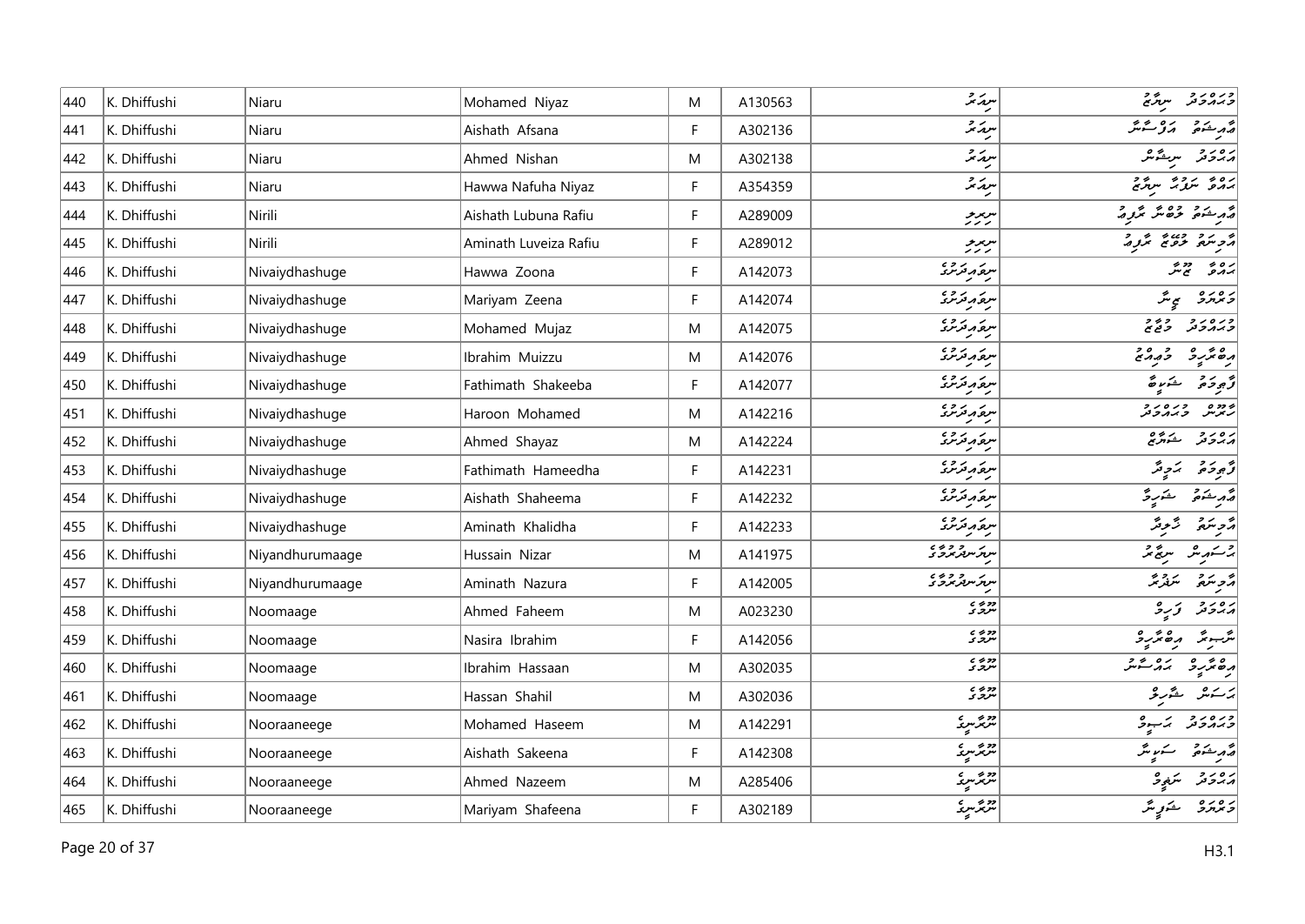| 466 | K. Dhiffushi | Nooraaneege | Ibrahim Ahmeem    | M  | A302191 | دو پر<br>سربر سرپر                    | أروج<br>$rac{2}{3}$                                                                                                                                                                                                              |
|-----|--------------|-------------|-------------------|----|---------|---------------------------------------|----------------------------------------------------------------------------------------------------------------------------------------------------------------------------------------------------------------------------------|
| 467 | K. Dhiffushi | Noorange    | Hawwa Nashiya     | F. | A141991 | دد بر ه ،<br>سرپرسر                   | رە پە<br>پەدى<br>سرٌث ورُ                                                                                                                                                                                                        |
| 468 | K. Dhiffushi | Nooreege    | Mariyam Zulfa     | F. | A142260 | دد<br>مترسمي <sup>5</sup>             | ر ه ر ه<br>تر <del>ب</del> ر بر<br>و ه و.<br>سي مرکز                                                                                                                                                                             |
| 469 | K. Dhiffushi | Nooreege    | Fathimath Zabeeha | F. | A142271 | دد<br>مترسمونه                        | و مرد<br>ترجو حرم<br>نُرْہِ بُرُ                                                                                                                                                                                                 |
| 470 | K. Dhiffushi | Nooreege    | Aishath Shafeea   | F  | A142276 | دد<br>مترسمونه                        | و مر شو د<br>مر مشو د<br>سنتورگ                                                                                                                                                                                                  |
| 471 | K. Dhiffushi | Nooreege    | Adam Shafeeu      | M  | A291084 | دد<br>مترسمي د                        | أورو الشكورة                                                                                                                                                                                                                     |
| 472 | K. Dhiffushi | Nooreege    | Hawwa Hasaniya    | F  | A291087 | دد<br>مترسمي د                        | גם היה ולא                                                                                                                                                                                                                       |
| 473 | K. Dhiffushi | Nooreege    | Mohamed Imthiyaz  | M  | A291090 | دد<br>مترسری                          | כמחכת תכתחתם                                                                                                                                                                                                                     |
| 474 | K. Dhiffushi | Noovil      | Ali Sajdee        | M  | A142160 | يتر <sub>عر</sub> قر                  | أوسمج ستقيمتهم                                                                                                                                                                                                                   |
| 475 | K. Dhiffushi | Noovil      | Mohamed Majeed    | M  | A142186 | يتروعه                                | وره رو -<br>د <i>ډرو تر</i> - د مح تر                                                                                                                                                                                            |
| 476 | K. Dhiffushi | Noovil      | Ahmed Vajdhee     | M  | A142273 | يتروعه                                | رەرو كەلىمى<br>مەركى كەلىمى                                                                                                                                                                                                      |
| 477 | K. Dhiffushi | Noovil      | Dhunyameen        | M  | A152758 | يتر <sub>عر</sub> ثر                  | ترىرىر چەر                                                                                                                                                                                                                       |
| 478 | K. Dhiffushi | Noovil      | Abdulla Ajdhee    | M  | A301952 | يتر <sub>عر</sub> قر                  | بره قرالله بروير                                                                                                                                                                                                                 |
| 479 | K. Dhiffushi | Noovilaage  | Aminath Nasra     | F  | A119572 | دد<br>متره مرد                        | أأدبره الراءة                                                                                                                                                                                                                    |
| 480 | K. Dhiffushi | Noovilaage  | Fathimath Shimla  | F  | A142154 | دد<br>متر <sub>جو</sub> بحری          | أراموخام المسوفاني                                                                                                                                                                                                               |
| 481 | K. Dhiffushi | Noovilaage  | Ahmed Shamil      | M  | A142156 | دد<br>متر <sub>جو</sub> بحری          | رەرو ئىگرو                                                                                                                                                                                                                       |
| 482 | K. Dhiffushi | Noovilaage  | Hussain Shahneez  | M  | A142281 | دد په په<br>سر <sub>گرم</sub> ونو     | يرت كمر مركب المركب المحمد المراجي                                                                                                                                                                                               |
| 483 | K. Dhiffushi | Noovilaage  | Mohamed Rameez    | M  | A302228 | دد و د ،                              |                                                                                                                                                                                                                                  |
| 484 | K. Dhiffushi | Noovilaage  | Aishath Shizleen  | F  | A302233 | دد د ،<br>متره پرې                    | و<br>وگرېځو شوچ چر                                                                                                                                                                                                               |
| 485 | K. Dhiffushi | Noovilaage  | Malaka Rameez     | F  | A407238 | دد پر ،<br>سر <sub>گر</sub> بر .      | 55 يرد ج                                                                                                                                                                                                                         |
| 486 | K. Dhiffushi | Noovilaage  | Ali Maaniu        | M  | A407243 | دد پر پر<br>سر <sub>گر</sub> بر       | $\frac{2}{3}$ $\frac{2}{3}$                                                                                                                                                                                                      |
| 487 | K. Dhiffushi | Ocean Villa | Aishath Haneefa   | F  | A142109 | م شەھرى <i>مى</i><br>مەسىم            | و مارچ کې د کار د کار د کار د کار د کار د کار د کار د کار د کار د کار د کار د کار د کار د کار د کار د کار د کا<br>د کار کار کار د کار د کار د کار د کار د کار د کار د کار د کار د کار کار د کار کار د کار کار د کار کار د کار کا |
| 488 | K. Dhiffushi | Ocean Villa | Shihaadh Ahmed    | M  | A354946 | ومستقرعه                              | ے دی مرد دی ہے<br>شورکٹر مرکز کر                                                                                                                                                                                                 |
| 489 | K. Dhiffushi | Onufeenige  | Mariyam Sadhuna   | F  | A142345 | لېزىتر پېرىكى<br>كېشى <u>تو</u> سرىكى | ره ره در شور<br>تربرو گورش                                                                                                                                                                                                       |
| 490 | K. Dhiffushi | Onufeenige  | Mohamed Shahid    | M  | A289382 | لترقيموسي                             | ورەرو شەرىر                                                                                                                                                                                                                      |
| 491 | K. Dhiffushi | Orchidmaage | Hassan Ijwan      | M  | A146267 |                                       | برسكس مقوقس                                                                                                                                                                                                                      |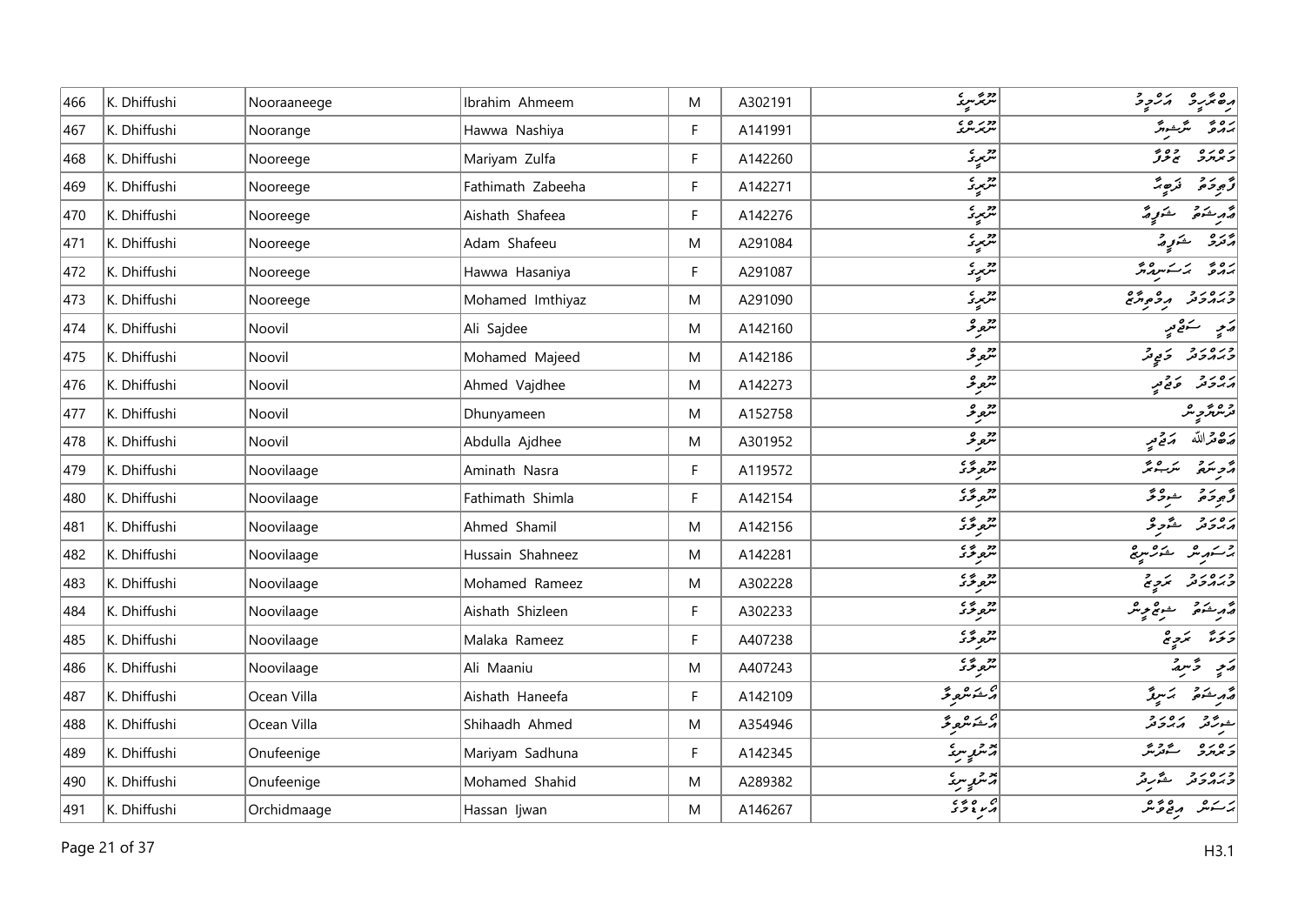| 492 | K. Dhiffushi | Orchidmaage     | Ahmed Sajleen        | M  | A302284 | ه<br>د سره د د                            | رەرد سەھ پەش                           |
|-----|--------------|-----------------|----------------------|----|---------|-------------------------------------------|----------------------------------------|
| 493 | K. Dhiffushi | Orchidmaage     | Simoo Abdul Wahid    | M  | A302288 |                                           |                                        |
| 494 | K. Dhiffushi | Orchidmaage     | Zuha Zahid           | F. | A348797 |                                           | $3\frac{2}{5}$                         |
| 495 | K. Dhiffushi | Paris Evening   | Ibrahim Mubassir     | M  | A027958 | ۇ بر شەر ۋىبرىنى <sub>د</sub>             | גפת כי כסגית                           |
| 496 | K. Dhiffushi | Paris Evening   | Azra Jaufar          | F  | A044130 | ۇ برىشور ۋىبرىشمە                         | ره پر در د<br>دنگرس نے دبی س           |
| 497 | K. Dhiffushi | Paris Evening   | Abdullah Mufassir    | M  | A048324 | ۇ برىشور ۋىبرىشمە                         | رە داللە دىرە ب                        |
| 498 | K. Dhiffushi | Paris Evening   | Mohamed Munthasir    | M  | A058673 | ئۇ بىر سىمبر ھ <sub>ى</sub> سرىكىمە       | وره رو ده در د                         |
| 499 | K. Dhiffushi | Paris Evening   | Fathimath Zahura     | F. | A142021 | ۇ بر شەر ۋىبرىدى                          | قهوخهم بحرقته                          |
| 500 | K. Dhiffushi | Paris Evening   | Ahmed Mazin          | M  | A301950 | ۇ برىشورۇ بىرىشمە                         | دەر دېم ئې ش                           |
| 501 | K. Dhiffushi | Pent Land       | Abdulla Rasheed      | M  | A053422 | ه و وړه و د<br>بر سرچ پر سرچ              | بمرشوقر<br>ەھەتراللە                   |
| 502 | K. Dhiffushi | Pent Land       | Fathimath Nazeeha    | F  | A067903 | ه و وړه و د<br>بر سرچ تر س                | ىئرىپەرت<br>وٌجوحهُ                    |
| 503 | K. Dhiffushi | Pent Land       | Aminath Nadheeha     | F  | A067904 | ه و وړ، و د<br>بر سرچ پر سرچ              | سرمورگ<br>أرمز تنهج                    |
| 504 | K. Dhiffushi | Pent Land       | Mariyam Khathim      | F  | A142030 | ه ووړه و د<br>بر سرچ پر س                 | ر ه ر ه<br><del>د</del> بربرو<br>رٌه و |
| 505 | K. Dhiffushi | Pent Land       | Ibrahim Rishwan      | M  | A142248 | ه و وړه د د<br>بر سرچ مرسو                | رەترىرو برىشۇش                         |
| 506 | K. Dhiffushi | Pent Land       | Wajeeha Abdul Raheem | F  | A142249 | ه و وړه د د<br>بر سرچ مرسو                | وي مصر معدد مدير                       |
| 507 | K. Dhiffushi | Pent Land       | Mariyam Naseeha      | F  | A142250 | ې د وي د د<br>بر سرچوس                    | وحمده سكبيدة                           |
| 508 | K. Dhiffushi | Pent Land       | Ahmed Rizuvan        | M  | A302531 | ې د وي د د<br>بر سرچ پر س                 | ىرىخ قەنتر<br>  پر پر پر               |
| 509 | K. Dhiffushi | Pent Land       | Zidhan Zafar         | M  | A302532 | ې د وي د د<br>بر سرچوس                    | يې قرىقل ئۇ تۈكتر                      |
| 510 | K. Dhiffushi | Pent Land       | Rilwan Rasheedh      | M  | A302533 | ه و وړه و د<br>بر سرچ تر س                | مرتشوقر هر مرتشونر                     |
| 511 | K. Dhiffushi | Raasthaa        | Mariyam Fazeela      | F  | A142252 | پۇ رەپ<br>ئىرىسوپى                        | رەرە ئەسىر                             |
| 512 | K. Dhiffushi | Raasthaa        | Hassan Shafeeg       | M  | A142322 | پۇ رەپ <sub>ۇ</sub>                       | پرستمبر مشرور                          |
| 513 | K. Dhiffushi | Raiybageechaage | Abdulla Rasheed      | M  | A026476 | بره د په ده د<br>مرکزه <sub>کو</sub> کړې  | مَدْ هُ قَرْ اللّه تَمْ سَوْ قُرْ      |
| 514 | K. Dhiffushi | Raiybageechaage | Mohamed Athif        | M  | A141962 | <br>  <del>ت</del> ره قوي گوي             | وره رو وه و                            |
| 515 | K. Dhiffushi | Raiybageechaage | Faiza Abdul Azeez    | F  | A141982 | ىرە رىپە ئەتە<br>ئىرمۇھە <sub>كە</sub> ئە | وٌ مع مقد حدود مع من                   |
| 516 | K. Dhiffushi | Raiyvilaage     | Yoosuf Nazeer        | M  | A142212 | ئۇھۇمۇمۇ                                  | در ده<br>در سرو<br>سكغريمه             |
| 517 | K. Dhiffushi | Rannaruge       | Mohamed Shareef      | M  | A026325 | ر ہ ر د ،<br>برس سربری                    | ورەر د شەرۋ<br><i>פە</i> مەد تەر       |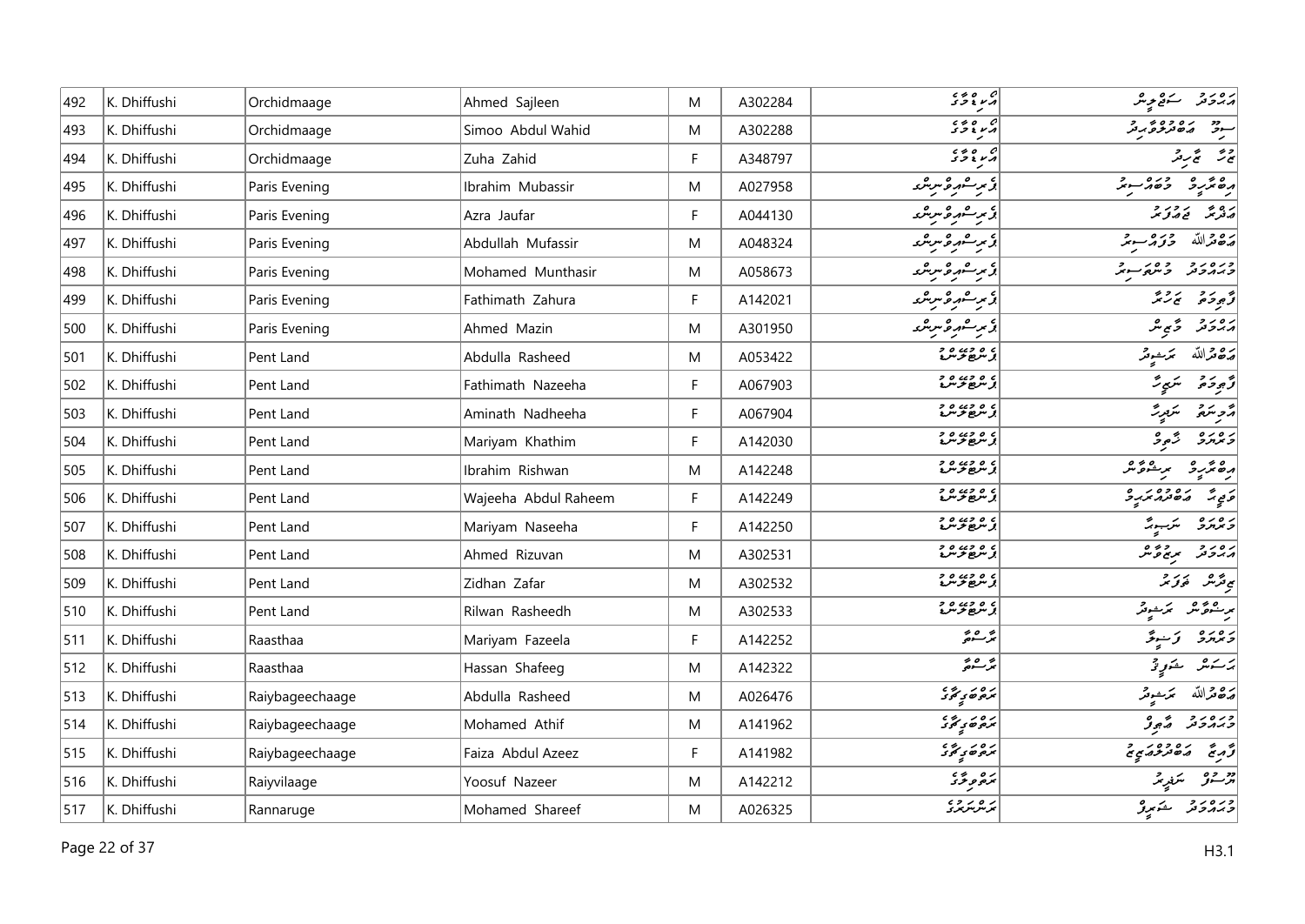| 518 | K. Dhiffushi | Rannaruge       | Aishath Nasreena  | F. | A142120 | ر ه ر د ،<br>بر سرسربر                | أقهر خنوقم الترك مريتر                                               |
|-----|--------------|-----------------|-------------------|----|---------|---------------------------------------|----------------------------------------------------------------------|
| 519 | K. Dhiffushi | Rannaruge       | Ismail Nifaz      | M  | A142148 | ر ہ ر د ،<br>بر سرس پر <sub>ک</sub>   | بر شۇم ئوق سرگەمى                                                    |
| 520 | K. Dhiffushi | Rannaruge       | Hassan Ghassan    | M  | A302209 | ر ه ر د ،<br>بر مر مربر               | بركشش ومره كشر                                                       |
| 521 | K. Dhiffushi | Rannaruge       | Ali Afnan         | M  | A302210 | ر ه بر د ،<br>برمگرینزی               | ەيد مۇشرىتر                                                          |
| 522 | K. Dhiffushi | Rannaruge       | Amaany Shareef    | F  | A334105 | ر ه ر د ،<br>بر مر مربر               |                                                                      |
| 523 | K. Dhiffushi | Ranvilu         | Aminath Shaheema  | F  | A078454 | برمروغه                               | أأدو يتكفى المشركة                                                   |
| 524 | K. Dhiffushi | Ranvilu         | Fathuhulla Jameel | M  | A078455 | ترىثرو قر                             | ترحر جه اللّه<br>تح تر ر                                             |
| 525 | K. Dhiffushi | Ranvilu         | Aishath Risfa     | F  | A142127 | برمروقر                               | و مشهور مرت<br>مشهور میں مور                                         |
| 526 | K. Dhiffushi | Ranvilu         | Hawwa Nasfa       | F  | A302041 | برمروغه                               | برەپر سەرەپىچ                                                        |
| 527 | K. Dhiffushi | Red Rose        | Fuad Salih        | M  | A040581 | <sup>ي ه ج</sup> ې شه                 | اوەر سەرە                                                            |
| 528 | K. Dhiffushi | Red Rose        | Aminath Zaheera   | F  | A119571 | <sup>ی 9</sup> می م                   | أروبتكم بمربر                                                        |
| 529 | K. Dhiffushi | Red Rose        | Azuha Fuad        | F  | A301920 | ، ە ەر<br>بىر <b>ب</b> ە ئىرىسە       | ر و په ورو و<br>د بح که او د کمر                                     |
| 530 | K. Dhiffushi | Red Star        | Nasiha Fikree     | F  | A142039 | ی ه <u>۵ دی</u>                       | متز ببورته<br>کو رقم پد<br>گر                                        |
| 531 | K. Dhiffushi | <b>Red Star</b> | Mohamed Ramiz     | M  | A142179 | پر ہی مشیر کے بعد                     | و ره ر و<br><i>و بر</i> پر تر<br>یژ <sub>حر مح</sub>                 |
| 532 | K. Dhiffushi | Reehussaba      | Mariyam Shimaja   | F  | A142134 | بربر و ه بر پر                        | ر ٥ ر ٥ ر ٥ ر<br>تر پربرتر مشورق                                     |
| 533 | K. Dhiffushi | Reehussaba      | Hamdoon Ismail    | M  | A142324 | برره به برخ                           | גיינית <sub>ת</sub> שת <sub>מ</sub> ית                               |
| 534 | K. Dhiffushi | Reehussaba      | Ismail Farooq     | M  | A142334 | پر ژه به ځ                            | پرساد پر پر واژد در محمد برای<br>  پرساد کرد برای کرد واژد واژد برای |
| 535 | K. Dhiffushi | Reehussaba      | Aminath Waseema   | F. | A289561 | ىر زەببە ئە                           | أأوسكة وكسوة                                                         |
| 536 | K. Dhiffushi | Reehussaba      | Ahmed Azuhan      | M  | A302225 | بربر ويسكرة                           | גפניק גליית                                                          |
| 537 | K. Dhiffushi | Reehussaba      | Aishath Sana      | F  | A302227 | لبرج ويزة                             | ۇرىشقى سىش                                                           |
| 538 | K. Dhiffushi | Reehussaba      | Fathimath Suhufa  | F  | A334043 | ىر زەبە ئەڭ                           | أوجوحه يتبرو                                                         |
| 539 | K. Dhiffushi | Reendhooge      | Ahmed Faisal      | M  | A142061 | ا پر سرچون<br>س                       | أرورو وكالمسكو                                                       |
| 540 | K. Dhiffushi | Reendhooge      | Mohamed Ushad     | M  | A289740 | ابر سرده<br>په سرچری                  | وره رو و دور<br>وبردونر اړ شوتر                                      |
| 541 | K. Dhiffushi | Reethiveli      | Ahmed Nihad       | M  | A041185 | بره و ځو<br><u>په م</u>               | د د د د سرگاند                                                       |
| 542 | K. Dhiffushi | Reethiveli      | Mohamed Thaufeeg  | M  | A141972 | ىرە <sub>د</sub> ە<br>ئ <sup>ەر</sup> |                                                                      |
| 543 | K. Dhiffushi | Reethiveli      | Aminath Ameena    | F  | A142129 | ىرە <sub>ۋ</sub> ۇمۇ                  | أرمح سنتمر أرمح يتر                                                  |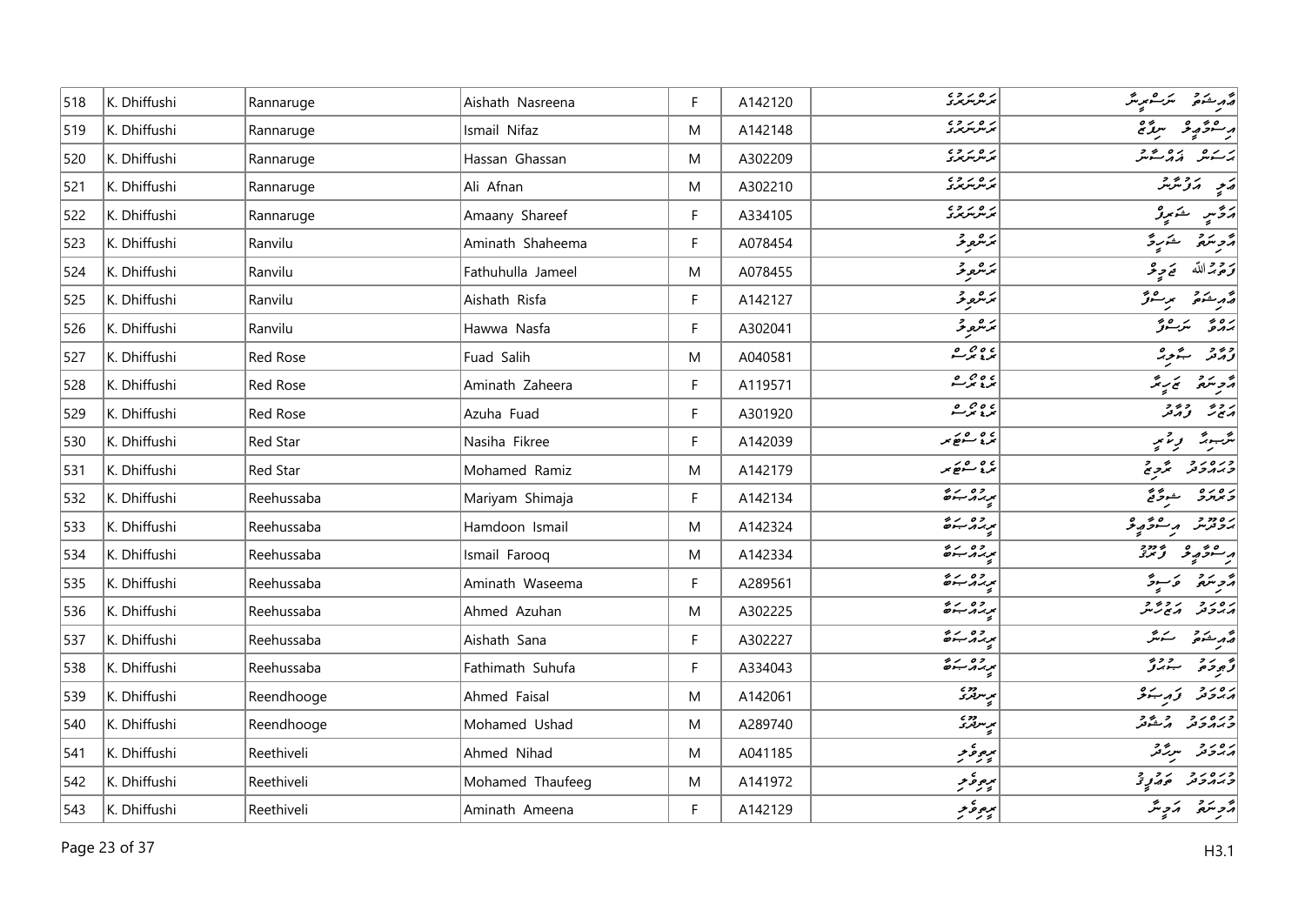| 544 | K. Dhiffushi | Reethiveli      | Mariyam Husna             | F  | A142264 | ېره د گو                                | أد وره برقيش                    |
|-----|--------------|-----------------|---------------------------|----|---------|-----------------------------------------|---------------------------------|
| 545 | K. Dhiffushi | Reethiveli      | Fathimath Dhimna Thaufeeg | F. | A408688 | ېږموځ مو<br>نو نړ                       | أوالمحج وأحرقته المتحادثي       |
| 546 | K. Dhiffushi | Rihiveli        | Mohamed Niyaz             | M  | A041214 | بررؤو                                   | במפנב תומב                      |
| 547 | K. Dhiffushi | Rihiveli        | Fathimath Nadheemaa       | F. | A289613 | بررء<br>مرگو                            | و په در د<br>سرتورگر            |
| 548 | K. Dhiffushi | Rihiveli        | Aminath Fahuma            | F  | A289616 | بررءً و                                 | ۇرۇ<br>أرمز                     |
| 549 | K. Dhiffushi | Rivil           | Ibrahim Ramzee            | M  | A142258 | برەع                                    | ەرھەتمەر 2<br>س<br>برومي        |
| 550 | K. Dhiffushi | Rivil           | Fathimath Firasha         | F  | A302231 | بروعه                                   | وتجوحا ويرش                     |
| 551 | K. Dhiffushi | Roashanee Villa | Fathimath Jameela         | F  | A047925 | م<br>ئىرىشەمبرىرىگە                     | وَجِوحَةً يَجْرِيحُ             |
| 552 | K. Dhiffushi | Roashanee Villa | Hassan Simal              | M  | A142219 | مر شه س <sub>ع</sub> بورځه<br>م         | بركش سردمى                      |
| 553 | K. Dhiffushi | Roashanee Villa | Mariyam Sajidha           | F  | A142296 | ترىئە يېرىدۇ.                           | رەرە سەرقە                      |
| 554 | K. Dhiffushi | Roashanee Villa | Aminath Shakeela          | F. | A142307 | جرىئە <sub>سرەبە</sub> ئە               | شەر ئۇ<br>أرمر تركيح            |
| 555 | K. Dhiffushi | Roashanee Villa | Ali Rasheed               | M  | A284510 | ە<br>ئىرىشە س <sub>ىر</sub> بىر قىلىمىس | ديم المراشوقر<br>مراجع          |
| 556 | K. Dhiffushi | Saathee         | Sameeha Saeed             | F  | A142089 | استعصح                                  | سكوية السكوية                   |
| 557 | K. Dhiffushi | Saathee         | Fathimath Shamila         | F  | A142090 | رمعيمي                                  | وً و دَمَ شَرْدِ وَ             |
| 558 | K. Dhiffushi | Saathee         | Aishath Shamsiyya         | F  | A142091 | اسقهو                                   | يو دو ده ده<br>درخومي شود سور د |
| 559 | K. Dhiffushi | Saathee         | Mohamed Zakariyya         | M  | A142201 | رمعي                                    | כנסנכ נגם                       |
| 560 | K. Dhiffushi | Saathee         | Ahmed Shimal              | M  | A142203 | رمعيمج                                  | أرور والمحوض                    |
| 561 | K. Dhiffushi | Saathee         | Hassan Shamleen           | M  | A158844 | رمعيمج                                  | بر يەش سەۋىي ھ                  |
| 562 | K. Dhiffushi | Saathee         | Mariyam Saela             | F  | A301960 | رمعيمي                                  | رەرە سەرى                       |
| 563 | K. Dhiffushi | Sabnameege      | Aminath Waseela           | F  | A142253 | بنقصكرة                                 | ۇ ئەسىر ئەسىر                   |
| 564 | K. Dhiffushi | Sabnameege      | Fathimath Kareema         | F  | A142311 | سەھ ئىرىپى                              | ۇبودۇ ئىبرۇ                     |
| 565 | K. Dhiffushi | Saeedha Manzil  | Fathimath Saeeda          | F  | A142094 | سكريگر كالكربونج                        | قُهِ رَمَ وَ سَهِ مَدْ          |
| 566 | K. Dhiffushi | Saeedha Manzil  | Ahmed Wajeeh              | M  | A142213 | سَيِهِ تَدَّ تَرْجُو تَرْ               | رەرد رى                         |
| 567 | K. Dhiffushi | Saeedha Manzil  | Mohamed Waazif            | M  | A161174 | سكريگر كرنگريونخر                       | وره رو په ه<br>د برونر گرفونی   |
| 568 | K. Dhiffushi | Sakkeyoge       | Ahmed Ihsaan              | M  | A302351 | ره ، پر ،<br>سکهر ما دری                | رەرە مەشقىر                     |
| 569 | K. Dhiffushi | Sea View        | Fathimath Ahmed           | F. | A261047 | سوەر<br>ئەر                             | أوجود برەرد                     |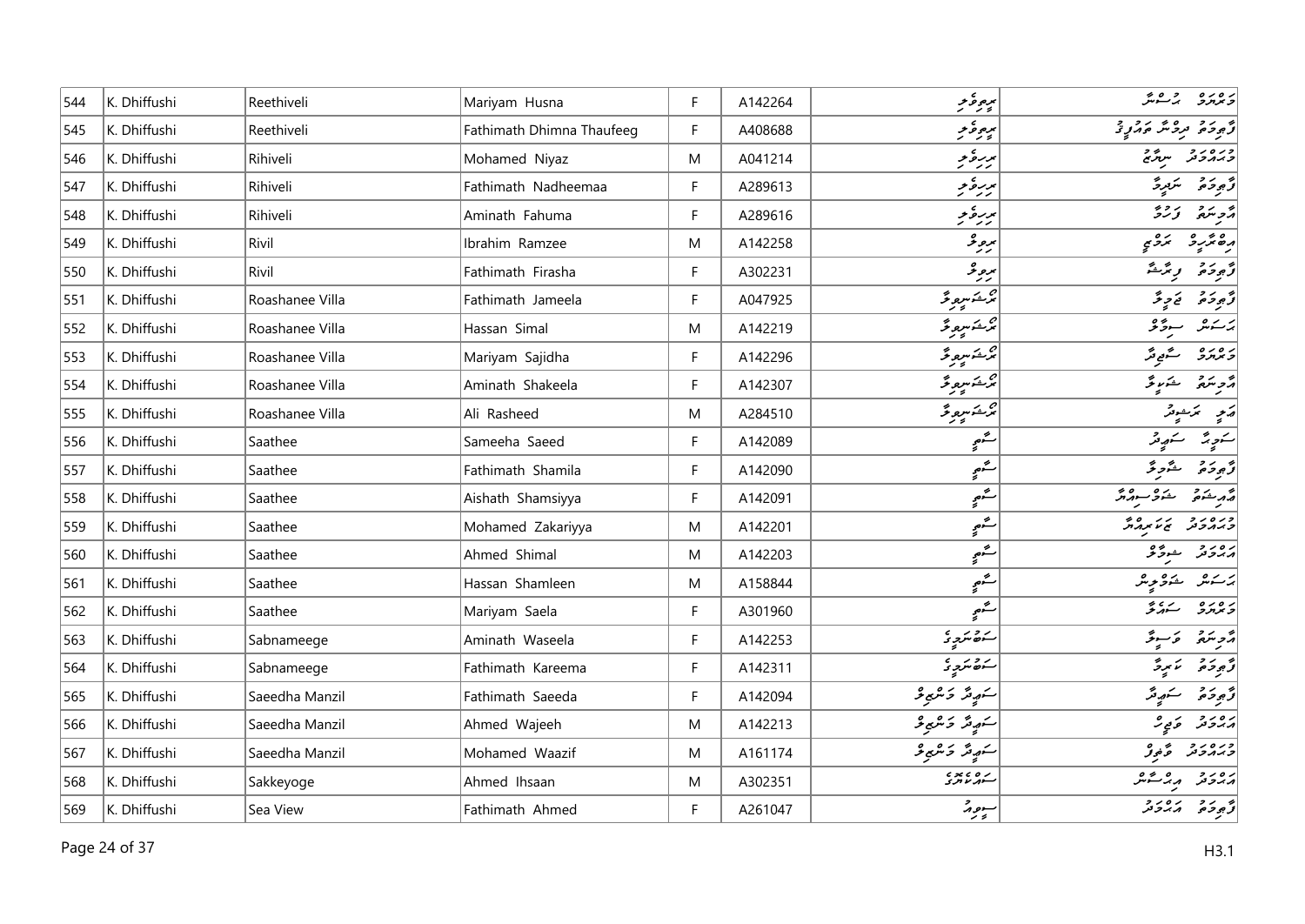| 570 | K. Dhiffushi | Seenusanpaage | Aminath Muneera    | F  | A122534 | <br> سومتر سور مروج ی                         | أزويتم وتبيتر                                                                                                                                                                                                                                                                                                                 |
|-----|--------------|---------------|--------------------|----|---------|-----------------------------------------------|-------------------------------------------------------------------------------------------------------------------------------------------------------------------------------------------------------------------------------------------------------------------------------------------------------------------------------|
| 571 | K. Dhiffushi | Seretan       | Mohamed Umar       | M  | A064900 | <u>، ، ، ،</u> ش                              | כנסנ כנכ<br>כממכת מכת                                                                                                                                                                                                                                                                                                         |
| 572 | K. Dhiffushi | Seretan       | Ahmed Umar         | M  | A065747 | <u>۽ ۽ ر</u> چ                                | גם ג' בגב                                                                                                                                                                                                                                                                                                                     |
| 573 | K. Dhiffushi | Seretan       | Aishath Bishara    | F  | A142083 | ے پر <sub>ص</sub> ر                           | أقرم شكوته ومشتر                                                                                                                                                                                                                                                                                                              |
| 574 | K. Dhiffushi | Seretan       | Ahmed Inad         | M  | A142084 | ے پر عر                                       | رەرو مەر                                                                                                                                                                                                                                                                                                                      |
| 575 | K. Dhiffushi | Seretan       | Baseera Idrees     | F  | A142085 | ے پر م                                        | كاسونتر ارتزبر شو                                                                                                                                                                                                                                                                                                             |
| 576 | K. Dhiffushi | Seretan       | Naila Mohamed Umar | F  | A302605 | <u>ے پر ع</u> مر                              | شر و دره د و در و                                                                                                                                                                                                                                                                                                             |
| 577 | K. Dhiffushi | Seveenaa      | Nazma Rushdy       | F  | A034000 | ئە <sub>ھە</sub> بىگە                         | سَهْرَةُ   سِرْكْتُورِ                                                                                                                                                                                                                                                                                                        |
| 578 | K. Dhiffushi | Seveenaa      | Nazleema Rushdee   | F  | A050394 | ئە <sub>ھە</sub> بىگە                         | سَيَجْرِجُ - سِّرْحُمْرِ                                                                                                                                                                                                                                                                                                      |
| 579 | K. Dhiffushi | Seveenaa      | Mohamed Areef      | M  | A050841 | ء<br>سنو <sub>ء</sub> ِ مٿر                   | وره دو در و                                                                                                                                                                                                                                                                                                                   |
| 580 | K. Dhiffushi | Seveenaa      | Rushdee Mohamed    | M  | A050866 | ڪو <sub>چو</sub> سگر                          |                                                                                                                                                                                                                                                                                                                               |
| 581 | K. Dhiffushi | Seveenaa      | Mariyam Nihama     | F  | A077177 | ڪ <sub>ھو</sub> مئر                           | أومروه سرجوم                                                                                                                                                                                                                                                                                                                  |
| 582 | K. Dhiffushi | Seveenaa      | Ahmed Shiham       | M  | A077468 | ئە <sub>ھە</sub> بىگە                         | رەرد جەر                                                                                                                                                                                                                                                                                                                      |
| 583 | K. Dhiffushi | Seveenaa      | Fathimath Niuma    | F  | A080330 | ئە <sub>ھم</sub> ىتر                          | توجودة سيدة                                                                                                                                                                                                                                                                                                                   |
| 584 | K. Dhiffushi | Seveenaa      | Mariyam Seema      | F  | A095088 | ڪ <sub>ھو</sub> مئر                           | سىۋ<br>تر جو بر ج                                                                                                                                                                                                                                                                                                             |
| 585 | K. Dhiffushi | Seveenaa      | Hawwa Zaeema       | F  | A103858 | ڪ <sub>ھو</sub> مئر                           | ىم پەرىخ<br>رە پە<br>برادى                                                                                                                                                                                                                                                                                                    |
| 586 | K. Dhiffushi | Seveenaa      | Rahma Rushdee      | F  | A142053 | ء<br>سنو <sub>ء</sub> ِ مٿر                   | پروی پر پی می                                                                                                                                                                                                                                                                                                                 |
| 587 | K. Dhiffushi | Seveenaa      | Shameema Ibrahim   | F  | A142054 | ئە <sub>ھە</sub> بىگە                         | شودة وهقرة                                                                                                                                                                                                                                                                                                                    |
| 588 | K. Dhiffushi | Seveenaa      | Mohamed Visaam     | M  | A302555 | ئە <sub>ھە</sub> بىگە                         | ورەرو ھەرە                                                                                                                                                                                                                                                                                                                    |
| 589 | K. Dhiffushi | Seveenaa      | Fathimath Arushee  | F  | A302558 | ئە <sub>ھە</sub> بىگە                         | قرم وحرقته وكالمركب                                                                                                                                                                                                                                                                                                           |
| 590 | K. Dhiffushi | Seveenaa      | Aishath Nishama    | F  | A302559 | ئە <sub>ھە</sub> بىگە                         | و ديده سرشور دي.<br>د رشوم سرشور                                                                                                                                                                                                                                                                                              |
| 591 | K. Dhiffushi | Shaaroakuge   | Ali Mumthaz        | M  | A001465 | ره ۶۵ و <sup>ج</sup><br>شو تو رو <sup>ج</sup> | $\begin{bmatrix} 0 & 0 & 0 & 0 \\ 0 & 0 & 0 & 0 \\ 0 & 0 & 0 & 0 \\ 0 & 0 & 0 & 0 \\ 0 & 0 & 0 & 0 \\ 0 & 0 & 0 & 0 \\ 0 & 0 & 0 & 0 \\ 0 & 0 & 0 & 0 \\ 0 & 0 & 0 & 0 \\ 0 & 0 & 0 & 0 \\ 0 & 0 & 0 & 0 & 0 \\ 0 & 0 & 0 & 0 & 0 \\ 0 & 0 & 0 & 0 & 0 \\ 0 & 0 & 0 & 0 & 0 & 0 \\ 0 & 0 & 0 & 0 & 0 & 0 \\ 0 & 0 & 0 & 0 & $ |
| 592 | K. Dhiffushi | Shaaroakuge   | Aishath Maeesha    | F. | A302159 |                                               | أقهر منكور التحرير منتشر                                                                                                                                                                                                                                                                                                      |
| 593 | K. Dhiffushi | Shaaroakuge   | Ahmed Maleeh       | M  | A344870 | ره 0 و ء<br>شومر د ي                          | أرور و و دره                                                                                                                                                                                                                                                                                                                  |
| 594 | K. Dhiffushi | Shaba Binaa   | Aminath Shadiya    | F  | A142024 | خوَة وتَرَ                                    | أرمز يتزه<br>مشكورتر                                                                                                                                                                                                                                                                                                          |
| 595 | K. Dhiffushi | Shaba Binaa   | Ahmed Shaafee      | M  | A158803 | خَذَةٌ صِتَر                                  | رەرە شگېر                                                                                                                                                                                                                                                                                                                     |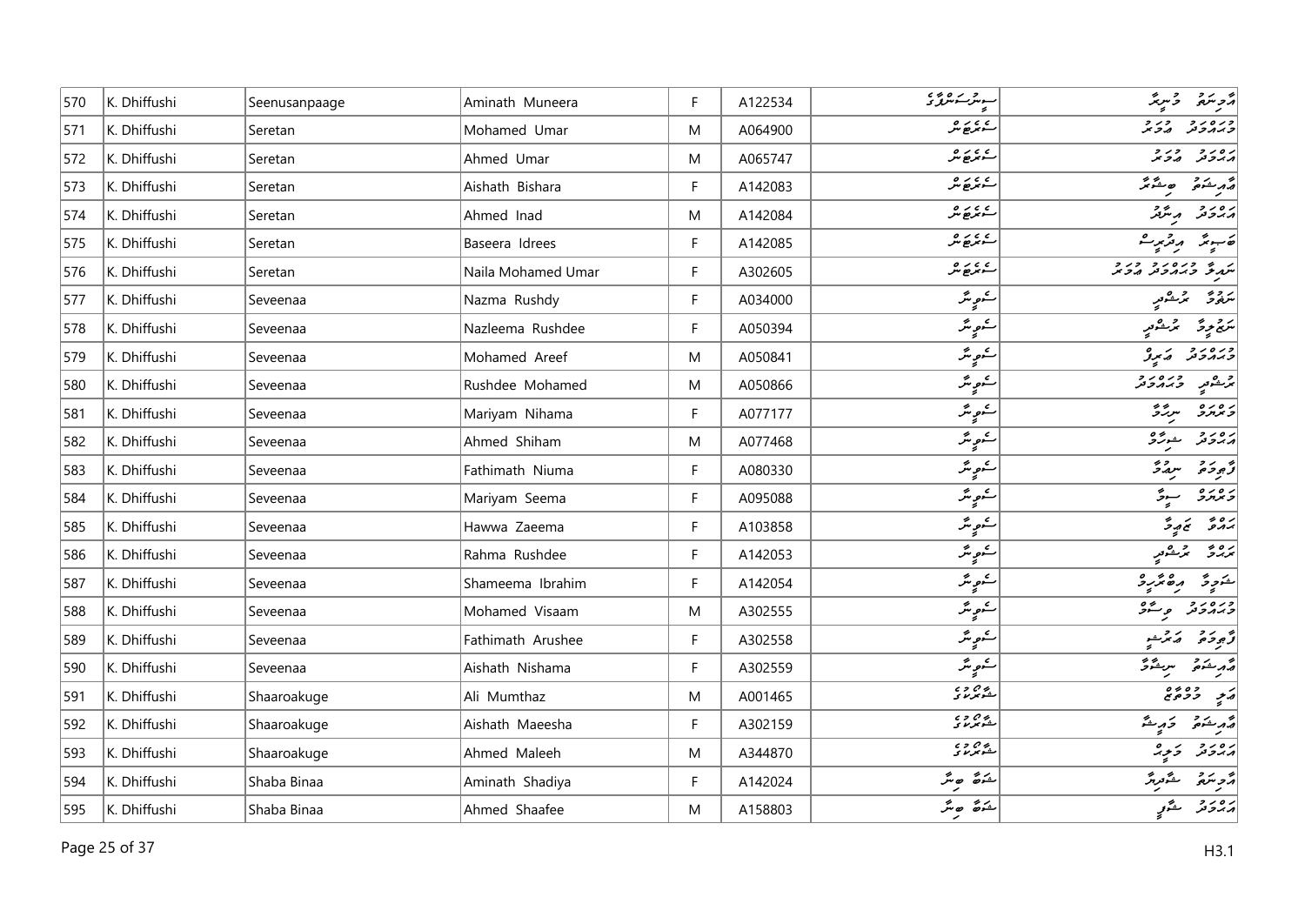| 596 | K. Dhiffushi | Shaba Binaa   | Mariyam Shaba       | F.          | A407581 | شَەڭ ھىگر                     | ئەمەر ھ<br>شذة                      |
|-----|--------------|---------------|---------------------|-------------|---------|-------------------------------|-------------------------------------|
| 597 | K. Dhiffushi | Shamrock      | Fathimath Suwaidha  | F.          | A141727 | ره و بره<br>شور بر <i>نا</i>  | ستوكر متر<br>و مرد د<br>اقرامور م   |
| 598 | K. Dhiffushi | Shamrock      | Ismail Usman        | Μ           | A154495 | ے ہ برہ<br>شور ہریا           | و عۇرپۇ ھۆركىر                      |
| 599 | K. Dhiffushi | Sikkage       | Umar Zakariyya      | M           | A025999 | ەر بەر<br>سىرلىرىنى           | בני ביצובה                          |
| 600 | K. Dhiffushi | Sikkage       | Mariyam Fazeena     | F           | A142304 | 519                           | دەرە ئېرتىر                         |
| 601 | K. Dhiffushi | Sikkage       | Mohamed Inad        | Μ           | A150085 | 519                           | ورەر د مەر                          |
| 602 | K. Dhiffushi | Silinco       | Ahmed Shuhadh       | Μ           | A032603 | ببويره                        | ره ر و درو<br>پربروتر شورتر         |
| 603 | K. Dhiffushi | Silinco       | Adhnan Ibrahim      | M           | A043406 | سوپرتا<br>مرس                 | ړ تر شر شه مره تر په د              |
| 604 | K. Dhiffushi | Silinco       | Aishath Sudha       | F.          | A096639 | اسىۋىترىكى<br>كەن             | أقدم شدة المستقر                    |
| 605 | K. Dhiffushi | Silinco       | Aminath Huda        | F.          | A141980 | سوپرتا<br>سر                  | أأترسم ترقد                         |
| 606 | K. Dhiffushi | Silinco       | Mariyam Zahira      | F           | A142036 | سوپرترنگر                     | رەرە ئېرىگە                         |
| 607 | K. Dhiffushi | Silinco       | Hawwa Nadha         | F           | A288924 | سوپرتا<br>مرس                 | رہ پر پڑ                            |
| 608 | K. Dhiffushi | Silinco       | Maryam Raaniya      | F           | A288927 | اسوچر<br>اسوچرنگ              | ر ه بر ه<br>تر بر بر<br>بۇسر        |
| 609 | K. Dhiffushi | Silinco       | Aishath Raya Nashid | F           | A288931 | سوپرترنا<br>سرپر              | أأرمض أوالمر المستوفر               |
| 610 | K. Dhiffushi | Sosun Villa   | Azeeza Abdul Rahman | F           | A080064 | <br> سىستەش <sub>ىرى</sub> مۇ | ג ג גם כסגסגם                       |
| 611 | K. Dhiffushi | Sosun Villa   | Mariyam Aneeza      | F           | A142141 | م مستقبر<br>استمستقبر         | دەرە ئەيدە                          |
| 612 | K. Dhiffushi | Sosun Villa   | Aminath Niyaza      | F           | A142142 | استمستقرقر                    | سرتريح<br>لمجمعه يتمدحهم            |
| 613 | K. Dhiffushi | Sosun Villa   | Mohamed Reekhan     | Μ           | A142143 | <u>م ئەشرو ئە</u>             | و ر ه ر و<br>تر پر ژ تر<br>ىبەيتىگە |
| 614 | K. Dhiffushi | Sosun Villa   | Ibrahim Shareef     | M           | A142149 | مەسەئىرىدى <del>گە</del>      | ەھترىرى ھەمرى<br>رەھترىرى ھەمرى     |
| 615 | K. Dhiffushi | Sosun Villa   | Fathimath Inaza     | F           | A142261 | استمستقرقر                    | ومجودة ويتمج                        |
| 616 | K. Dhiffushi | Sosun Villa   | Ahmed Shareef       | M           | A142263 | <u>شر سەھرىم</u> ۇ            | رەرد شەرو                           |
| 617 | K. Dhiffushi | Sosun Villa   | Ahmed Fawaz         | M           | A302512 | استمستقرقر                    | رەرد رەد                            |
| 618 | K. Dhiffushi | Sosun Villa   | Eenas Ibrahim       | $\mathsf F$ | A302513 | مەسەئىرىدى <del>كە</del>      | أريترك مرەمجرىرى                    |
| 619 | K. Dhiffushi | Sosun Villa   | Mohammed Mafaz      | M           | A302514 | <u>شر ئەشرو ئۇ</u>            | כנסנב נבב<br>כ <i>ג</i> וכנג כנב    |
| 620 | K. Dhiffushi | Stadium House | Ahmed Wafir         | M           | A039824 |                               | رەرد ئورند                          |
| 621 | K. Dhiffushi | Stadium House | Ibrahim Sunil       | M           | A288942 |                               | رە ئەر ئىس ئى                       |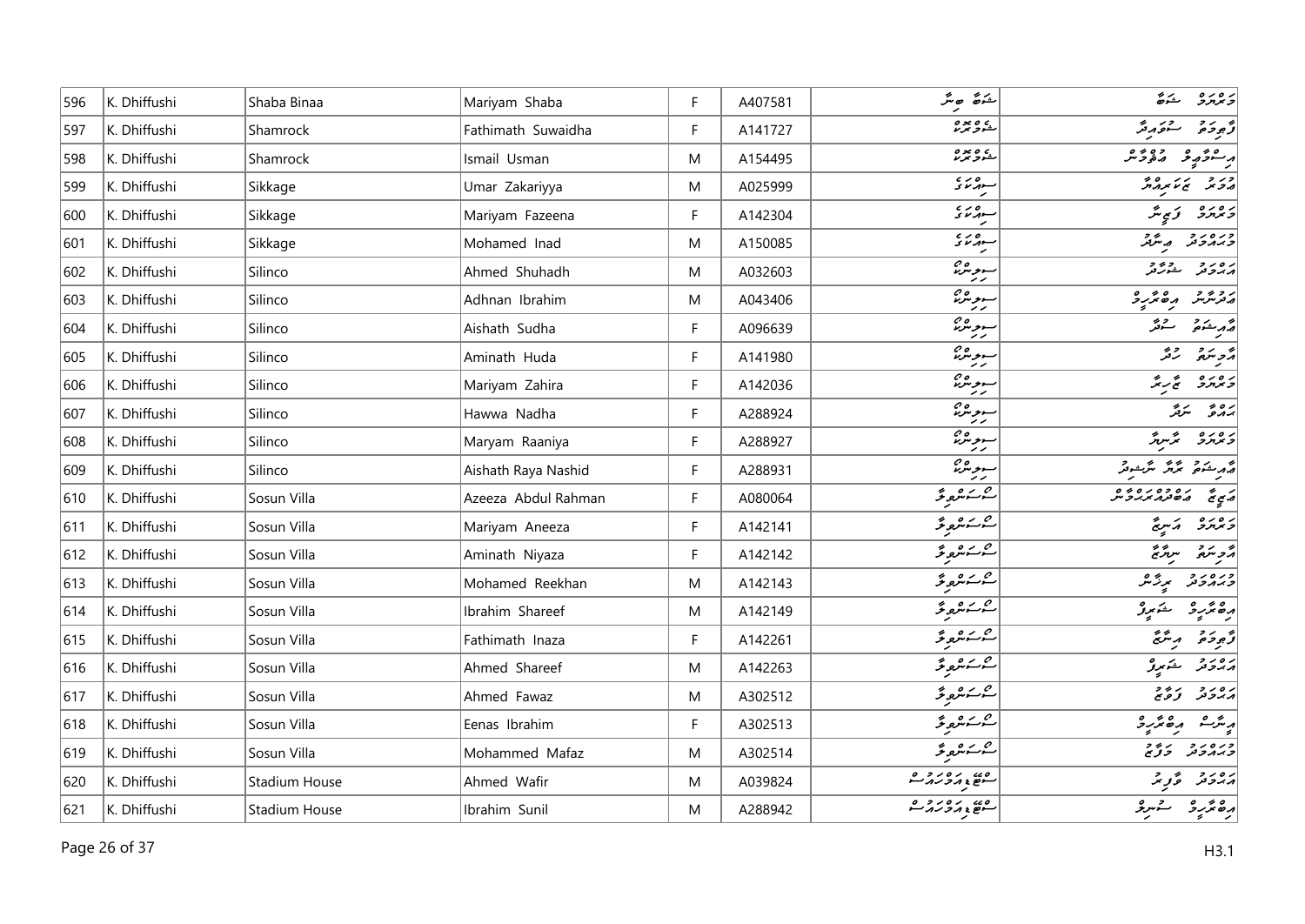| 622 | K. Dhiffushi | Stadium House     | Moosa Mifzaal      | M           | A288953 |                              |                                                             |
|-----|--------------|-------------------|--------------------|-------------|---------|------------------------------|-------------------------------------------------------------|
| 623 | K. Dhiffushi | Stadium House     | Mohamed Aiham      | M           | A334106 | 2727.60                      | בגם גם הגב                                                  |
| 624 | K. Dhiffushi | Stadium House     | Ameesha Wafir      | F           | A357946 |                              | أترجيشه<br>ۇ يېتىر<br>مۇ بويىتىر                            |
| 625 | K. Dhiffushi | Sun Light         | Ibrahim Nazim      | M           | A085825 | سەنئەر ۋ                     | ە ھەترىرى<br>بر ھەترىرى<br>سَّنْجِرْتَر                     |
| 626 | K. Dhiffushi | Sun Light         | Aminath Shaema     | F           | A289570 | سە ئىر ئۆز م                 | أأرمز<br>شەكەنى                                             |
| 627 | K. Dhiffushi | Sun Light         | Fathmath Shahuna   | F           | A301940 | سە ئەر ئەر ھ                 | وحموحهم<br>ىشە <i>ر تى</i> گە                               |
| 628 | K. Dhiffushi | <b>Sweet Meed</b> | Mariyam Shafeega   | F           | A075129 | م <sub>و قو</sub> ح و ؟<br>م | ر ه ر ه<br><del>ر</del> بربر و<br>ڪو وُڻُ                   |
| 629 | K. Dhiffushi | <b>Sweet Meed</b> | Fathmath Shuhana   | F           | A141215 |                              | شەرىگە<br>و مرد د                                           |
| 630 | K. Dhiffushi | <b>Sweet Meed</b> | Ahmed Zahir        | M           | A289621 |                              | أرور و مح بالمر                                             |
| 631 | K. Dhiffushi | <b>Sweet Meed</b> | Rugiyya Yoosuf     | F           | A289623 |                              | حر <sub>ى م</sub> ەر<br>مىرىپە مەر<br>دو حره                |
| 632 | K. Dhiffushi | <b>Sweet Meed</b> | Aishath Shabeena   | F           | A289626 | ه <sub>و ه</sub> و و و       | لأرشكم شومأ                                                 |
| 633 | K. Dhiffushi | <b>Sweet Meed</b> | Mubarak Naseem     | M           | A289630 | م <sub>و قو</sub> ح و ؟<br>م | و ځه بره<br>د ځه بر پا<br>ىئەسىدى                           |
| 634 | K. Dhiffushi | Sweet Meed        | Aishath Rafa       | F           | A363358 | م و عوج و م                  |                                                             |
| 635 | K. Dhiffushi | Thanburumaage     | Mohamed Waheed     | M           | A141995 | ر<br>می سرچ تر د و           | وره رو کردو                                                 |
| 636 | K. Dhiffushi | Two Plus          | Ahmed Rizmeen      | M           | A142093 | دد دير ه<br>چ بوځو ک         | أرور ويده ويمر                                              |
| 637 | K. Dhiffushi | Unicorn           | Mohamed Rashid     | M           | A012501 | ה<br>הריתו ע                 | ورەر و گرىنەتر                                              |
| 638 | K. Dhiffushi | Unicorn           | Ahmed Mahid        | M           | A289006 | وتسرعي                       | أرور ومرمر                                                  |
| 639 | K. Dhiffushi | Unicorn           | Aishath Mausooma   | F           | A289683 | وتسرع مثر                    | وكرمشتهم وكالمستوح                                          |
| 640 | K. Dhiffushi | Vaadhee           | Ahmed Rashid       | M           | A077475 | اءُمبر                       | رەر ئەشەر                                                   |
| 641 | K. Dhiffushi | Vaadhee           | Maryam Shahenaaz   | F           | A142131 | ر<br>حرمر                    | شەر بىر بىر<br>سىنەر بىرىج<br>ر ه ر ه<br><del>د</del> بربرگ |
| 642 | K. Dhiffushi | Vaadhee           | Fathimath Shuhaila | $\mathsf F$ | A142132 | ر<br>ح مر                    | وتجوخني المشتركر                                            |
| 643 | K. Dhiffushi | Vaadhee           | Mohamed Saif       | M           | A302179 | ر<br>ح مر                    | ورەرو سەرو                                                  |
| 644 | K. Dhiffushi | Vaadhee           | Aishath Shifura    | F           | A331868 | ر<br>ق <sup>و</sup> مړ       | ۇرمىشقى ھۆرگە                                               |
| 645 | K. Dhiffushi | Vaijeheyge        | Mohamed Jameel     | M           | A114024 | ر<br>حەد ق رى                | ورەرو كەچ                                                   |
| 646 | K. Dhiffushi | Vaijeheyge        | Ahmed Shakeel      | M           | A142202 | ر<br>تو در ج ر د             | ر ه ر د<br>م.ر د تر<br>ے کم بحر                             |
| 647 | K. Dhiffushi | Vaijeheyge        | Ibrahim Rifath     | M           | A142211 | ر<br>تو در ج ر د             | مەشرىق بىرومە                                               |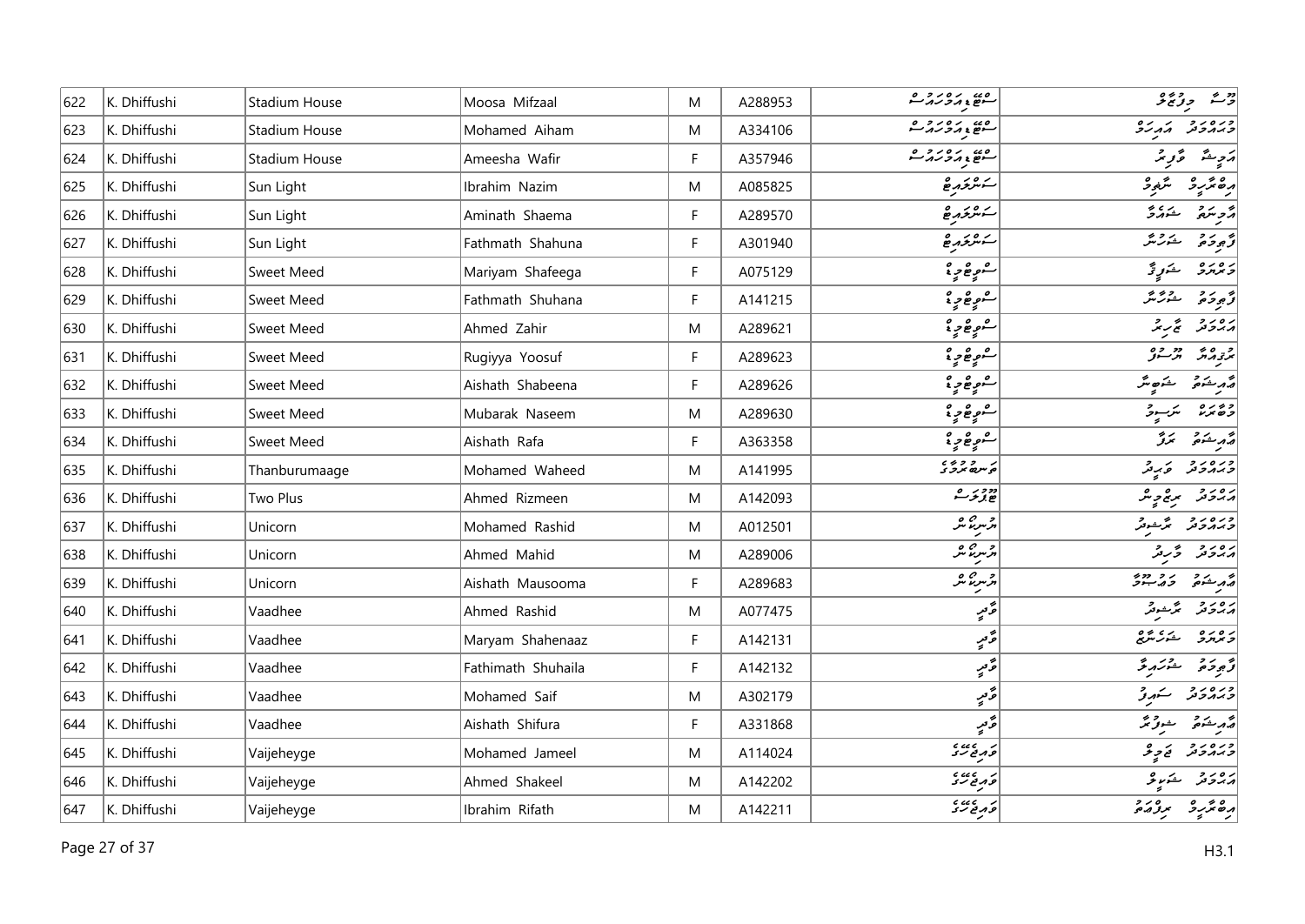| 648 | K. Dhiffushi | Vaimatheege | Mohamed Saeed        | M           | A128994 | ر<br>قەر خەمى ئ               | ورەرو سەرۇ                                |
|-----|--------------|-------------|----------------------|-------------|---------|-------------------------------|-------------------------------------------|
| 649 | K. Dhiffushi | Vaimatheege | Ahmed Shiham         | M           | A142210 | ر<br>قەرقىمى                  | ړه ده شورگو                               |
| 650 | K. Dhiffushi | Vaimatheege | Mohamed Wiyam Shiham | M           | A289453 | ى<br>قەرىخ ي                  |                                           |
| 651 | K. Dhiffushi | Valuge      | Ali Zakariyya        | M           | A054167 | ر و ،<br>حرمی                 | مَعٍ يَمَعِيهِ مَ                         |
| 652 | K. Dhiffushi | Valuge      | Aishath Zakariyya    | F           | A142022 | ر و ،<br>حرمی                 | ورمشي تمايرو                              |
| 653 | K. Dhiffushi | Valuge      | Mohamed Fazal        | M           | A150491 | ر و ،<br>د تر د               | ورەرو كەنتۇ                               |
| 654 | K. Dhiffushi | Valuge      | Aminath Jabeena      | F           | A155562 | ر و ،<br>و و د                | أأروبتهم فأصنكر                           |
| 655 | K. Dhiffushi | Valuge      | Mohamed Aslam        | M           | A334218 | ر و ،<br>و و د                | כנסנכ ב-2010<br>כגמכני ה- <del>י</del> כב |
| 656 | K. Dhiffushi | Valumaa     | Abdul Kareem         | M           | A079697 | ء وڻ                          | ره <del>د</del> ه ر<br>ماه مرد با برد     |
| 657 | K. Dhiffushi | Valumaa     | Aminath Saleema      | F           | A081784 | ء وء                          | أأدبتهم المنود                            |
| 658 | K. Dhiffushi | Valumaa     | Aishath Thakuleema   | F           | A142133 | ء وء                          |                                           |
| 659 | K. Dhiffushi | Valumaa     | Mariyam Thasleema    | F           | A142171 | ء وء                          | و دره در در د                             |
| 660 | K. Dhiffushi | Valumaa     | Fathimath Thazleela  | F           | A158512 | ء وء                          | ومجردة متحفر ويحر                         |
| 661 | K. Dhiffushi | Valumaa     | Hawwa Zeema          | $\mathsf F$ | A302005 | ءَ وُرٌ                       |                                           |
| 662 | K. Dhiffushi | Vidhuvaruge | Mohamed Asif         | M           | A027610 | و ر و ،<br>و تر <i>و بو</i> ی | ورەرو ھەبدۇ                               |
| 663 | K. Dhiffushi | Vidhuvaruge | Abdul Azeez Ali      | M           | A131883 | و د و ،<br>و ترو بر د         |                                           |
| 664 | K. Dhiffushi | Vidhuvaruge | Hussain Naseeh       | M           | A142121 | و د و ء<br>و ترو برد          | رحم المرسور الكرسور                       |
| 665 | K. Dhiffushi | Vidhuvaruge | Mariyam Naiza        | F           | A142226 | <br>  <i>و تره بر</i> ۍ       | و وره شهرځ                                |
| 666 | K. Dhiffushi | Vidhuvaruge | Aminath Azeema       | F           | A142227 | و تر و ،<br>رقمونو            | أأدجن أأوالمجمج                           |
| 667 | K. Dhiffushi | Vidhuvaruge | Haamidha Yoosuf      | F           | A142228 | <br>  و مرو مرد               | بڑونڈ<br>دد حرو                           |
| 668 | K. Dhiffushi | Vidhuvaruge | Ali Asim             | M           | A302425 | و د د د .<br>و تره بر .       | $rac{1}{2}$                               |
| 669 | K. Dhiffushi | Vidhuvaruge | Ahmed Saaif          | M           | A302428 | <br>  حوفرح مرد               | رەرو شەر                                  |
| 670 | K. Dhiffushi | Viludholhi  | Abdulla Khaliq       | M           | A142151 | وقرقرىر                       | ەھىراللە<br>رَّحوتى                       |
| 671 | K. Dhiffushi | Viludholhi  | <b>Abdul Gadir</b>   | M           | A142256 | وقرقرىر                       | ر ە د ە بە د<br>ھەمرىرتى مېرىتر           |
| 672 | K. Dhiffushi | Vinamaa     | Ibrahim Azeem        | M           | A131857 | عريثر                         | وهنر و كمنور                              |
| 673 | K. Dhiffushi | Vinamaa     | Mohamed Naseem       | M           | A149353 | عربترة                        | ورەرو شەر                                 |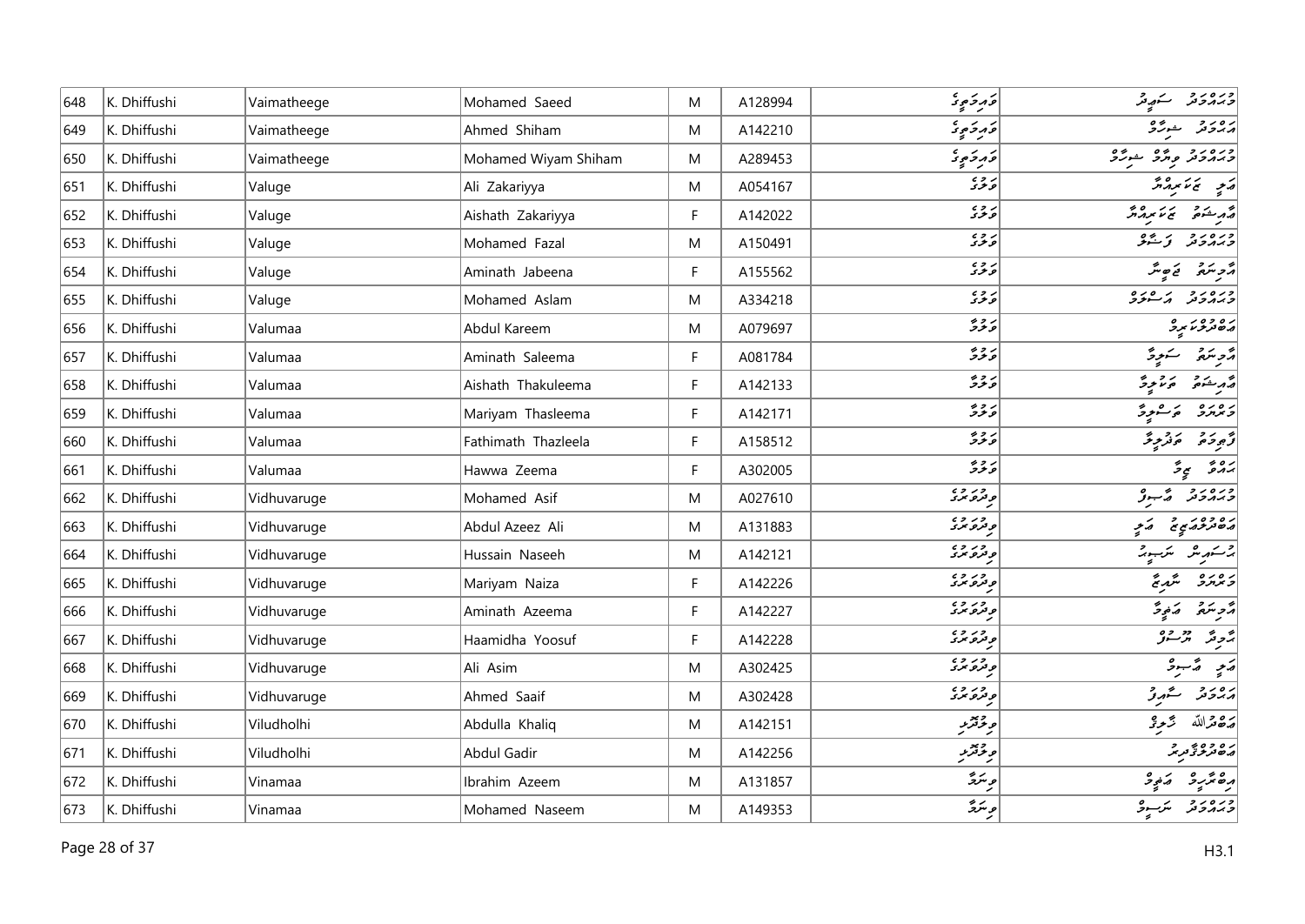| 674 | K. Dhiffushi | Vinamaa           | Fathimath Asma       | F  | A150683 | عريتمد                                                                                              | أوجوحهم أركبتم                                  |
|-----|--------------|-------------------|----------------------|----|---------|-----------------------------------------------------------------------------------------------------|-------------------------------------------------|
| 675 | K. Dhiffushi | Violet Villa      | Ahmed Shiar          | M  | A098081 | لحدد بحقوقه                                                                                         | ره رو شوره تر                                   |
| 676 | K. Dhiffushi | Violet Villa      | Fariyal Abdul Rahman | F  | A142184 | ءَ ٻر ڏھ عر ٿُ                                                                                      | ره وه ره ده<br>پره تربر تربر تر<br>ۇ بىر پۇ بى  |
| 677 | K. Dhiffushi | Violet Villa      | Aminath Neela        | F  | A142185 | ءَ مرځو هو ځه                                                                                       | أرمر وسره<br>سربڅر                              |
| 678 | K. Dhiffushi | Violet Villa      | Abdulla Azoor        | M  | A142266 | ءَ ٻر ڏھ عر ٿُر                                                                                     | ر دو و<br>در سی مر<br>برە تراللە                |
| 679 | K. Dhiffushi | Violet Villa      | Mohamed Naushaad     | M  | A142340 | وردءور                                                                                              | وره رو در دور<br><i>وب</i> رمرو مرکز شوتر       |
| 680 | K. Dhiffushi | Violet Villa      | Shuaib Abdul Azeez   | M  | A142347 | ءَ ٻر ڏڇ ه ِ ٿَر                                                                                    | בינה הסיניכת ה                                  |
| 681 | K. Dhiffushi | Violet Villa      | Ahsan Ahmed Shiar    | M  | A362856 | <br>  ورځ چوموگر                                                                                    | גם גם גם גם בישובה                              |
| 682 | K. Dhiffushi | Water Villa       | Hussain Shafiu       | M  | A119953 | ء کيے سرحهِ مَحَر                                                                                   | رحسكر مشرور                                     |
| 683 | K. Dhiffushi | Water Villa       | Ibrahim Jamsheed     | M  | A141990 | ء کھ سرحر محّر                                                                                      | دە ئەرە بەھ بەر                                 |
| 684 | K. Dhiffushi | Water Villa       | Moonisa Moosa Fulhu  | F  | A142004 | ء کے سرعہ محّر                                                                                      | ده میربد<br>م<br>د د شود د                      |
| 685 | K. Dhiffushi | Water Villa       | Sofiyya              | F  | A142117 | ءِ سَمَ سِرِ مَثَرِ                                                                                 | يئوره                                           |
| 686 | K. Dhiffushi | Water Villa       | Mariyam Nadiyya      | F  | A142243 | ء کيے سرحه محر                                                                                      | גפגם הציגה                                      |
| 687 | K. Dhiffushi | Water Villa       | Aishath Munasha      | F  | A142270 | حويج مرعر محر                                                                                       | و <sub>گ</sub> رېدو وگرېگ                       |
| 688 | K. Dhiffushi | Water Villa       | Hawwa Ziuna          | F. | A302507 | ە ھ <sub>ى</sub> ئىرە ئە                                                                            | برەۋ بىرمىگە                                    |
| 689 | K. Dhiffushi | Water Villa       | LEESHA JAMSHEED      | F  | A302510 | حويج مرعر محر                                                                                       | لمحيضة المحكم والشوقر                           |
| 690 | K. Dhiffushi | <b>Waving Saw</b> | Mohamed Riza         | M  | A027665 | <mark>ٷۄؚۺڬ</mark> ٮ؊                                                                               | ورەرو برگ                                       |
| 691 | K. Dhiffushi | <b>Waving Saw</b> | Ismail Farhad        | M  | A124262 | ە پەر مەھ<br>مەمىرى سىمىر                                                                           | وڪوڻو تريزير                                    |
| 692 | K. Dhiffushi | <b>Waving Saw</b> | Ahmed Saleem         | M  | A142166 | ە مەمۇرىمىر<br>مۇسىمە                                                                               | رەرە ئەرو                                       |
| 693 | K. Dhiffushi | <b>Waving Saw</b> | Adam Shaheed         | M  | A302441 | مۇھەمىيەت مىر<br>  مۇھەمىيەت مىر                                                                    | پر ده<br>د ترو شور تر                           |
| 694 | K. Dhiffushi | <b>Waving Saw</b> | Aishath Nazaha       | F  | A302445 | ا مۇھ <sub>رىقى</sub> مەر                                                                           | وأرشني الرواز                                   |
| 695 | K. Dhiffushi | Welcome           | Ali Niyaz            | M  | A142159 | ه وره<br><i>و</i> نورو                                                                              | أوسمع المعترج                                   |
| 696 | K. Dhiffushi | West Wind         | Abdul Rasheed        | M  | A142339 | ۇسقۇمەتتە                                                                                           | ر 2 2 2 ر<br>  پر ن تو تر<br>  پر ن تور تر شوتر |
| 697 | K. Dhiffushi | West Wind         | Aminath Shafiyyaa    | F. | A302132 | وكشقورهما                                                                                           | أأدمتكم فكروه                                   |
| 698 | K. Dhiffushi | West Wind         | Ahmed Ishaad         | M  | A302134 | $\left  \begin{smallmatrix} 0 & 0 & 0 & c \ c & \ddots & \ddots & \ddots \end{smallmatrix} \right $ | ره ر و<br>پررو تر شگ <sup>و</sup> تر            |
| 699 | K. Dhiffushi | West Wind         | Mariyam Asna         | F  | A302352 | وكشقورهما                                                                                           | ترەرە بەسىر                                     |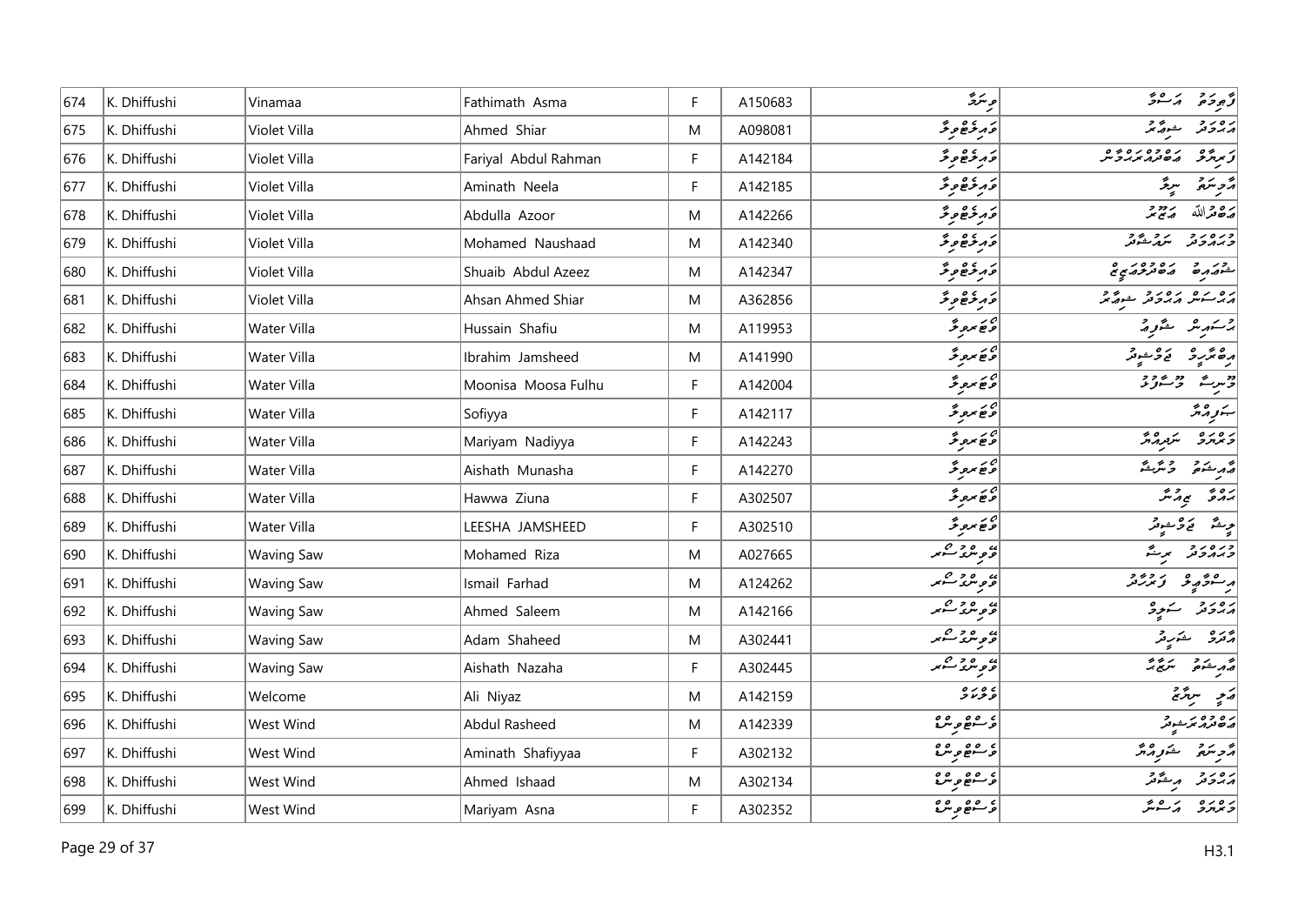| 700 | K. Dhiffushi | <b>White Coral</b>  | Mohamed Naeem     | M | A102984 | د ه ه مړيو                          | و ر ه ر و<br>  <del>و</del> پر پر <del>و</del> ر<br>سمەر |
|-----|--------------|---------------------|-------------------|---|---------|-------------------------------------|----------------------------------------------------------|
| 701 | K. Dhiffushi | <b>White Coral</b>  | Aminath Nazira    |   | A131215 | در ۵۵ ده                            | ړ د سرچ<br>سترەپەتتر                                     |
| 702 | K. Dhiffushi | White House         | Aishath Nasiyya   | F | A142139 | ئەرەپەر شە                          | أقدار شوه سرسوه ومحمد                                    |
| 703 | K. Dhiffushi | White House         | Ibrahim Faiz      | M | A142163 | ئەرەپەر شە                          | ە ھەترىر ۋ<br>تر مر ح<br>$\mathcal{L}$                   |
| 704 | K. Dhiffushi | White House         | Ahmed Nayaz       | M | A302252 | درەر در                             | پروژو<br>سرپر تر                                         |
| 705 | K. Dhiffushi | <b>Winter Green</b> | Mufeeda Yoosuf    |   | A142289 | <i>و</i> مریج <sub>مرکز</sub> مرمگر | درپهٔ پر دو                                              |
| 706 | K. Dhiffushi | Zamanee villa       | Mohamed Nizam     | M | A048328 | ئەۋسىرە ئە                          | 3 > 9 > 9<br>  3 > 0 > 9<br>سرۇر                         |
| 707 | K. Dhiffushi | Zamanee villa       | Mariyam Shamseeda | F | A127775 | ئەۋسرە ئە                           | ر ه ر ه<br><del>ر</del> بربر ژ<br>شەۋ سەتگر              |
| 708 | K. Dhiffushi | Zamanee villa       | Ali Shah          | M | A302025 | ئەۋسپەيۇ                            | پر په شور                                                |
| 709 | K. Dhiffushi | Zamanee villa       | Hassan Shaffaan   | M | A354947 | ئەۋسپەرتۇ                           | ئەسەمىر<br>ىش <i>ەد ۋ</i> ىتر                            |
| 710 | K. Dhiffushi | Zenith              | Ahmed Zaheer      | M | A142086 | ي<br>سم سرچ                         | پر ۱۵ ر د<br>  پر پر <del>د</del> تر<br>سے پ ہو          |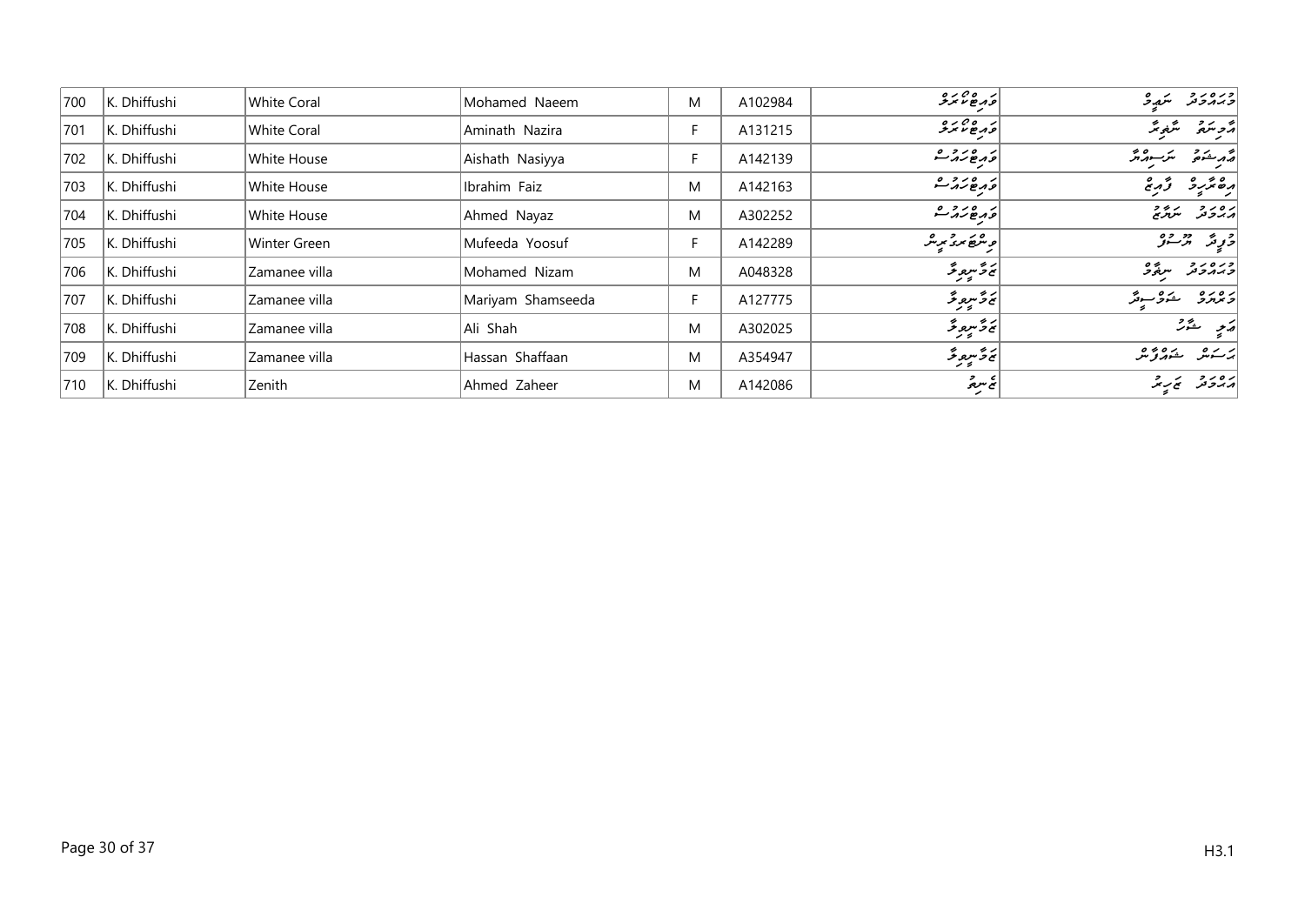## *w7qAn8m? sCw7mRo>u; wEw7mRw;sBo<*

| ' مرمر | 'يئرىثر: |
|--------|----------|
|        |          |
|        |          |
|        |          |

## *w7q9r@w7m> sCw7qHtFoFw7s; mAm=q7 w7qHtFoFw7s;*

| ىر تە | $\mathcal{O} \times$<br>$\sim$ | $\sim$<br>. . | لترنثر |
|-------|--------------------------------|---------------|--------|
|       |                                |               |        |
|       |                                |               |        |
|       |                                |               |        |

| انترنثر: | $^{\circ}$ | يبرهر | $^{\circ}$<br>سرسر |
|----------|------------|-------|--------------------|
|          |            |       |                    |
|          |            |       |                    |
|          |            |       |                    |

| ' ئىرتىر: | سر سر |  |
|-----------|-------|--|
|           |       |  |
|           |       |  |
|           |       |  |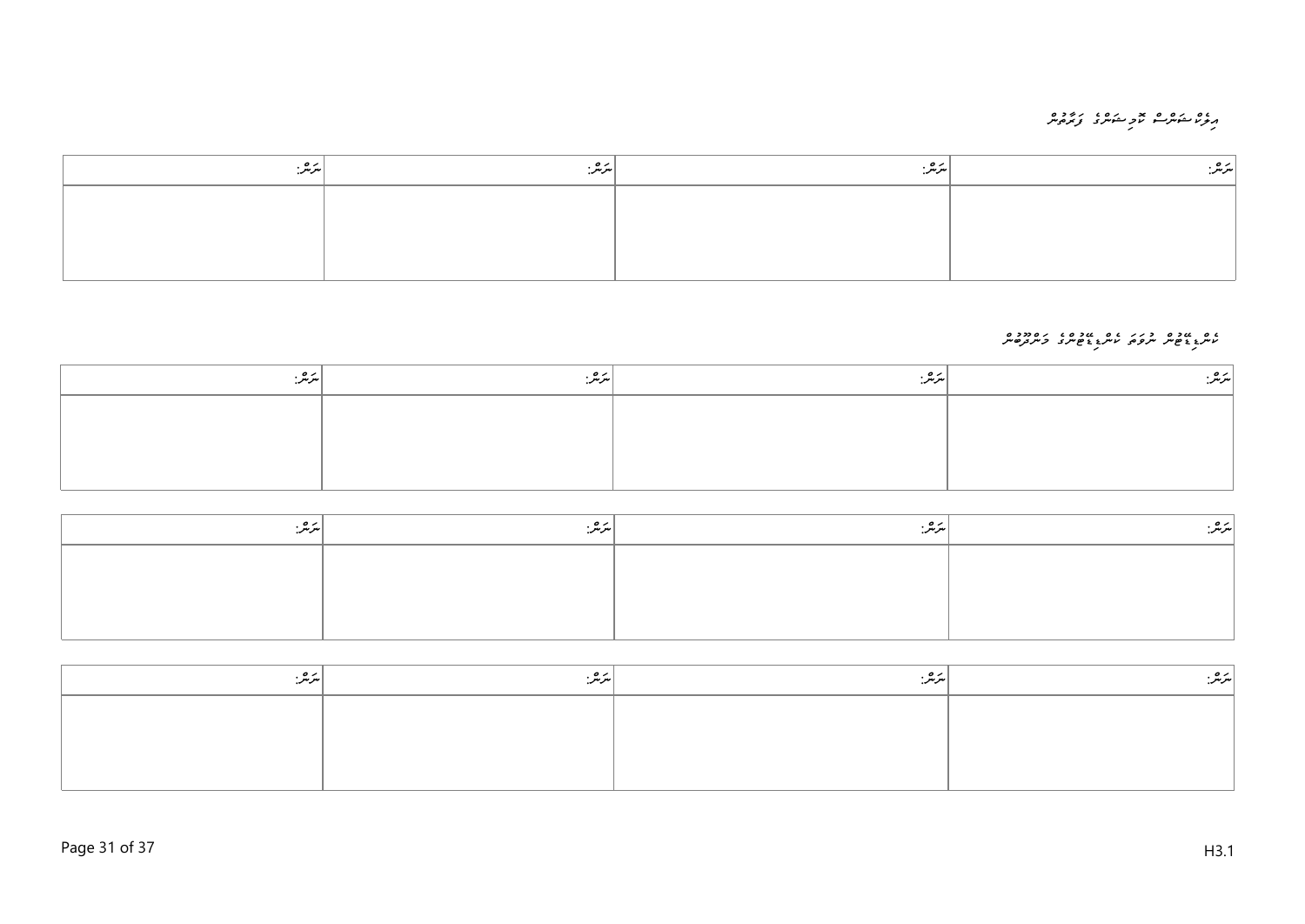| يزهر | $^{\circ}$ | ىئرىتر: |  |
|------|------------|---------|--|
|      |            |         |  |
|      |            |         |  |
|      |            |         |  |

| متريثر به | 。<br>'سرسر'۔ | يتزيترا | سرسر |
|-----------|--------------|---------|------|
|           |              |         |      |
|           |              |         |      |
|           |              |         |      |

| ىئرىتر. | $\sim$ | ا بر هه. | لىرىش |
|---------|--------|----------|-------|
|         |        |          |       |
|         |        |          |       |
|         |        |          |       |

| 。<br>مرس. | $\overline{\phantom{a}}$<br>مر مىر | يتريثر |
|-----------|------------------------------------|--------|
|           |                                    |        |
|           |                                    |        |
|           |                                    |        |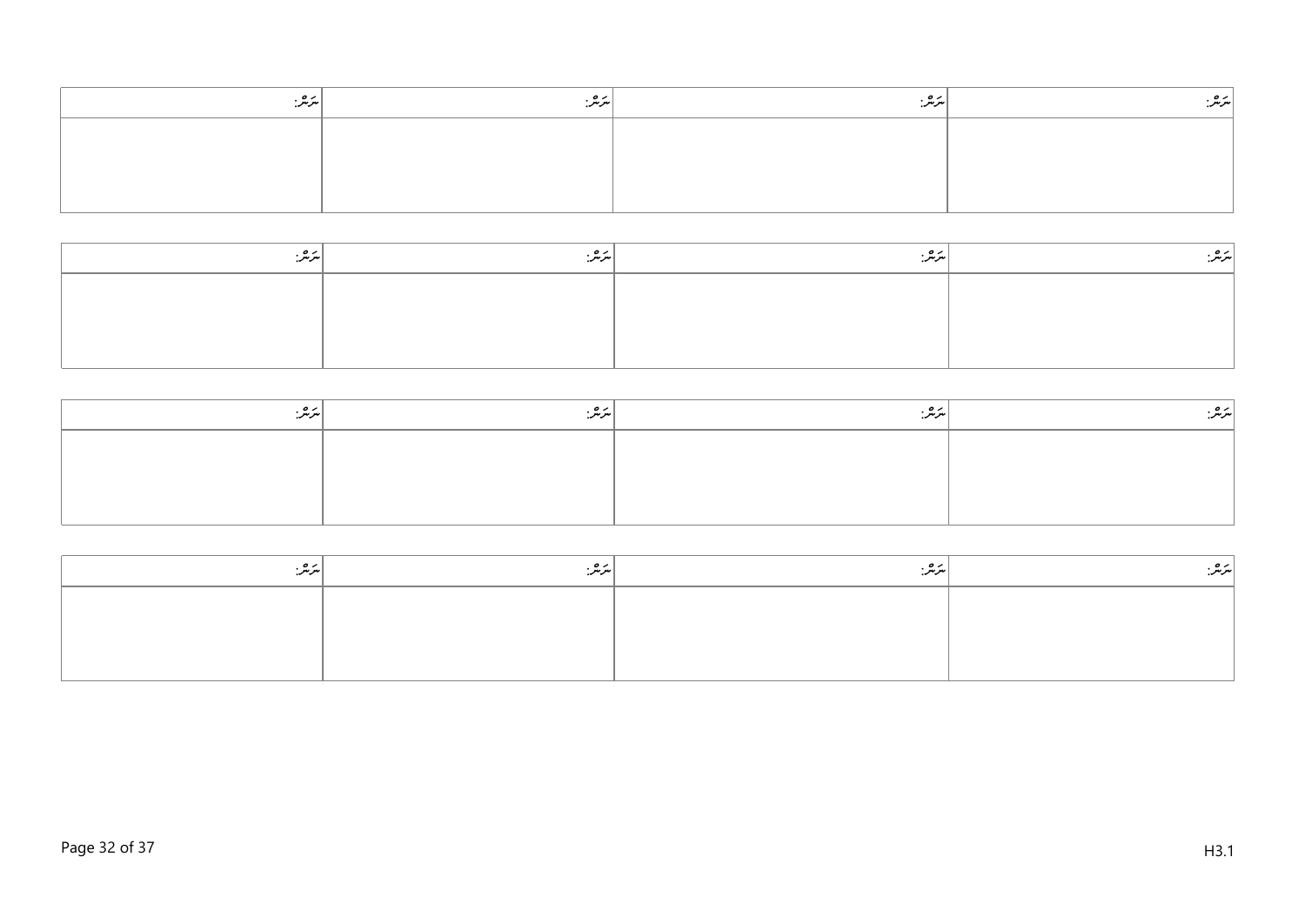| ير هو . | $\overline{\phantom{a}}$ | يرمر | اير هنه. |
|---------|--------------------------|------|----------|
|         |                          |      |          |
|         |                          |      |          |
|         |                          |      |          |

| ىر تىر: | $\circ$ $\sim$<br>" سرسر . | يبرحه | o . |
|---------|----------------------------|-------|-----|
|         |                            |       |     |
|         |                            |       |     |
|         |                            |       |     |

| 'تترنثر: | 。<br>,,,, |  |
|----------|-----------|--|
|          |           |  |
|          |           |  |
|          |           |  |

|  | . ه |
|--|-----|
|  |     |
|  |     |
|  |     |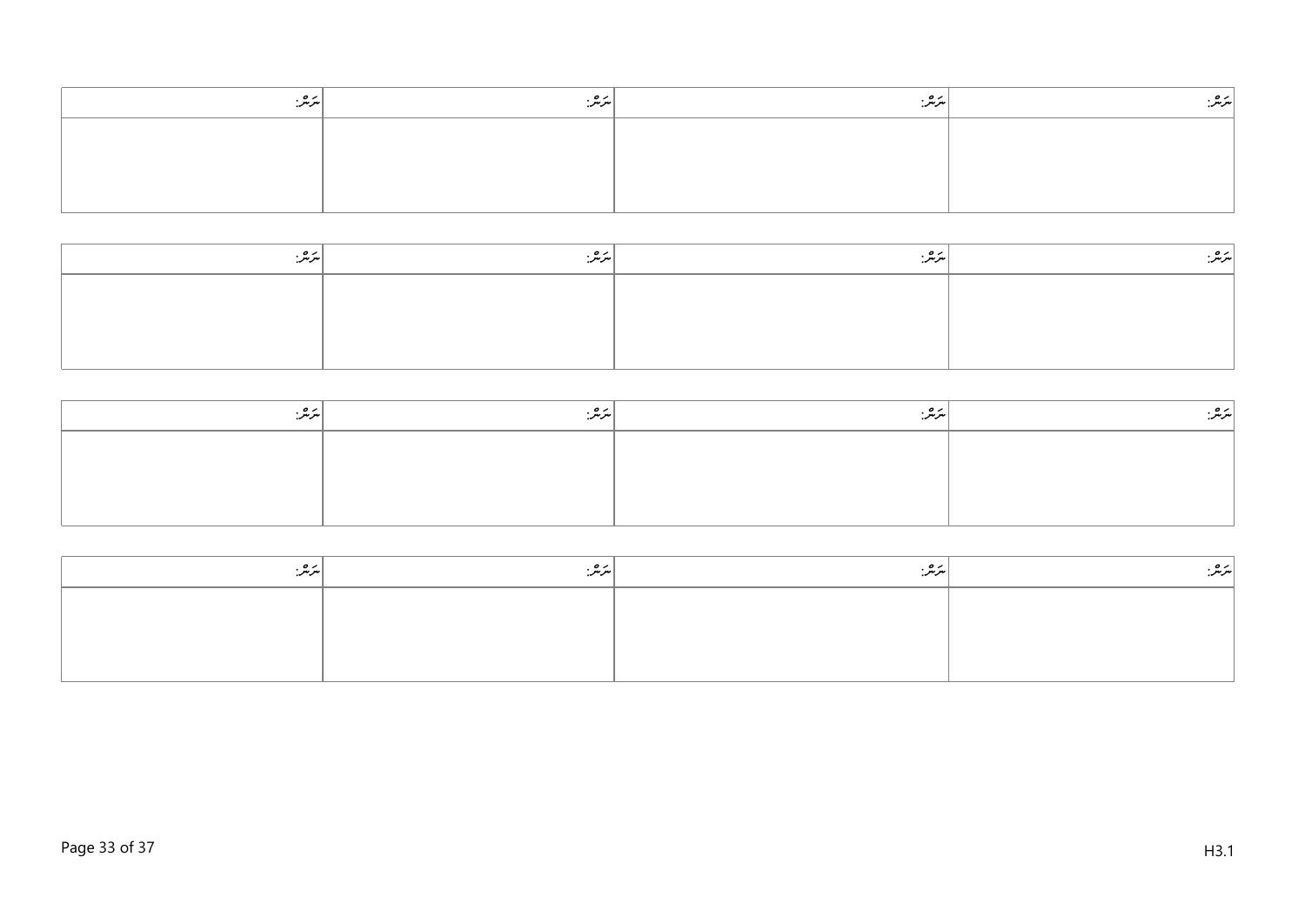| ير هو . | $\overline{\phantom{a}}$ | يرمر | اير هنه. |
|---------|--------------------------|------|----------|
|         |                          |      |          |
|         |                          |      |          |
|         |                          |      |          |

| ئىرتىر: | $\sim$<br>ا سرسر . | يئرمثر | o . |
|---------|--------------------|--------|-----|
|         |                    |        |     |
|         |                    |        |     |
|         |                    |        |     |

| الترنثر: | ' مرتكز: | الترنثر: | .,<br>سرسر. |
|----------|----------|----------|-------------|
|          |          |          |             |
|          |          |          |             |
|          |          |          |             |

|  | . ه |
|--|-----|
|  |     |
|  |     |
|  |     |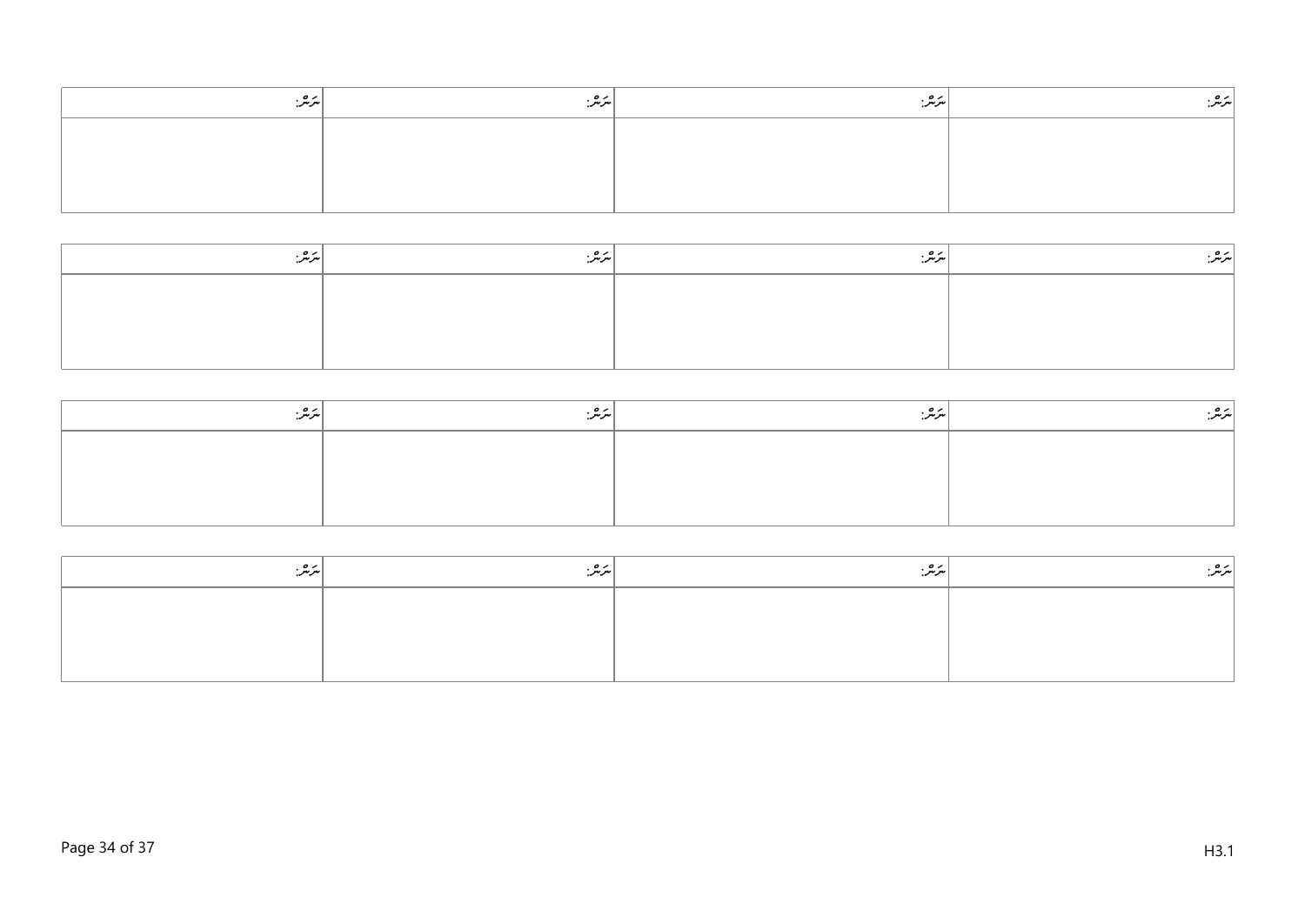| $\cdot$ | ο. | $\frac{\circ}{\cdot}$ | $\sim$<br>سرسر |
|---------|----|-----------------------|----------------|
|         |    |                       |                |
|         |    |                       |                |
|         |    |                       |                |

| ايرعر: | ر ه<br>. . |  |
|--------|------------|--|
|        |            |  |
|        |            |  |
|        |            |  |

| بر ه | 。 | $\overline{\phantom{0}}$<br>َ سومس. |  |
|------|---|-------------------------------------|--|
|      |   |                                     |  |
|      |   |                                     |  |
|      |   |                                     |  |

| 。<br>. س | ىرىىر |  |
|----------|-------|--|
|          |       |  |
|          |       |  |
|          |       |  |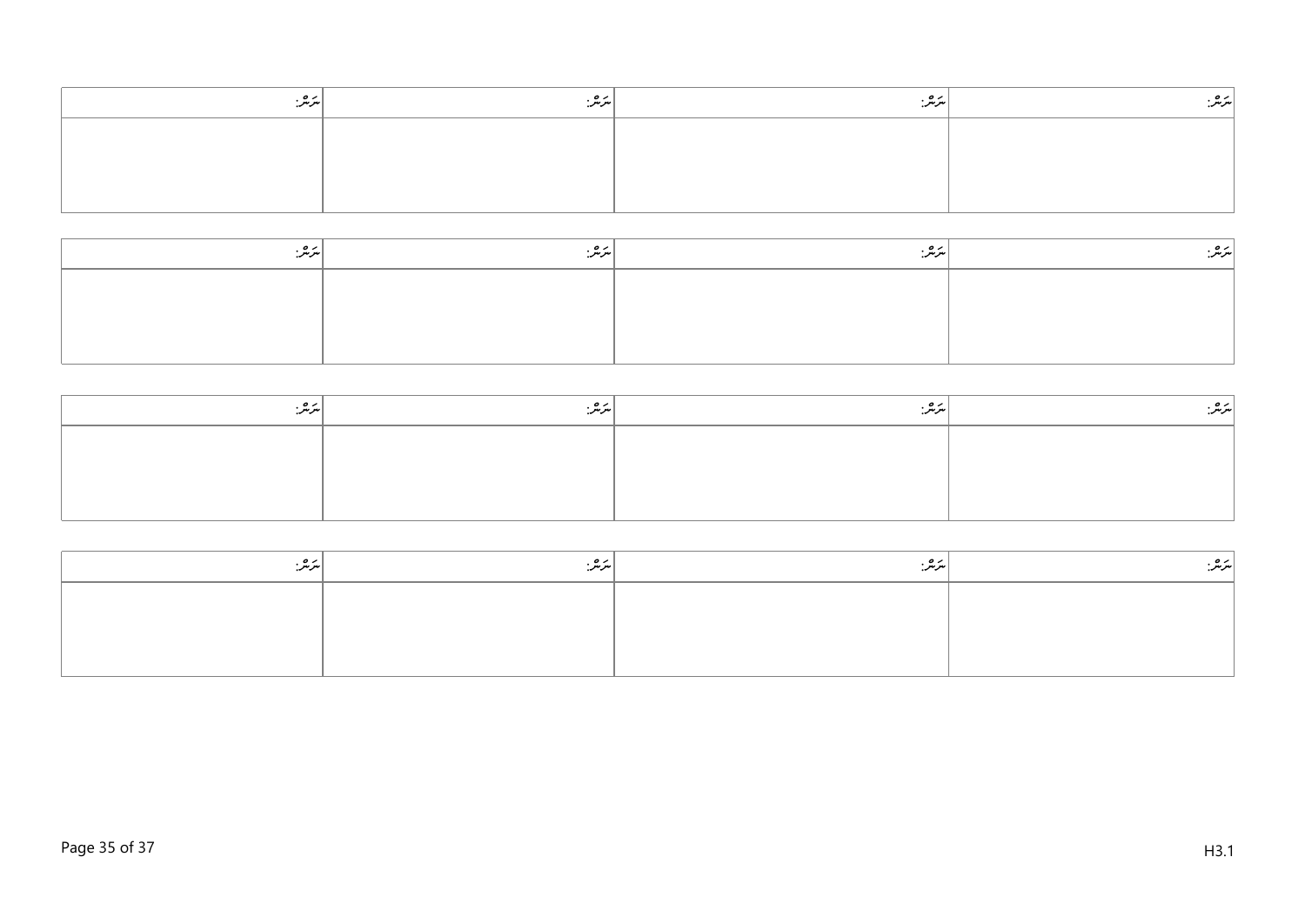| ير هو . | $\overline{\phantom{a}}$ | يرمر | لتزمثن |
|---------|--------------------------|------|--------|
|         |                          |      |        |
|         |                          |      |        |
|         |                          |      |        |

| ىر تىر: | $\circ$ $\sim$<br>" سرسر . | يبرحه | o . |
|---------|----------------------------|-------|-----|
|         |                            |       |     |
|         |                            |       |     |
|         |                            |       |     |

| انترنثر: | ر ه |  |
|----------|-----|--|
|          |     |  |
|          |     |  |
|          |     |  |

|  | . ه |
|--|-----|
|  |     |
|  |     |
|  |     |